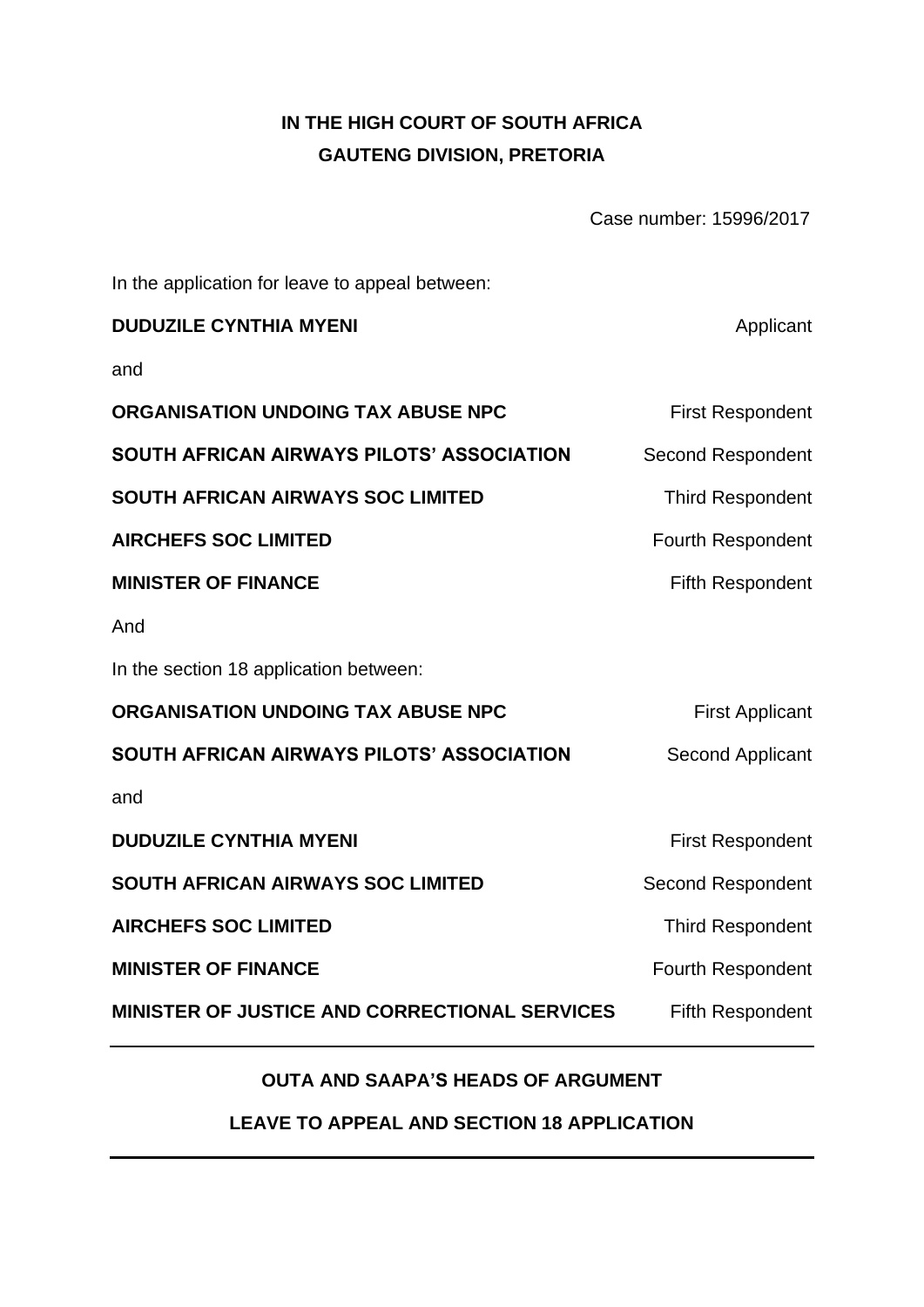## **TABLE OF CONTENTS**

| THE SECTION 18 APPLICATION FOR INTERIM ENFORCEMENT 24                   |  |
|-------------------------------------------------------------------------|--|
|                                                                         |  |
|                                                                         |  |
|                                                                         |  |
|                                                                         |  |
|                                                                         |  |
|                                                                         |  |
| IN THE ALTERNATIVE: THE CONSTITUTIONAL CHALLENGE TO SECTION 18 36       |  |
|                                                                         |  |
| The removal of judicial discretion - section 34 of the Constitution  39 |  |
| Section 165 of the Constitution and 173 of the Constitution  42         |  |
|                                                                         |  |
|                                                                         |  |
|                                                                         |  |
|                                                                         |  |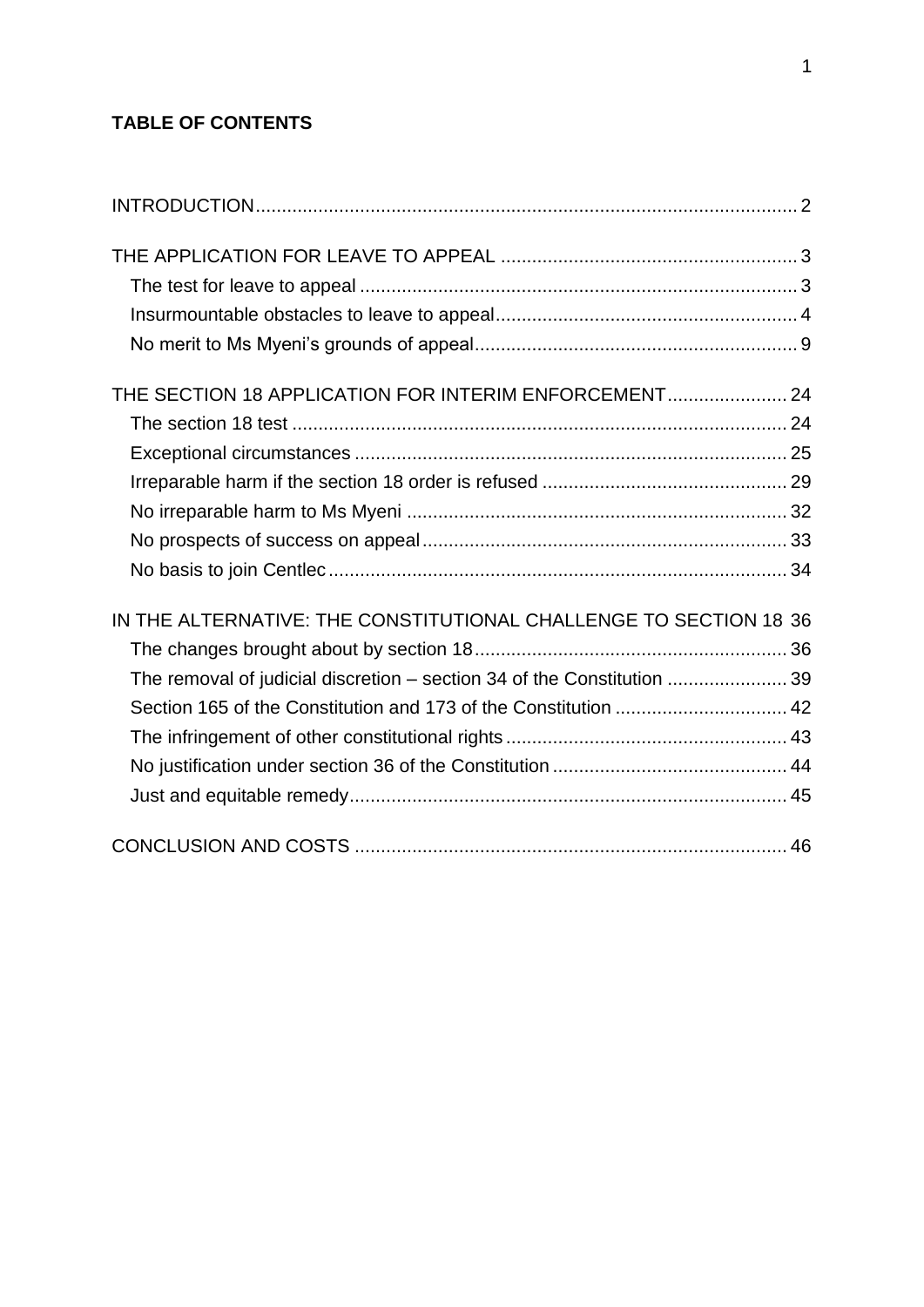#### <span id="page-2-0"></span>**INTRODUCTION**

- 1 On 27 May 2020, this Court declared Ms Dudu Myeni to be a delinquent director in terms of section 162(5) of the Companies Act 71 of 2008, due to her serious misconduct as the former non-executive chairperson of South African Airways SOC Ltd (SAA).
- 2 This Court's judgment is the first time that Ms Myeni has faced genuine accountability for her actions. Ms Myeni did everything in her power to obstruct and delay this outcome. As this Court found, she engaged in repeated conduct which was "*calculated to cause maximum delay and disruption*" to the trial.<sup>1</sup>
- 3 Ms Myeni's application for leave to appeal is her latest attempt at delay. It is devoid of prospects and was launched with the clear intention of suspending this Court's order and further postponing the consequences of her misconduct.
- 4 In these heads of argument, we demonstrate why this further attempt at obstruction should not be permitted. We address three issues in turn:
	- 4.1 First, we demonstrate why Ms Myeni's application for leave to appeal should be dismissed.
	- 4.2 Second, we show why OUTA and SAAPA's application in terms of section 18(1) and 18(3) of the Superior Courts Act 10 of 2013 should succeed, which would ensure that the operation and effect of this Court's order is not suspended for a minute longer.

<sup>1</sup> Judgment p 112 para 283 [Caselines p 009-112].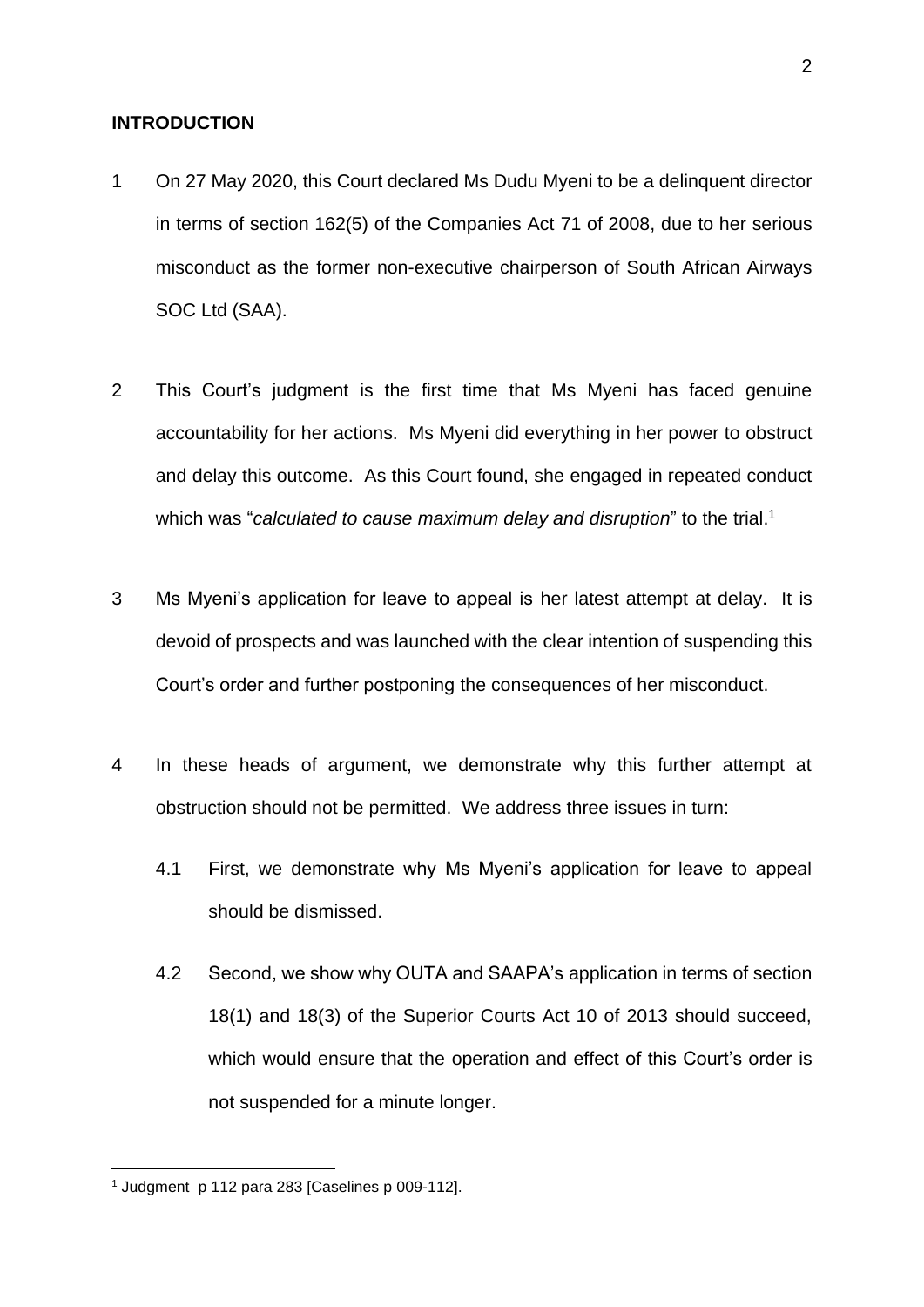4.3 Third, we show why the alternative constitutional challenge to section 18 of the Superior Courts Act should succeed, in the event that it is found that section 18 bars this Court from exercising its discretion to grant effective relief, in the interests of justice.

## <span id="page-3-1"></span><span id="page-3-0"></span>**THE APPLICATION FOR LEAVE TO APPEAL**

## *The test for leave to appeal*

5 Ms Myeni is required to satisfy the test for leave to appeal under section 17(1) of the Superior Courts Act, which provides, in relevant part, that:

> *"(1) Leave to appeal may only be given where the judge or judges concerned are of the opinion that-*

*(a)*

*(i) the appeal would have a reasonable prospect of success; or*

*(ii) there is some other compelling reason why the appeal should be heard, including conflicting judgments on the matter under consideration;"*

6 This Court has confirmed that section 17(1)(a)(i) has now "*raised the bar for granting leave to appeal*" requiring that the matter "*would*" have reasonable prospects of success, not merely that it "*may*" have such prospects. 2 This has been confirmed by the SCA.<sup>3</sup>

<sup>2</sup> *Acting National Director of Public Prosecution and Others v Democratic Alliance; In re Democratic Alliance v Acting National Director of Public Prosecution and Others* 2016 ZAGPPHC 489 (24 June 2016) at paras 25, 29 (Full Court), citing *The Mont Chevaux Trust (IT2012/28) v Tina Goosen & 18 Others* LCC 14R/2004 at para 6

<sup>3</sup> *Mothuloe Incorporated Attorneys v The Law Society of the Northern Provinces & another* [2017] ZASCA 17 (22 March 2017) at para 18; *Notshokovu v S* [2016] ZASCA 112 (7 September 2016) at para 2: *"[a]n appellant … faces a higher and stringent threshold, in terms of the Act compared to the provisions of the repealed Supreme Court Act 59 of 1959."*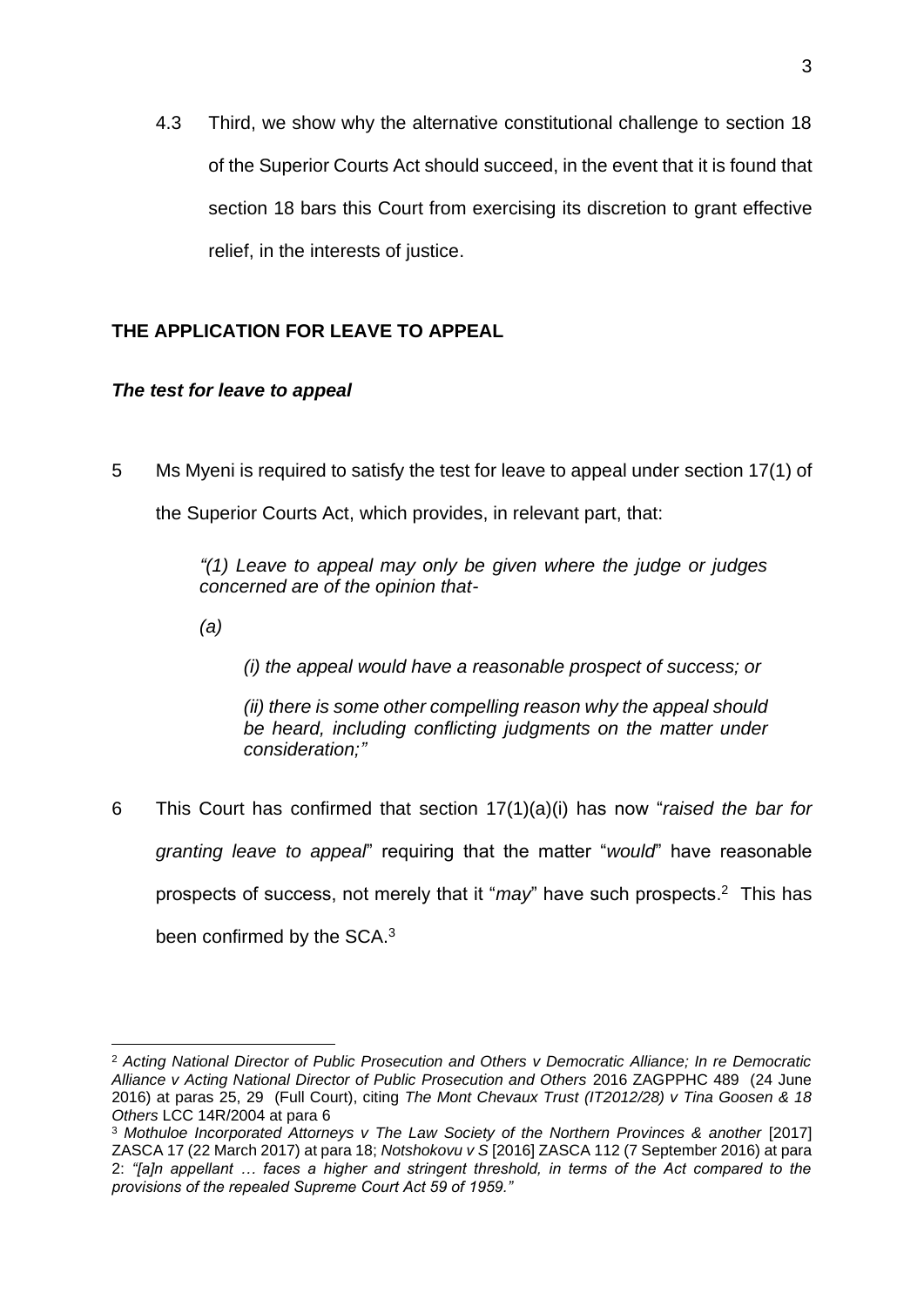7 The test for "*some other compelling reason*" under section 17(1)(a)(ii) is also not easily overcome. This generally requires some legal controversy of wider significance that warrants the effort and attention of a court of appeal. As the Full Court of this division recently explained in *Fair Trade Tobacco Association v* President of the Republic of South Africa,<sup>4</sup> there can be no "compelling *reasons*" where a case merely involves the application of "*settled law*" to the facts.

#### <span id="page-4-0"></span>*Insurmountable obstacles to leave to appeal*

- 8 Ms Myeni's application for leave to appeal faces three insurmountable obstacles.
- 9 First, Ms Myeni's ten-page notice of application for leave to appeal presents a scattershot list of grounds of appeal, framed in the vaguest terms, which leave the bulk of this Court's factual findings and legal conclusions untouched.
- 10 This Court made multiple findings against Ms Myeni, any one of which is enough to justify the Court's declaration of delinquency for life. The majority of these findings are not addressed, including the multiple findings of dishonesty, wilful misconduct and recklessness. To take just two examples of the many uncontested findings:
	- 10.1 On the Emirates MOU, Ms Myeni does not dispute this Court's findings, based on her own testimony, that she could not provide a coherent or honest explanation for repeatedly blocking the deal:

<sup>4</sup> *Fair Trade Tobacco Association v President of the Republic of South Africa and Others* (21688/2020) [2020] ZAGPPHC 311 (24 July 2020) at para 22 (Mlambo JP, Molefe J, Basson J).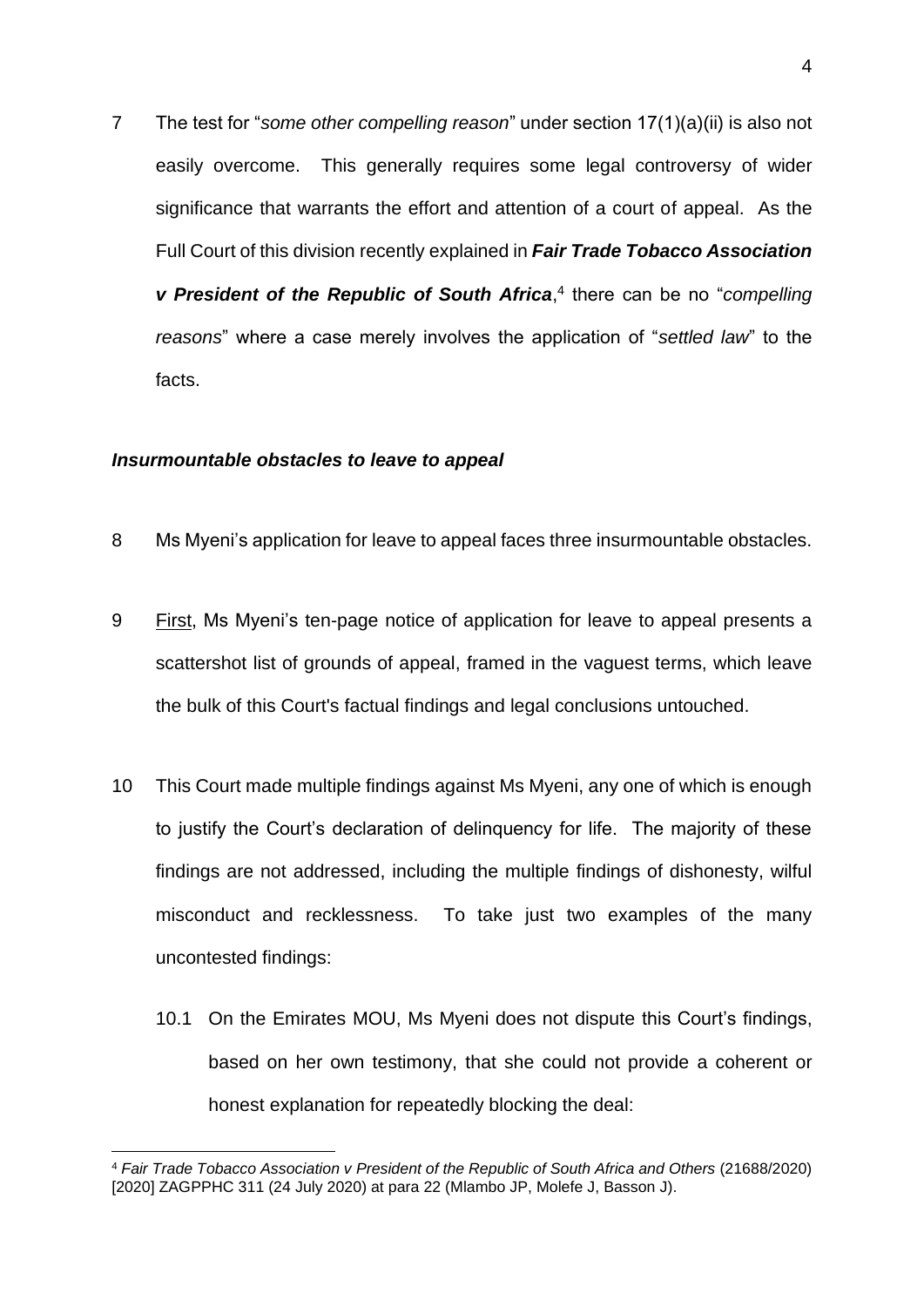*"[237] The evidence as set out above speaks for itself , it does not reveal one single legitimate reason why Ms Myeni, frustrated and ultimately caused the demise of the lucrative Emirates deal, which if it could not have saved SAA, could at least have strengthened its financial position considerably and would have limited some of the financial fall out. It might even have been in a position to whether the storm that it is facing now. Her evidence explaining the events and her actions during the course of this deal was unconvincing and were both inexplicable and reckless.* 

*…*

*[238] In my view Ms Myeni's conduct in blocking the Emirates deal satisfies multiple grounds of delinquency under section 162(5)(c) of the Companies Act. Not only did she deliberately or through gross negligence inflict substantial harm on SAA, but her belated attempts to justify her conduct show that she acted dishonestly, in bad faith and not in the best interests of SAA and the country."<sup>5</sup>*

10.2 On the Airbus swap transaction, Ms Myeni also does not dispute this

Court's findings, again based on her own testimony, that she displayed a

reckless disregard for SAA's financial position and the implications for the

South African fiscus as a result of the imminent pre-delivery payments

(PDPs) to Airbus:

"*[262] Ms Myeni admitted during cross-examination that the PDP's were in fact due and payable and that SAA did not have the money to pay PDP's. The uncontested evidence detailed above shows the dire consequences for SAA and the country if SAA had defaulted on these payments by delaying conclusion of the Swap Transaction.*

*[263] Ms Myeni displayed complete disregard for public funds. The court asked her whether it was her evidence that SAA had the money to pay the PDP's that were due and payable. She answered "SAA belongs to government 100% ... they wouldn't allow SAA to fail." This answer revealed Ms Myeni's true attitude. She honestly believed that there was no problem if SAA defaulted on its debts, as the government and the public ought to have been saddled with SAA's debts, regardless of the consequences. This was despite the repeated and consistent* 

 $5$  Judgment p 95 paras 237 – 238 [Caselines p 009-95].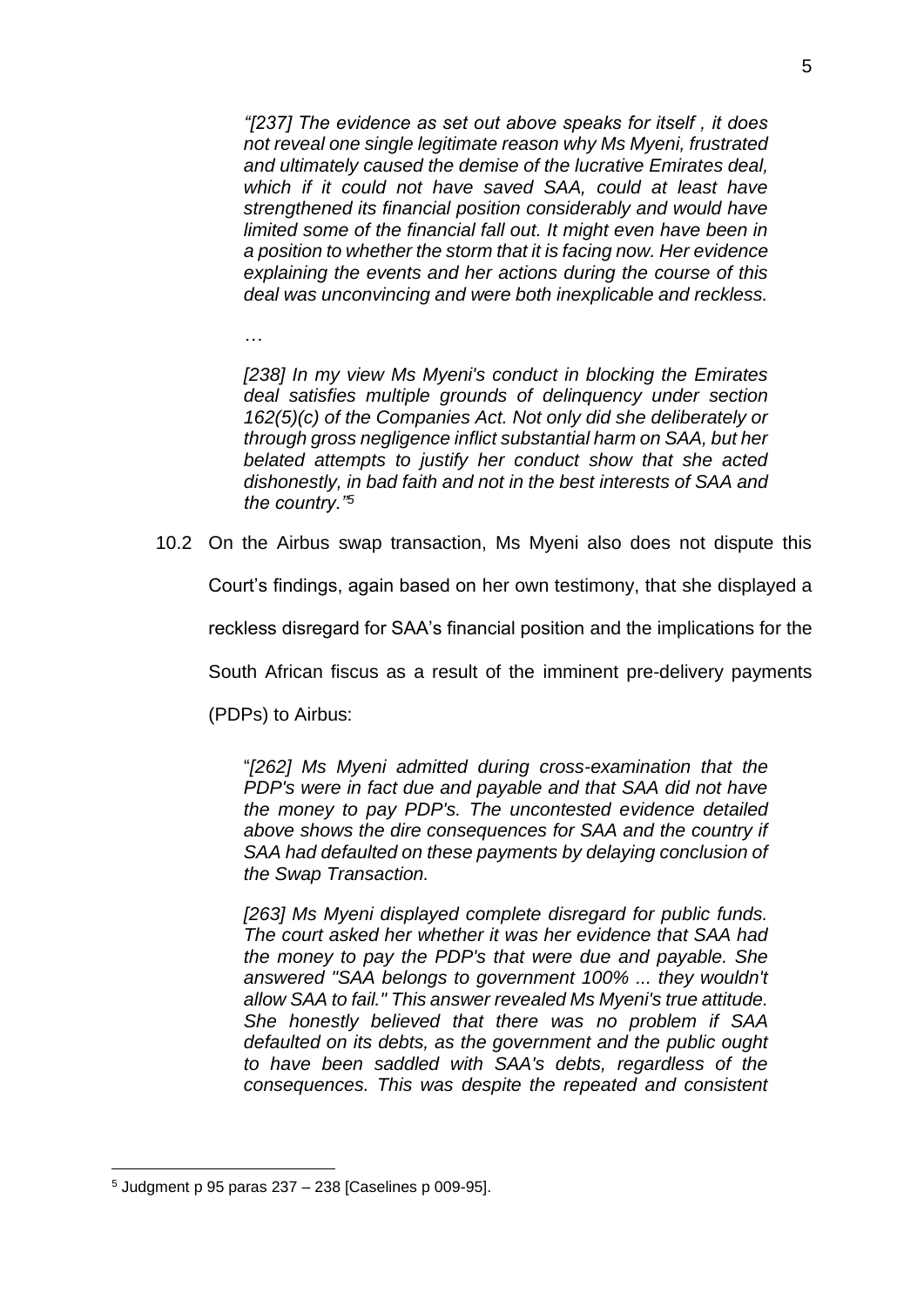*warnings from Minister Nene that the government did not have the money to bail out SAA and would not do so.*" 6

- 11 Accordingly, in the unlikely event that another court would overturn some of the findings, numerous others would necessarily remain standing, as they were not challenged and are based on Ms Myeni's own evidence. Furthermore, Ms Myeni is bound by the limited grounds of appeal set out in her notice and cannot readily seek to introduce new grounds in argument.<sup>7</sup>
- 12 As this Court noted, directors have previously been declared delinquent for a mere failure to prepare and finalise annual financial statements and to hold AGMs timeously.<sup>8</sup> This Court's uncontested findings of misconduct are of an entirely different magnitude.
- 13 Ultimately, the question on appeal is whether the order was correct, on the totality of the law and evidence. Ms Myeni's nit-picking at some of this Court's findings does not establish any reasonable prospects of success on appeal, particularly as an appeal lies against the order and not against specific reasons set out in the judgment.<sup>9</sup>

 $6$  Judgment p 103 paras 262 – 263 [Caselines p 009-103].

<sup>7</sup> *Basenzi Construction CC t/a Power Wheel and Tyres and Another v Hofmil Investments (Pty) Ltd*  [2018] ZAGPPHC 599 (18 January 2018), holding that Rule 49(1)(b) establishes a peremptory requirement that "[a]n applicant seeking leave to appeal must set out its grounds of appeal succinctly and in unambiguous terms in order to enable the court and the respondent to assert the case the applicant seeks to make out and which the respondent has to meet in opposing the application for leave to appeal". See further the cases cited by this Court: *Songono v. Minister of Law and Order* 1996 (4) SA 384 (E) at 395J to 386A; *Philip v Estate Agency Affairs Board* [2013] ZAGPPHC 276 {2 October 2013) para 31; *Fuku v Mpoka* [2013] ZAFSHC 152 (19 September 2013) para 5; *Lewis NO and Others v Cooper NO and Another, Lewis v Soundprops 236 (Pty) Ltd and Others* [2009] ZAWCHC 51 (27 February 2009) para 2.

<sup>8</sup> Judgment p 106 para 269 [Caselines 009-106] referring to *Msimang NO and Another v Katuliiba and Others* [2013) 1 All SA 580 (GSJ).

<sup>9</sup> *Administrator, Cape, and Another v Ntshwaqela and Others* 1990 (1) SA 705 (A) at 714J-715E.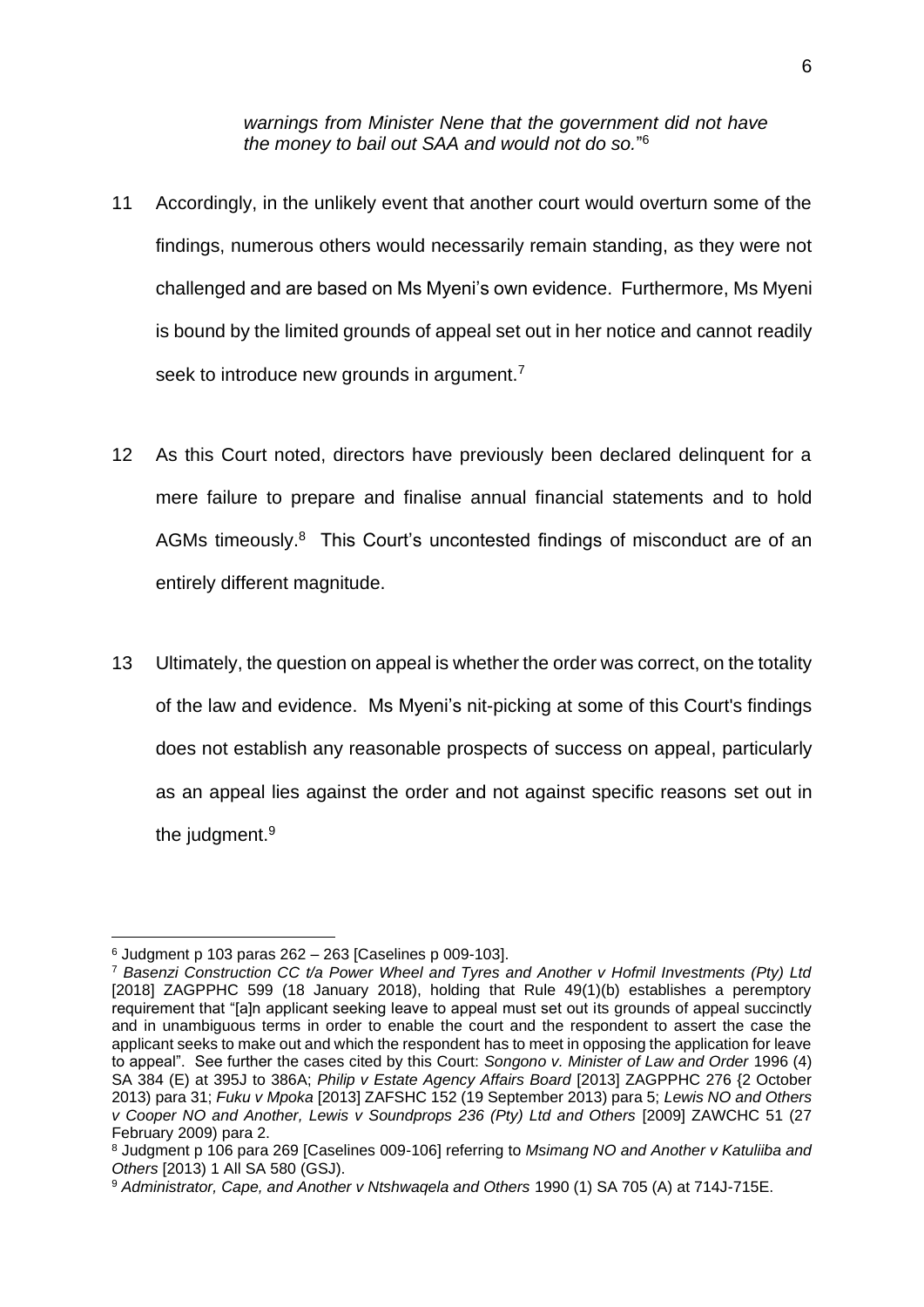14 Second, the uncontested evidence against Ms Myeni and her own testimony will not change on appeal. This Court captured the evidential difficulties in Ms Myeni's case as follows:

> *"[115] … Very little of the evidence led by the witnesses of the plaintiffs was disputed or contradicted. The most concerning aspect was the failure to put a comprehensive version of Ms Myeni's evidence to the witnesses. Counsel's attention was repeatedly drawn to the inherent danger of not doing so by the court.* 10

*…*

*[232] Ms Myeni's evidence posed serious difficulties for her defence. The versions put on her behalf during the trial changed, the plaintiffs' witnesses did not get the opportunity to answer to crucial aspects of her evidence, as it was never put to them and her evidence contradicted her plea.*

*[233] Ms Myeni was a dishonest and unreliable witness. A perusal of the evidence as set out above illustrates abundantly that her evidence was unreliable and more often than not, blatantly untrue. As a result her version of events cannot be accepted.*

*[234] The failure to put a proper version to all the witnesses and the numerous contradictions which revealed itself during her evidence poses a serious difficulty for Ms Myeni's defence. It is trite that if a defendant wishes to contradict the evidence of an opposing witness, or to draw a negative inference, or imputation about that witness, that version must be put to the witness in cross-examination to allow him or her an opportunity to respond.* 

*[235] This was manifestly not done. Counsel for Ms Myeni was warned about the failure to put a proper version to the witnesses. Maybe if Ms Myeni bothered to attend the trial, she could have instructed her counsel properly. She has only herself to blame for the shortcomings in the presentation of her case.*" 11

15 Ms Myeni's grounds of appeal are generally silent on these shortcomings in her

case. In any event, there are no prospects that another Court would overturn this

Court's findings of fact and its assessment of Ms Myeni's credibility. The

<sup>10</sup> Judgment Caselines pp 9-48 – 9-49 para 115.

 $11$  Judgment Caselines p  $9-92 - 9-94$  paras 232 - 235.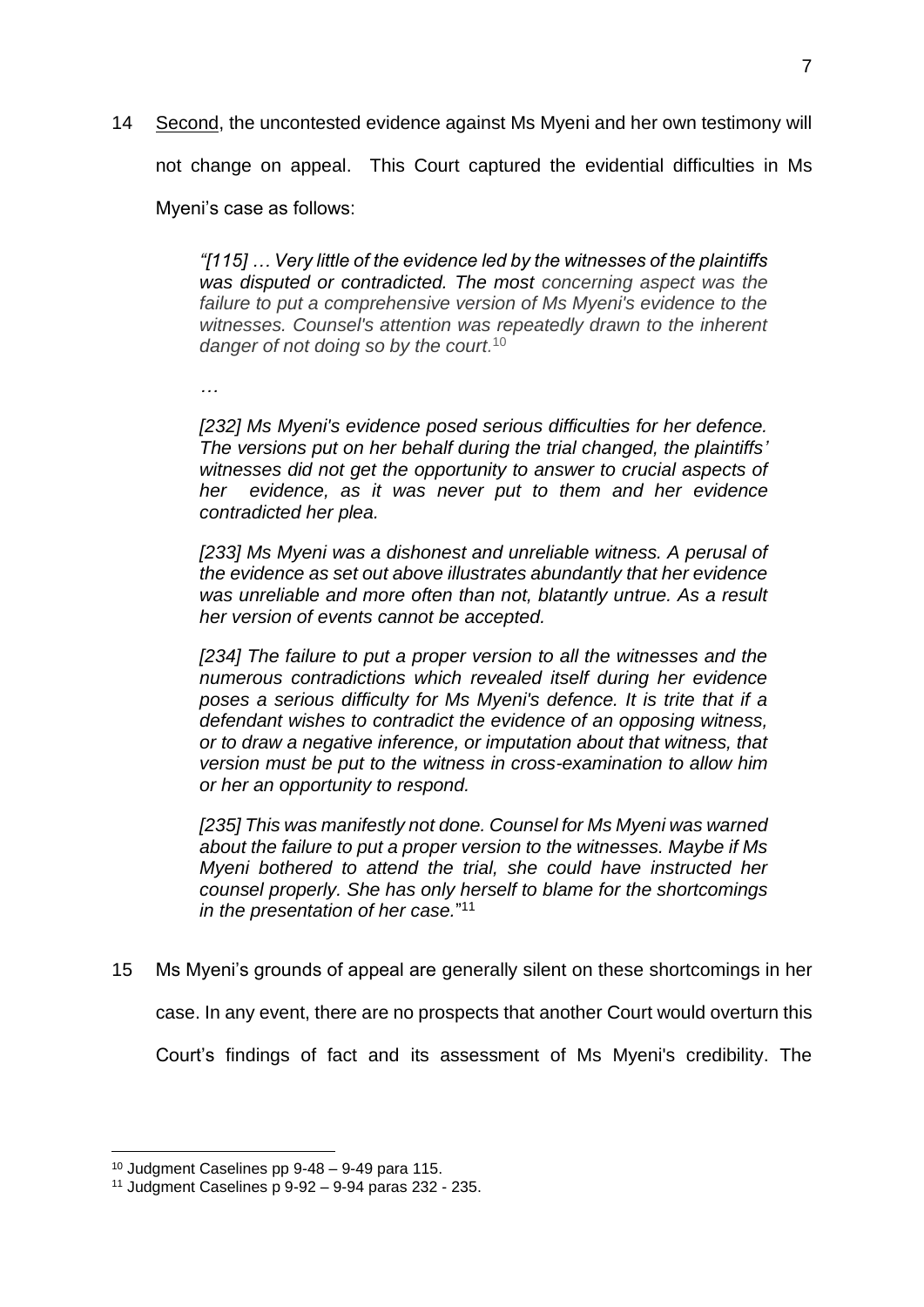principles set out by Davis AJA in *R v Dhlumayo*, <sup>12</sup> concerning the limited scope

for appellate interference in a trial court's factual findings, have direct relevance

here:

*"3. The trial Judge has advantages - which the appellate court cannot have - in seeing and hearing the witnesses and in being steeped in the atmosphere of the trial. Not only has he had the opportunity of observing their demeanour, but also their appearance and whole personality. This should never be overlooked.*

*4 . Consequently the appellate court is very reluctant to upset the findings of the trial Judge.*

*…* 

*8 . Where there has been no misdirection on fact by the trial Judge, the presumption is that his conclusion is correct; the appellate court will only reverse it where it is convinced that it is wrong.*

*9 . In such a case, if the appellate court is merely left in doubt as to the correctness of the conclusion, then it will uphold it.*

*10. There may be a misdirection on fact by the trial Judge where the reasons are either on their face unsatisfactory or where the record shows them to be such; there may be such a misdirection also where, though the reasons as far as they go are satisfactory, he is shown to have overlooked other facts or probabilities.*

*12. An appellate court should not seek anxiously to discover reasons adverse to the conclusions of the trial Judge. No judgment can ever be perfect and all-embracing, and it does not necessarily follow that, because something has not been mentioned, therefore it has not been considered."* 

16 Ms Myeni has provided no basis to suggest that this Court's assessment of the evidence was misdirected, nor has she shown that there are reasons that would

convince a court of appeal that this Court was wrong.

17 Third, the relevant law on delinguency is well settled and was never disputed by Ms Myeni. The relevant principles are addressed in the SCA's authoritative

<sup>12</sup> *Rex v Dhlumayo and Another* 1948 (2) SA 677 (A) at 705 - 706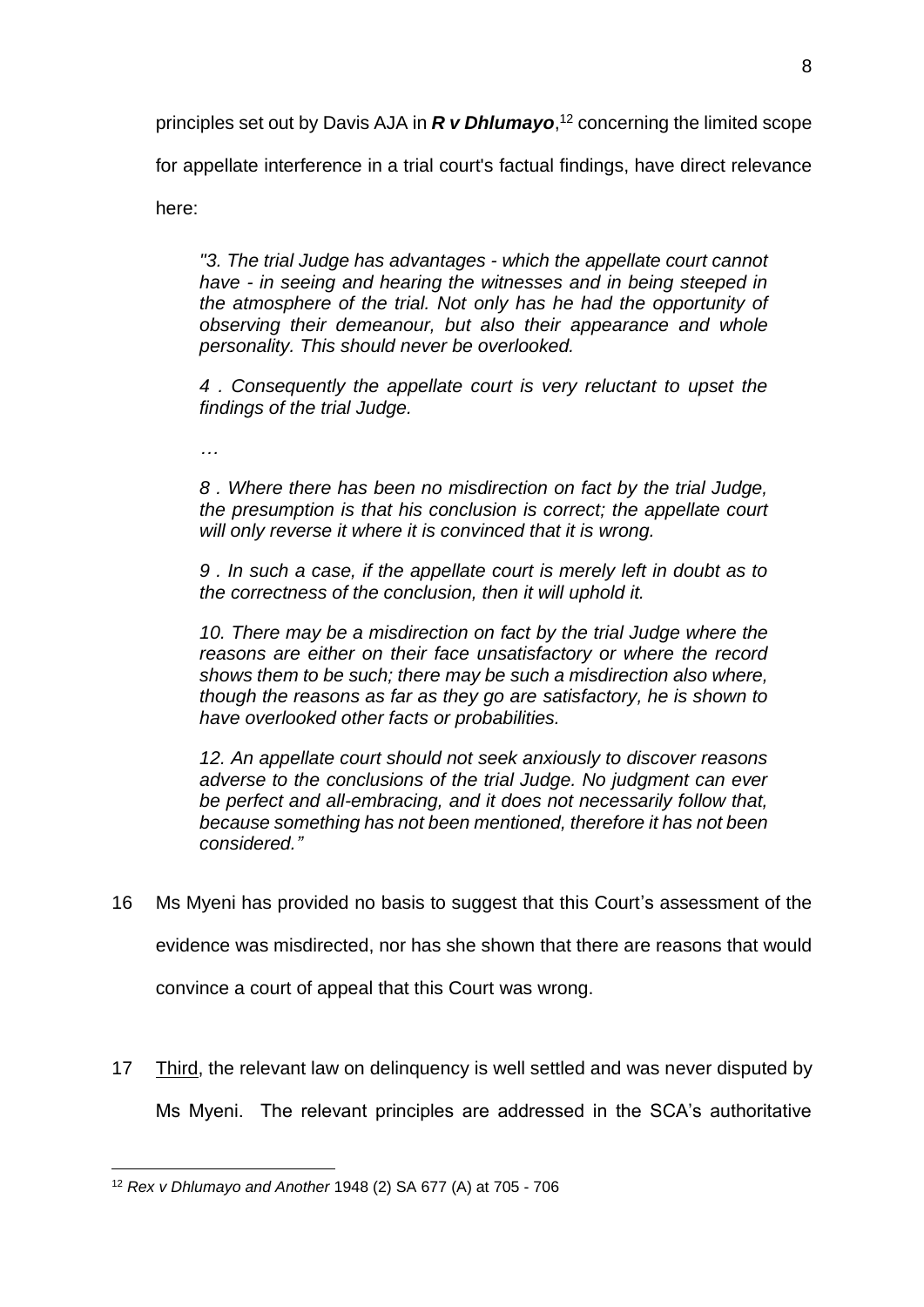judgment in *Gihwala*,<sup>13</sup> addressed at length in this Court's judgment. The relevant legal principles on directors' duties are also well-settled and are codified in both the Companies Act and the PFMA. While there was some novelty in applying the heightened duties under the PFMA to a delinquency case, there is nothing legally complex or controversial here. On this Court's uncontested findings, Ms Myeni would have been declared a delinquent director even if SAA was a private company. In any event, Ms Myeni's notice of appeal does not take issue with this Court's exposition of the law and the analysis of the intersection of the Companies Act and the PFMA. Accordingly, the application of such settled and uncontroversial law to the facts does not establish a "*compelling reason*" for leave to appeal under section  $17(1)(a)(ii)$  of the Superior Courts Act.<sup>14</sup>

## <span id="page-9-0"></span>*No merit to Ms Myeni's grounds of appeal*

18 It appears that Ms Myeni relies on seven primary grounds of appeal. None establish reasonable prospects of success on appeal.

## First ground: OUTA's standing

- 19 Ms Myeni again takes issue with this Court's decision that OUTA has standing in the public interest under section  $157(1)(d)$  of the Companies Act.<sup>15</sup>
	- 19.1 This matter was comprehensively addressed in this Court's judgment of 12 December 2020, dismissing Ms Myeni's special plea.<sup>16</sup> Ms Myeni

<sup>13</sup> *Gihwala and Others v Grancy Property Ltd and Others* 2017 (2) SA 337 (SCA).

<sup>14</sup> *Fair Trade Tobacco Association v President of the Republic of South Africa and Others* (21688/2020) [2020] ZAGPPHC 311 (24 July 2020) at para 22 (Mlambo JP, Molefe J, Basson J).

 $15$  Application for leave to appeal, para 1 [Caselines p 010-2 – 3].

<sup>16</sup> Judgment of 12 December 2020 [Caselines pp 009-114].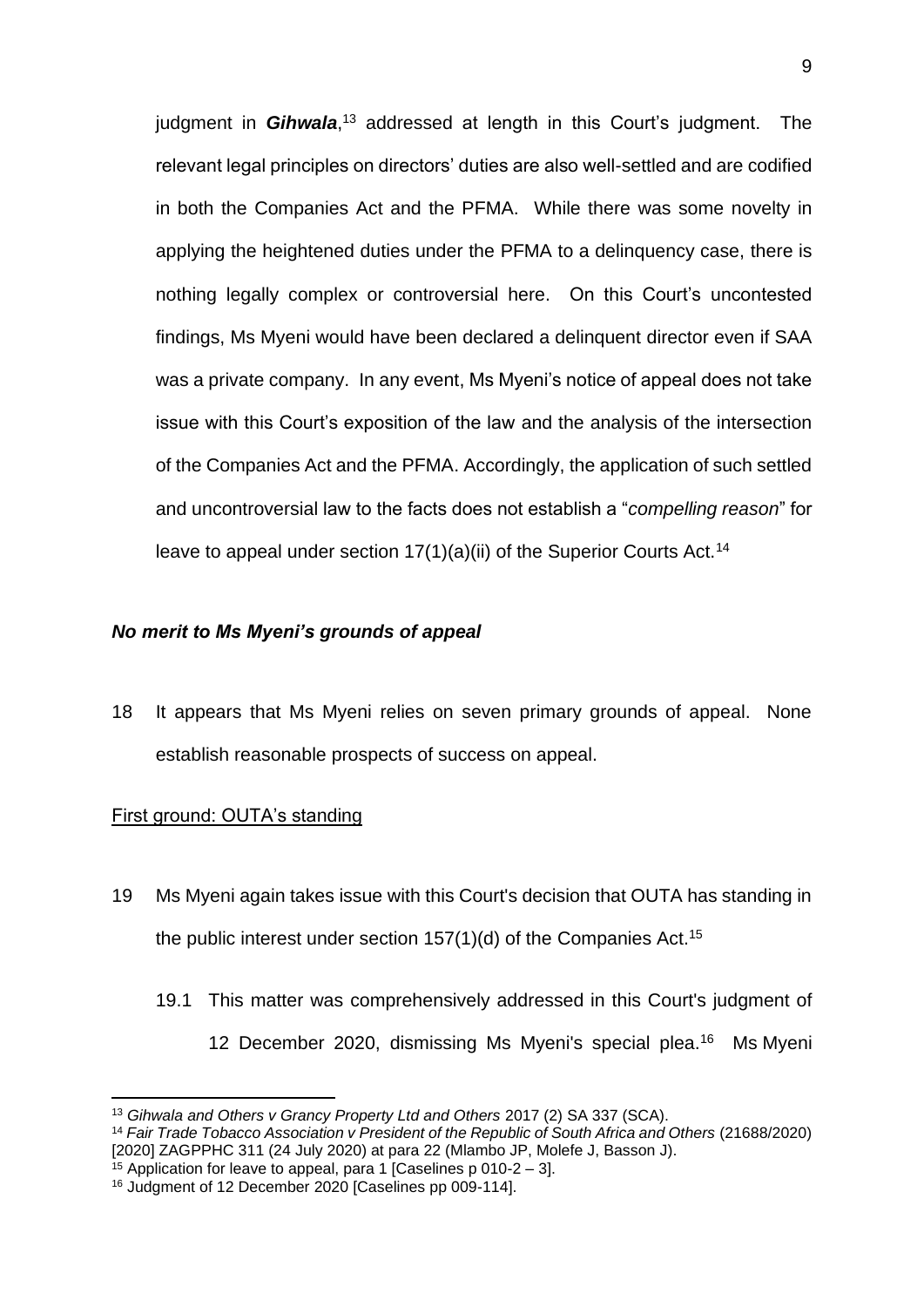previously brought an application for leave to appeal against this judgment, which was dismissed on 28 January 2020.<sup>17</sup> It is therefore impermissible for Ms Myeni to attempt to revive this issue.

- 19.2 In any event, this Court had ample grounds to grant OUTA standing under section 157(1)(d) of the Act on the basis of the pleadings. The evidence led at trial puts it beyond all doubt that this case was brought in the public interest.
- 19.3 Moreover, the question of OUTA's standing can have no bearing on the correctness of this Court's ultimate delinquency order. Even if a court of appeal were to hold that this Court somehow erred in granting OUTA standing, it has always been common cause that the second plaintiff, SAAPA, had standing under section 162(2) of the Companies Act to seek and obtain a declaration of delinquency.

## Second ground: Non-joinder

20 Ms Myeni also attempts to resurrect her complaints about the non-joinder of other SAA directors.<sup>18</sup> This too was comprehensively addressed in this Court's previous judgment of 2 December 2019. <sup>19</sup> Notably, Ms Myeni elected not to appeal that judgment in her two previous applications for leave to appeal, heard in late January 2020. We need say no more on this issue.

<sup>17</sup> Judgment of 28 January 2020 [Caselines pp 009-160].

<sup>18</sup> Application for leave to appeal, para 1.4 [Caselines p 010-3].

<sup>19</sup> Judgment of 2 December 2020 at paras 60 - 72 [Caselines p 009-115 at pp 009-139 – 009-142].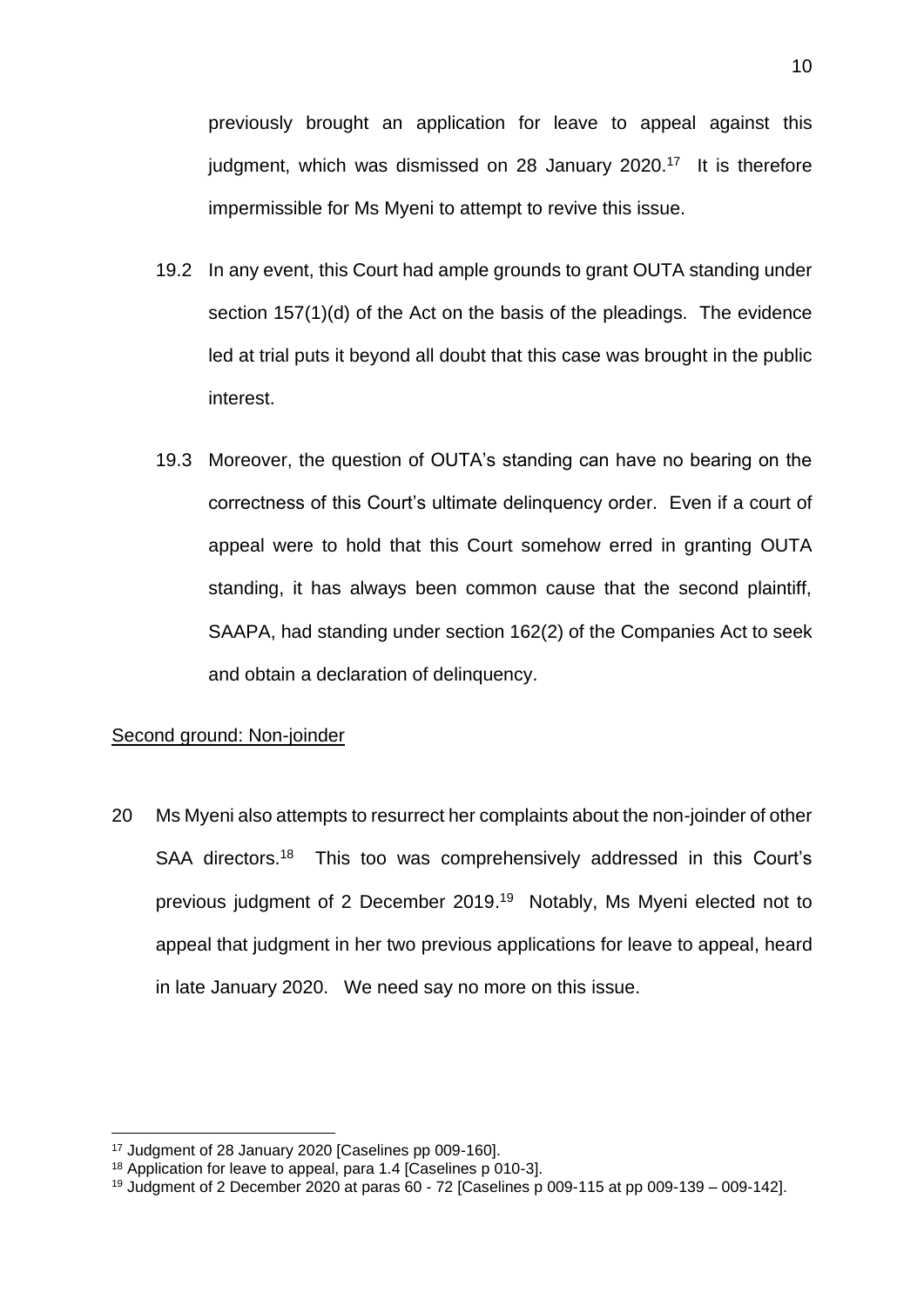## Third ground: Evidence led beyond the pleadings

21 Third, Ms Myeni makes vague and unspecified claims about evidence being introduced beyond the scope of the pleadings.<sup>20</sup> There is no specificity to this complaint, which renders the notice fatally defective, as it is "*so widely expressed that it leaves the Appellant(s) free to canvas every finding of fact and every ruling of law made by the court a quo*".<sup>21</sup>

## Fourth ground: Emirates

22 Ms Myeni's grounds of appeal on the Emirates deal are confined to just two complaints, which leave all of this Court's other substantive findings untouched. 22

These uncontested findings are summarised as follows in the judgment:

"*[132] In summary, Ms Myeni did not have any reasonable grounds to block the signing of the Emirates MOU on 16 June 2015 or thereafter. This led to the inevitable conclusion that Ms Myeni breached her fiduciary duty to act in good faith, for a proper purpose, and in the best interests of SAA. The Emirates deal was never concluded, as a result of Ms Myeni's actions. This led to irreparable harm for SAA and the country. What motivated these reckless and detrimental actions to SAA and country, we still do not know. Ms Myeni acted recklessly and broke her fiduciary duty in sabotaging this deal and the people of South Africa and SAA's employees are paying the price for her actions."*<sup>23</sup>

23 Instead of addressing these issues, Ms Myeni's grounds of appeal are confined

to two narrow points.

<sup>20</sup> Application for leave to appeal, para 3.1 [Caselines p 010-4].

<sup>21</sup> *Songono v Minister of Law and Order* 1996 (4) SA 384 (E) at 385G – H.

<sup>&</sup>lt;sup>22</sup> Application for leave to appeal, paras  $4 - 5$  [Caselines pp 010-4 – 010-5].

<sup>23</sup> Judgment p 55 para 132 [Caselines p 009-55].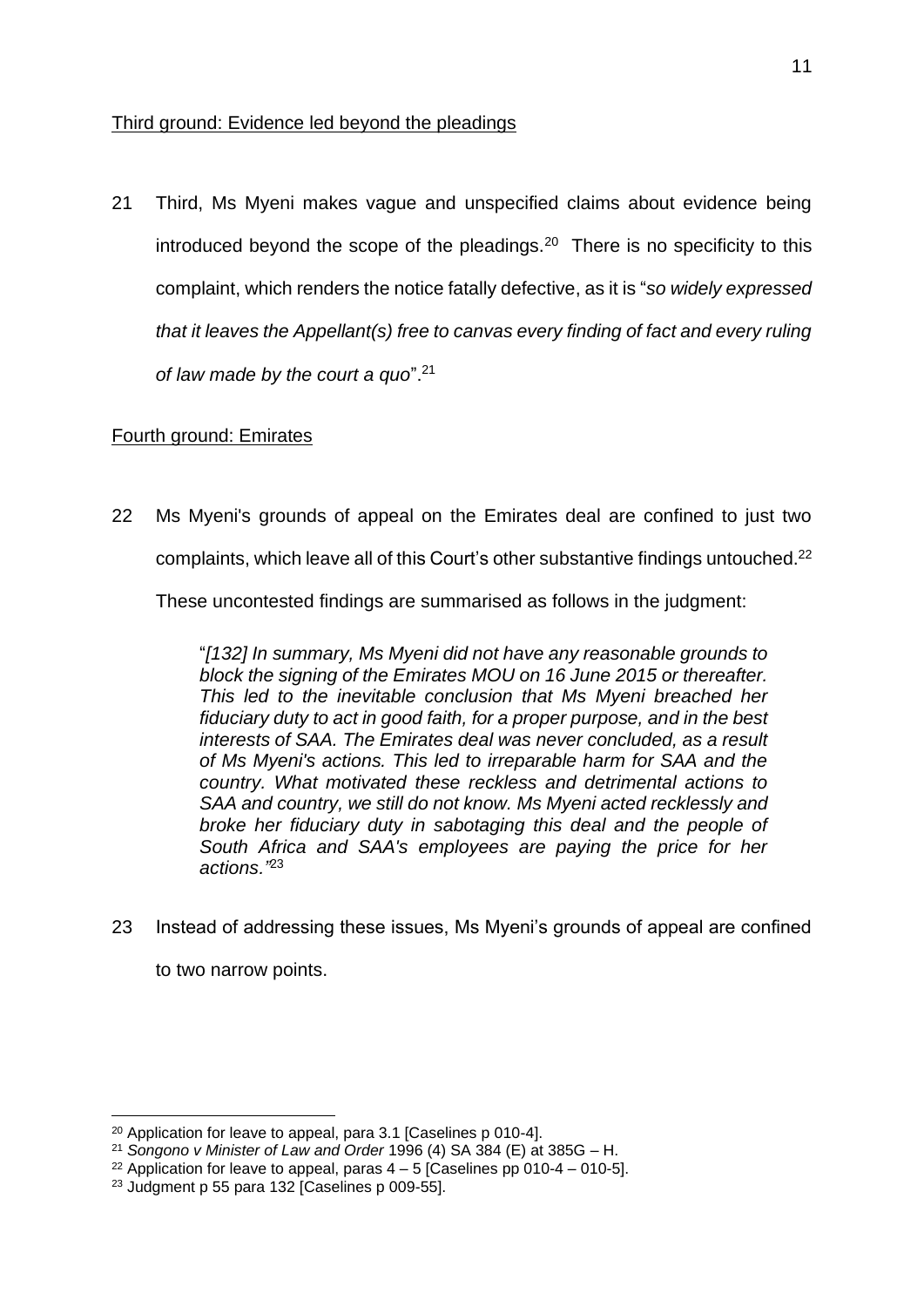- 24 The first is that this Court allegedly erred in holding that the question of President Zuma's instructions to Ms Myeni were immaterial to the question of her delinquency.<sup>24</sup> The suggestion is that the plaintiffs' case somehow stands or falls on whether they could prove that President Zuma instructed Ms Myeni not to go ahead with the Emirates MOU.
- 25 This has no basis in the pleadings. As is apparent from the particulars of claim,  $25$ the plaintiffs' case never relied solely or even primarily on President Zuma's instructions to Ms Myeni. The focus was instead on the damage done by Ms Myeni's obstruction of the finalisation of the Emirates MOU and her failure to offer any valid reason for doing so. We again can do no better than to refer to this Court's judgment, which addressed the point as follows:

*"[127] The question of whether Ms Myeni was indeed instructed by the then president, Mr Zuma not to allow the signing of the MOU is not determinative of the question of her alleged delinquency. Mr Bezuidenhout and Mr Meyer testified that, that was what she said, whether this instruction emanated from Mr Zuma, we will never know. What we do however know is that it was common cause that Ms Myeni gave a direct instruction not to proceed with the signing of the MOU on 16 June 2915 to the great embarrassment of not only Messrs Bezuidenhout, Meyer and Bosc, but ultimately to the detriment of SAA and the whole country.*

*[128] Ms Myeni had no valid reason to block the signing of the Emirates MOU. She was not acting on behalf of the Board in issuing such an instruction, and she clearly was engaging in a frolic of her own. Whether or not Ms Myeni in fact invoked President Zuma's name could merely be of aggravation, which will not change the conclusion that there was serious misconduct on her part."*<sup>26</sup>

<sup>24</sup> Application for leave to appeal, para 4 [Caselines p 010-4].

<sup>25</sup> See POC pp 30 - 33 paras 86 – 88 [Caselines pp 007-32 – 007-35].

 $26$  Judgment pp 53 – 54 paras 127 – 128 [Caselines pp 9-53 – 9-54].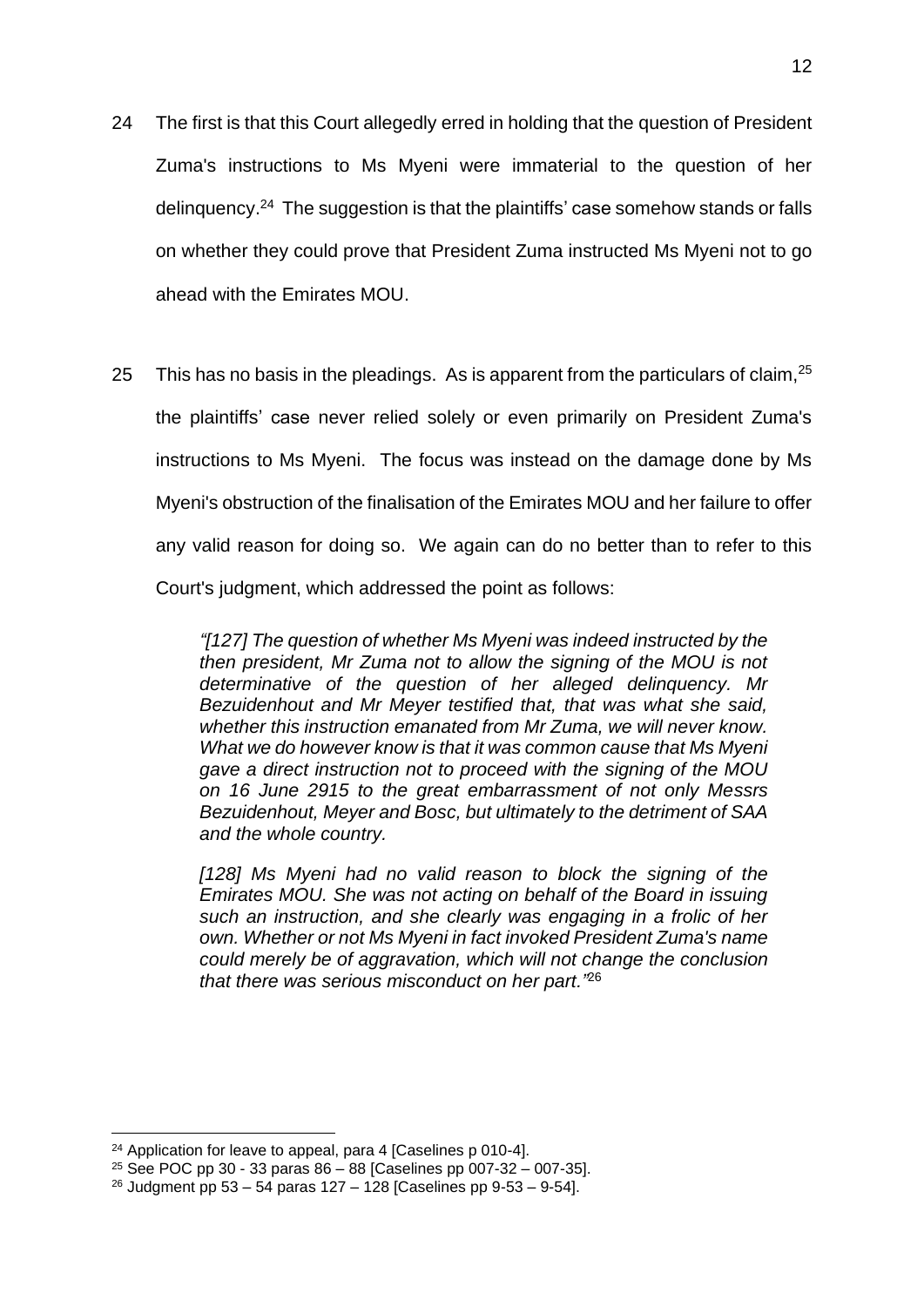26 The second complaint is that this Court somehow "disregarded" the Board minutes of 10 July 2020,<sup>27</sup> which allegedly provided Board authorisation to conclude the Emirates MOU. Far from it, this Court addressed the Board minutes in detail:

> *"[130] It was only during the course of her examination-in-chief that Ms Myeni for the first time alleged that the events of 16 June 2015 were not significant, as there was still an opportunity to conclude the Emirates MOU after 16 June, Ms Myeni testified that the Board approved the MOU on 10 July 2015, and she testified that she could not understand why the executive did not conclude the MOU after that date. This evidence stands in stark contradiction with her pleadings, the version that was put on her behalf and the evidence of the other witnesses. While the events of 16 June 2015 did not bring a complete end to negotiations with Emirates, the damage to SAA was clearly incalculable. Ms Myeni did not provide this Court with a consistent credible version.*

> *[131]The only witness who was given the opportunity to respond to Ms Myeni's new version on the 10 July 2015 meeting was Mr Meyer. He denied Ms Myeni's claims that these minutes reflected Ms Myeni's approval. He confirmed that at no point did Ms Myeni expressly revoke her instruction not to sign the MOU, nor did she ever express her support for the transaction."*

27 This Court's findings are supported by the plain text of the 10 July 2015 minutes.

Under Item 4.4 of these minutes it was recorded that:

*"The Board confirmed that it was satisfied with the draft non-binding Emirates Memorandum of Understanding (MoU) and concluded that the next process as outlined In the action list from the meeting held on Friday 03 July 2015 with the Emirates Operational Review Team should be followed.*" 28

28 As is clear from these minutes, no resolution was taken on this matter. The action list referred to in this item repeated that the Operational Review Committee was to meet with Emirates, the Department of Transport, and the Board. Ms Myeni

<sup>&</sup>lt;sup>27</sup> Application for leave to appeal, para 5.1 [Caselines p 010-5].

<sup>&</sup>lt;sup>28</sup> An extract of the minutes appears at Emirates Bundle pp  $194.222 - 194.223$  [Caselines pp 001-568  $-001 - 569$ ].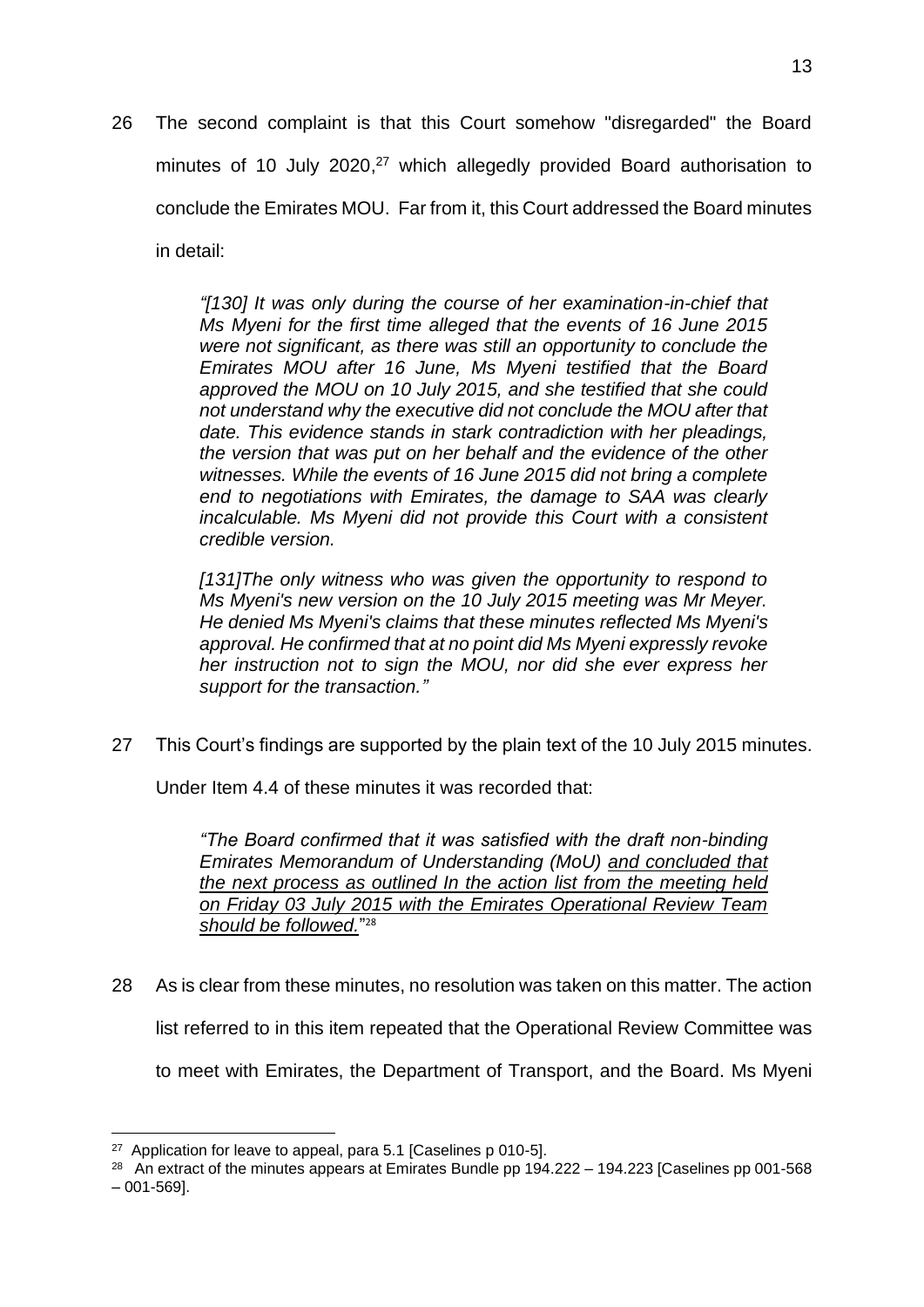also insisted that a further meeting be arranged between herself and the Chairperson of Emirates. Far from being a greenlight to conclude the MOU, these minutes show that Ms Myeni placed further hurdles in the way.

#### Fifth ground: Airbus

- 29 On the Airbus transaction, Ms Myeni again does not dispute the bulk of this Court's findings leading to the conclusion of delinquency. On Ms Myeni's own evidence, she could not explain why the Swap Transaction was delayed after the Board had given its full authorisation in March 2015 and she could not explain why she blocked the transaction from going ahead. The documentary evidence and the uncontested evidence of the plaintiffs' witnesses established that she lied to Airbus, she lied to the Minister of Finance, and took SAA and the country to the brink of financial ruin.
- 30 Ms Myeni's notice of appeal raises a number of narrow objections.
- 31 First, Ms Myeni claims that there was "no evidence" that she attempted to unilaterally renegotiate the Swap Transaction and she again seeks to pass the buck to Dr Tambi and Ms Kwinana.<sup>29</sup>
- 32 This is directly contradicted by Ms Myeni's letter of 29 September 2015 to Mr Fabrice Bregier, the President of Airbus, in which she unilaterally sought to renegotiate the Swap Transaction and misrepresented that she did so on behalf

<sup>29</sup> Application for leave to appeal para 8 [Caselines pp 010-6].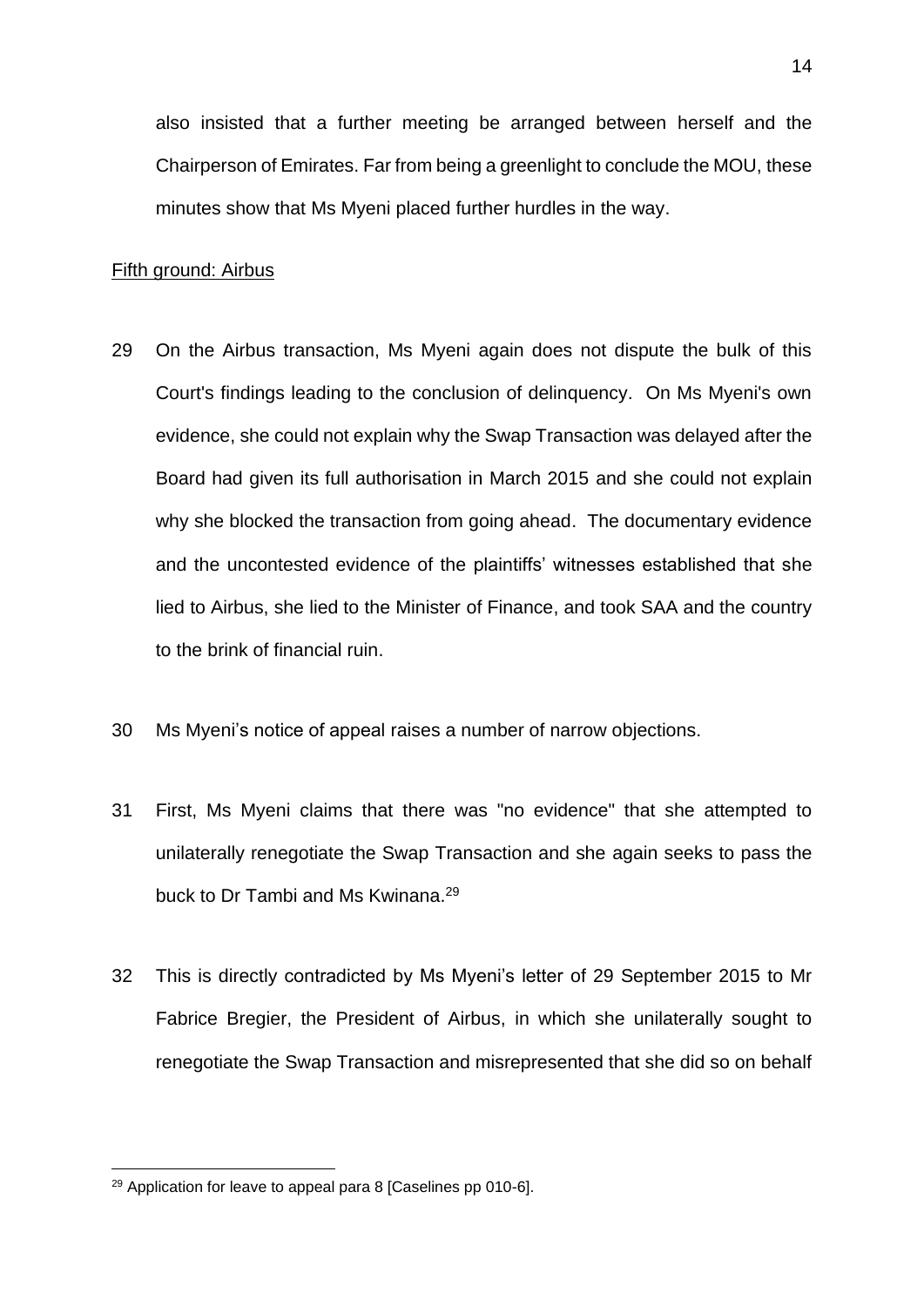of SAA. As this Court found, Ms Myeni's own testimony confirmed that she signed this letter and approved of its contents:

*"[155] Ms Myeni claimed in evidence that her letter of 29 September 2015 was prepared by the Company Secretary, Ms Kibuuka, in an apparent attempt to shift the blame for any misrepresentations. However, when pressed, Ms Myeni stated that she approved of the contents of the letter. Ms Myeni further testified that she checked all draft correspondence carefully before signing and that by signing this letter she indicated her approval of its contents. Therefore, there is no basis for Ms Myeni to attempt to disavow this letter."<sup>30</sup>*

- 33 Second, Ms Myeni takes issue with findings on the involvement of Quartile Capital.<sup>31</sup>
	- 33.1 Ms Myeni again seeks to disavow her letter to the Board, motivating for the appointment Quartile Capital as a transaction adviser. However, this issue was settled when SAA produced a signed copy of this letter, bearing Ms Myeni's signature, under subpoena.<sup>32</sup>
	- 33.2 Ms Myeni also seeks to challenge the suggestion that a Mr Matloba of Quartile Capital joined her at a meeting with Airbus on 10 October 2015. This was resolved by Mr Meyer's testimony, which Ms Myeni did not meaningfully dispute during the trial, as he confirmed that he had seen Mr Matloba at the venue shortly before this meeting.<sup>33</sup>
- 34 Third, there is some suggestion that this Court was mistaken in concluding that Ms Myeni played a leading role in authorising and sending the application for the amendment of the section 54 approval. Even the briefest perusal of the

<sup>30</sup> Judgment p 64 para 155 [Caselines p 009-64].

<sup>&</sup>lt;sup>31</sup> Application for leave to appeal para 6 [Caselines 010-5]

<sup>32</sup> Judgment p 71 paras 170 -172 [Caselines p 009-71].

<sup>33</sup> Judgment p 73 para 176 [Caselines p 009-73].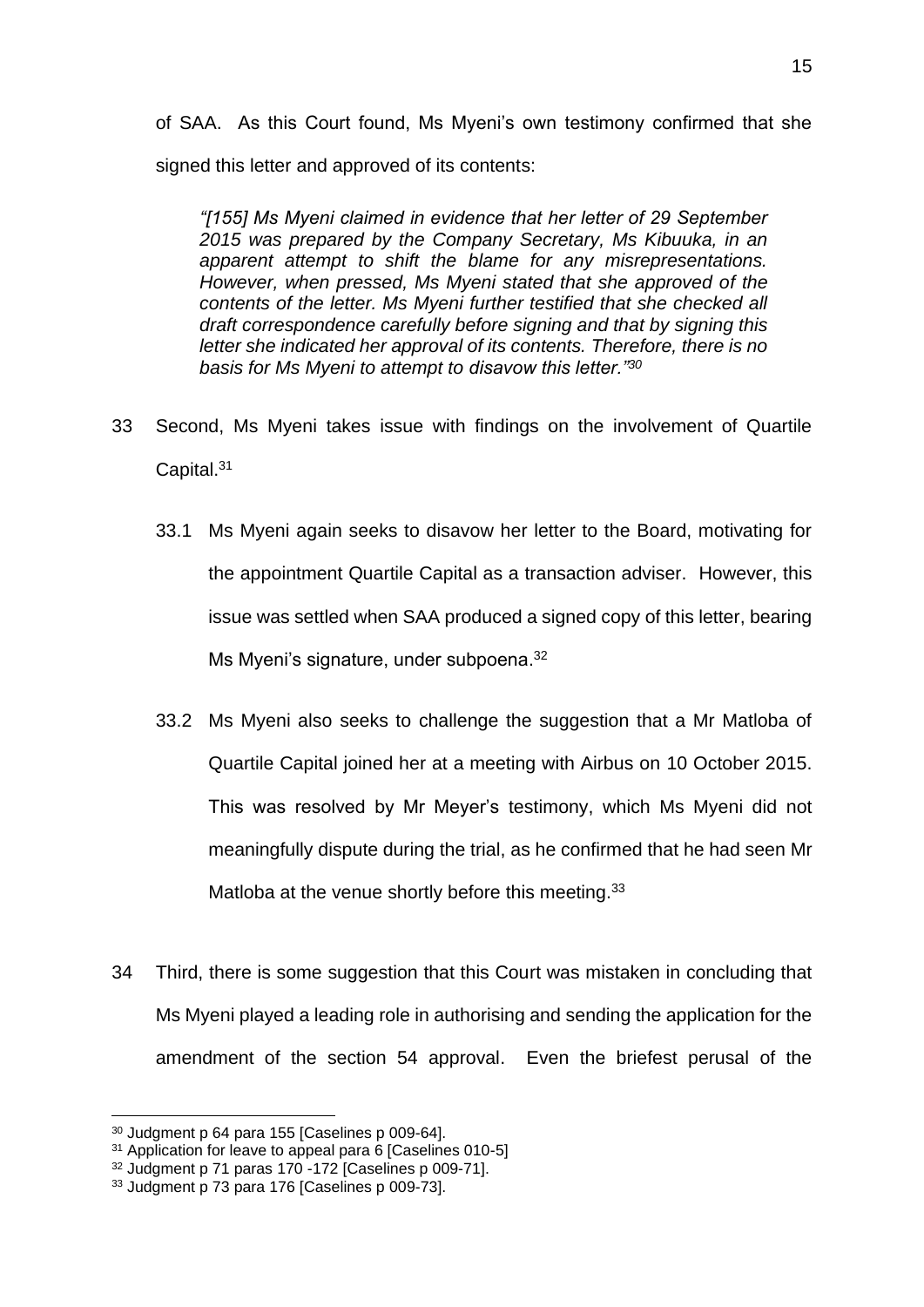documentary evidence, as confirmed by the plaintiffs' witnesses, shows that this Court's findings cannot be challenged:

- 34.1 Ms Myeni signed the covering letter to this application, in which she fully endorsed its contents.<sup>34</sup>
- 34.2 The section 54 application form contains only two signatures: Ms Myeni's and Mr Zwane's, the new Acting CEO.<sup>35</sup> There were no signatures from any other members of EXCO or the Company Secretary, as would be expected in such an application.
- 34.3 As already noted, the application was accompanied by a Board submission, ostensibly serving as proof of a Board resolution. The Board submission only contains the signatures of Ms Myeni and Ms Kwinana, suggesting that they both prepared and approved the submission, without any executive input.<sup>36</sup>
- 34.4 Even if Mr Zwane, the Acting CEO, had some hand in preparing this application, it would have been entirely unreasonable for Ms Myeni to simply rubber-stamp his work. Ms Myeni knew full well that Mr Zwane had been in the job for no more than three days, after Ms Mpshe was removed from her position on 13 November 2015. The CFO, Mr Meyer, had resigned on 12 November 2015, and confirmed in his testimony that he was not consulted on this section 54 application before his departure. In these circumstances, a responsible chairperson would have closely

 $34$  Airbus Bundle vol 4 p  $243 - 245$ .

 $35$  Airbus Bundle vol 4 p 250.

 $36$  Airbus Bundle vol 4 p 256 at 261.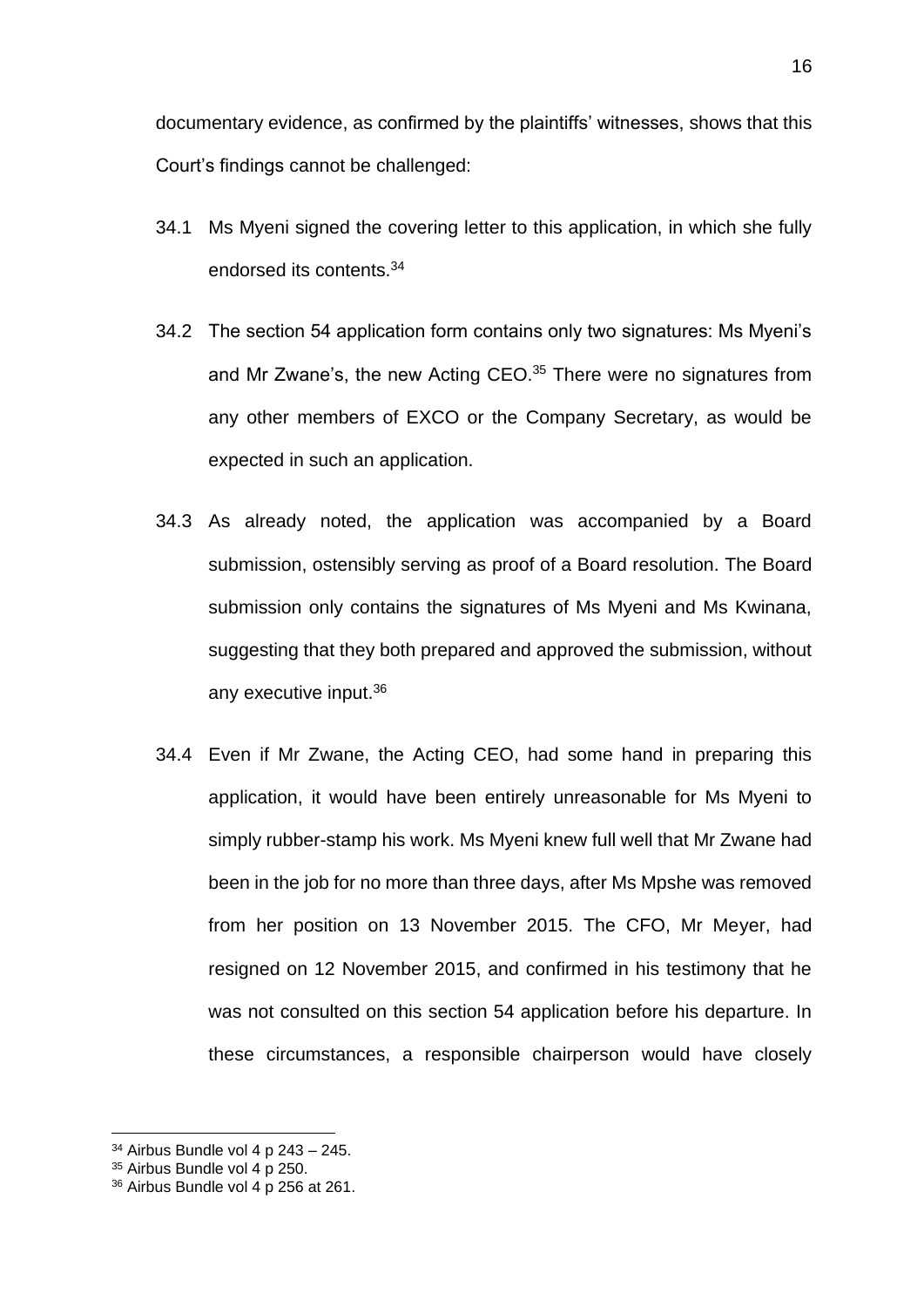scrutinised the section 54 application, knowing that the Acting CEO had no prior involvement in the matter. The absence of any proof that Ms Myeni took such steps is again ample grounds for a finding of gross negligence.

## Sixth ground: Sanction

- 35 Ms Myeni next takes issue with the imposition of a lifetime declaration of delinquency.<sup>37</sup> In determining the duration of this declaration, this Court was exercising a "*true discretion*" which will not be easily overturned on appeal.
	- 35.1 In *Mwelase v Director-General for the Department of Rural*  **Development and Land Reform,**<sup>38</sup> the Constitutional Court explained the nature of such a true discretion and the limited scope for attack on appeal as follows:

*"[68] A "true discretion" or "discretion in the strong sense" is a power entrusted to a court to consider a wide range of available options, each of which is equally permissible. The court then has a choice as to which option it selects. And its pick can be said to be wrong only if it has failed to exercise that power judicially or has been influenced by wrong principles or a misdirection on the facts, or reached a decision that could not reasonably have been made by a court properly directing itself to all the relevant facts and principles."*

35.2 It follows that any appeal court will be "*slow to substitute its own decision* 

*solely because it does not agree with the permissible option chosen by the* 

*lower court.*" 39

<sup>37</sup> Application for leave to appeal para 15.8 [Caselines p 010-9].

<sup>38</sup> *Mwelase and Others v Director-General for the Department of Rural Development and Land Reform and Another*[2019] ZACC 30 (20 August 2019) at para 68.

<sup>39</sup> *Trencon Construction (Pty) Ltd v IDC* 2015 (5) SA 245 (CC) at paras 88 – 90.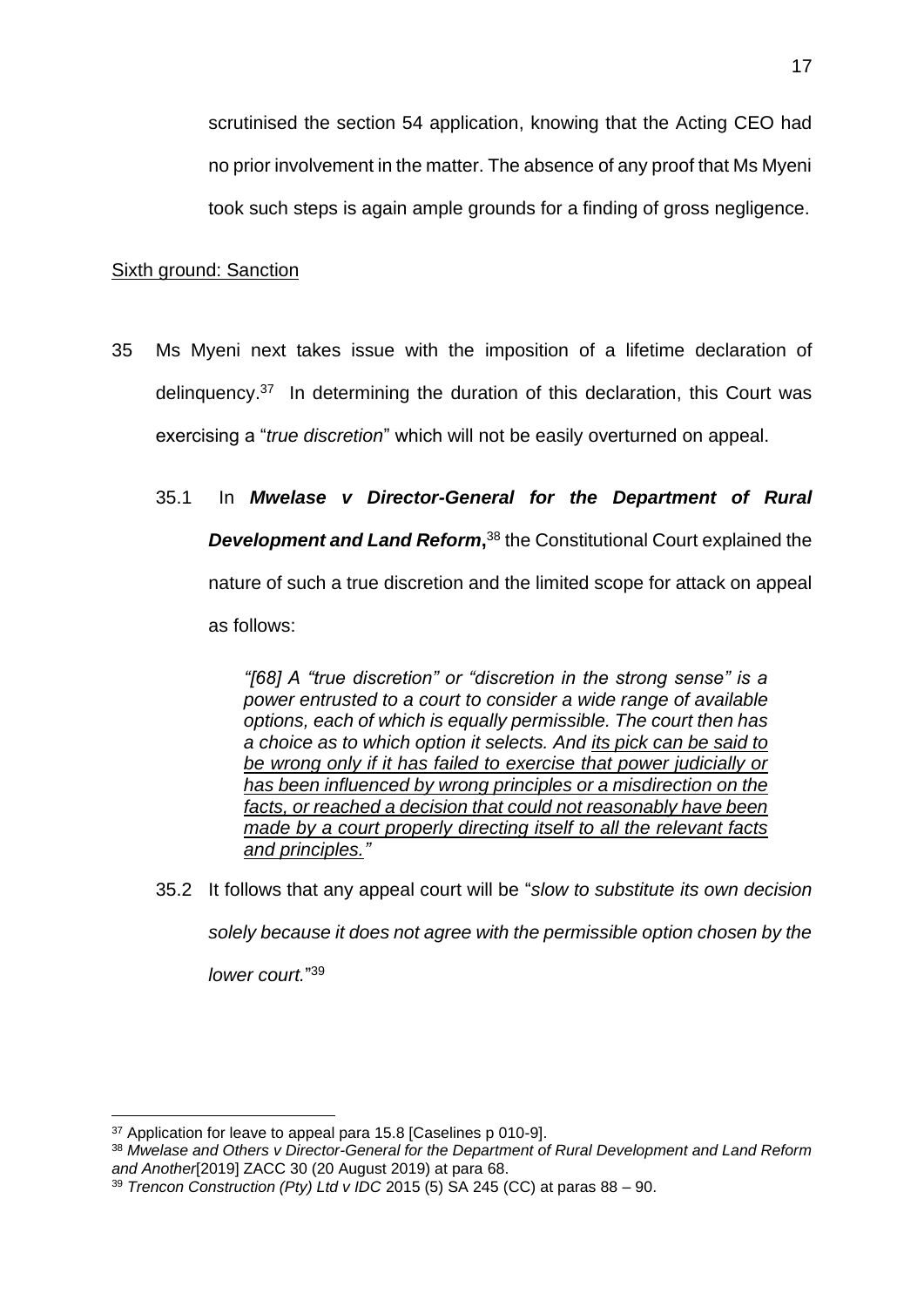- 35.3 Ms Myeni has offered no basis for concluding that this Court's sanction was misdirected or based on wrong principle.
- 35.4 In any event, as this Court pointed out, this order offers Ms Myeni "*hope of redemption*" as it is open for Ms Myeni to apply for the lifting of this order after three years, provided that she can show evidence of her rehabilitation.<sup>40</sup>
- 36 Ms Myeni further suggests that this Court erred in referring her case to the NPA for further investigation. Ms Myeni again fails to engage with this Court's judgment, which clearly explained that the proven breaches of sections 50, 51, and 55 of the PFMA are also criminal offences under section 86(2) of that Act, which, at the very least, warrant further criminal investigations.<sup>41</sup>

## Seventh ground: Alleged bias

- 37 Lastly, Ms Myeni raises a ground of appeal involving alleged bias, based on the allegation that the judgment is a "carbon copy" of the plaintiffs' heads of argument and submissions. Ms Myeni has not brought any formal application for recusal and appears content to rely on the mere content of the judgment.
- 38 This complaint has no basis in fact or in law.

<sup>40</sup> Judgment p 108 para 274 [Caselines p 009-108].

<sup>&</sup>lt;sup>41</sup> Judgment p 3 para 6 [Caselines p 9-3].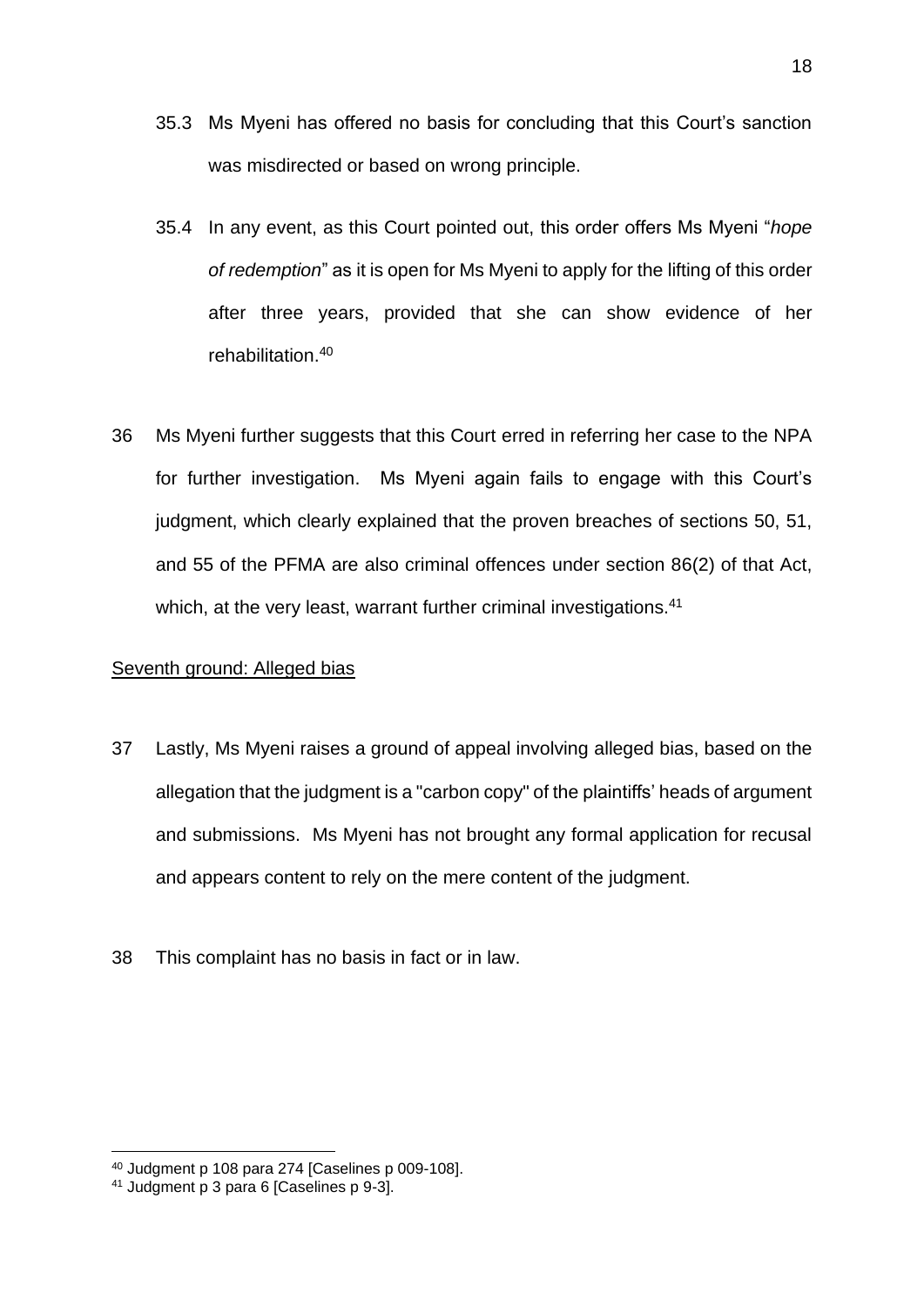- 39 The material part of the Court's judgment is to be found at paragraphs 231 to 285 of the judgment, which sets out detailed factual and legal conclusions. This is plainly the Court's own reasoning.
- 40 The sections of the judgment that precede this provide an uncontentious summary of the relevant legal framework and a chronological summary of the evidence on the Airbus and Emirates deals. To the extent that this Court may have used portions of the plaintiffs' heads of argument as a foundation for these parts of the judgment, this is unobjectionable.
- 41 The relevant legal framework and principles were never disputed by Ms Myeni. The chronological summary of the relevant events and evidence was also not meaningfully disputed, based as this was on the admitted documentary evidence, including contemporaneous correspondence, and the largely uncontested evidence of the plaintiffs' witnesses and Ms Myeni's own testimony.
- 42 It is important to note that at the conclusion of the trial on 28 February 2020, this Court granted the parties the opportunity to file supplementary heads of argument by 27 March 2020 to address the evidence in greater detail and to incorporate references to the transcripts. The complete transcripts were not yet available at the end of the trial.
- 43 Ms Myeni's counsel failed to submit supplementary heads of argument. Instead, she was apparently content to rely on the brief heads of argument filed at the conclusion of the trial, which did not contain any meaningful exposition of the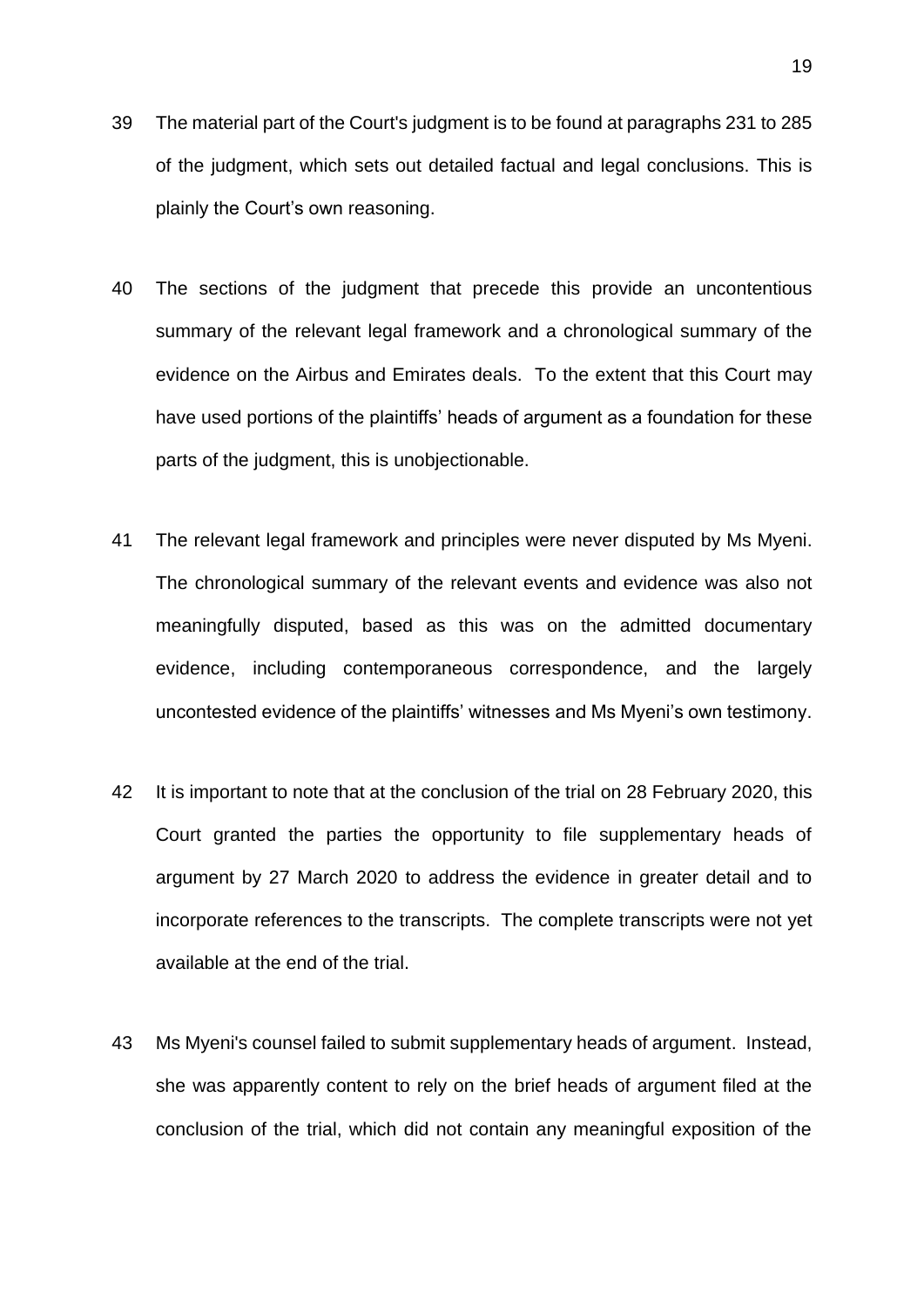relevant facts and evidence, let alone directing this Court to relevant documents or excerpts from the transcripts.

- 44 Only the plaintiffs' counsel filed fully referenced heads of argument, that provided a comprehensive overview of the relevant facts and evidence, in chronological sequence, supported by references to the documentary evidence and the transcripts. Ms Myeni did not file any further heads of argument to respond to this exposition of the evidence.
- 45 Given the volume of the documentary evidence and the transcripts, running to many thousands of pages, Ms Myeni cannot fault the Court for finding assistance in the plaintiffs' summary of the evidence. Ms Myeni again fails to identify any respect in which this summary is materially mistaken or does not reflect the record.
- 46 As a result, this case is a far cry from the circumstances addressed in *Stuttafords Stores (Pty) Ltd And Others v Salt Of The Earth Creations (Pty)*  Ltd.<sup>42</sup> There the judge wrote a judgment which reproduced one party's heads in their entirety, apart from just 32 lines, without removing phrases such as "*it is submitted*".
	- 46.1 The appellant brought an application for the recusal of the judge, which was dismissed. On appeal, the Full Court of this Division held that there were no grounds for recusal as "*[t]he fact that he fully agreed with the*

<sup>42</sup> Stuttafords Stores (Pty) Ltd and Others v Salt of the Earth Creations (Pty) Ltd 2011 (1) SA 267 (CC).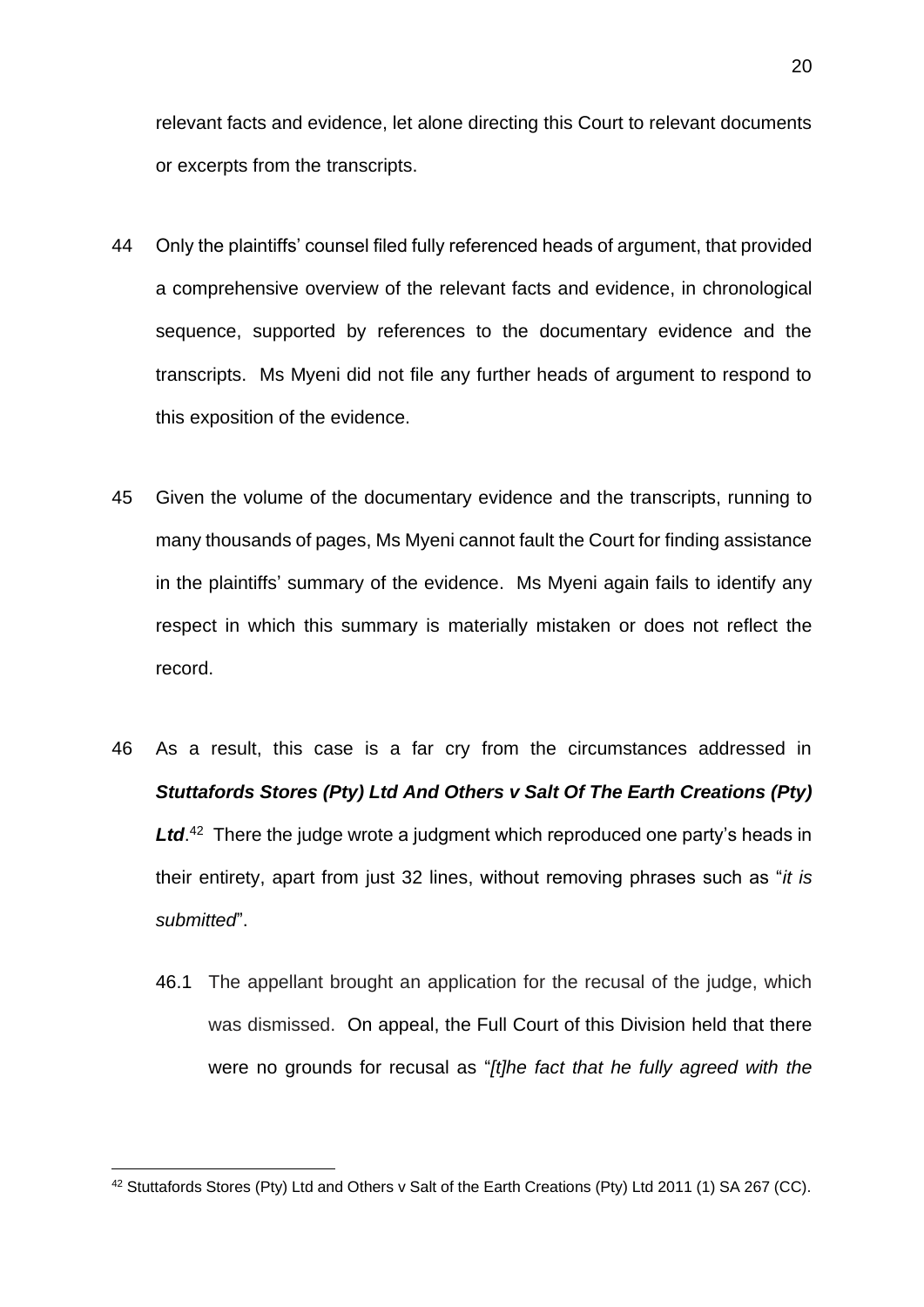*arguments of [Salt] and adopted their heads for the sake of convenience when he was saying just that, is no indication of bias".* 43

- 46.2 The Constitutional Court refused leave to appeal on the basis that the question was moot, as the judge had retired. The Court neither overturned nor endorsed the Full Court's reasoning. While it sounded a note of caution about the complete reproduction of heads of argument in judgments, it acknowledged that "*[s]ome reliance on and invocation of counsel's heads of argument may not be improper.*" 44
- 47 This is indeed a case where some reliance on the plaintiffs' heads of argument could not be faulted.
- 48 For Ms Myeni to succeed with this ground of appeal, she would have to satisfy the strict "*double reasonableness*" test for bias, on a totality of all the facts. In *President of the RSA v South African Rugby Football Union<sup>45</sup> the Constitutional* Court explained this test as follows:

*"It follows from the foregoing that the correct approach to this application for the recusal of members of this court is objective and the onus of establishing it rests upon the Applicant. The question is whether a reasonable, objective and informed person would on the correct facts reasonably apprehend that the Judge has not or will not bring an impartial mind to bear on the adjudication of the case, that is a mind open to persuasion by the evidence and the submissions of counsel. The reasonableness of the apprehension must be assessed in the light of the oath of office taken by the Judges to administer justice without fear or favour; and their ability to carry out that oath by reason of their training and experience. It must be assumed that they can disabuse their minds of any irrelevant personal beliefs or predispositions. They must take into account the fact that they have a duty to sit in any case in which they are not obliged to recuse* 

<sup>43</sup> Unreported judgment, summarised in the Constitutional Court's judgment.

<sup>44</sup> Ibid at para 11.

<sup>45</sup> *President of the RSA v South African Rugby Football Union* 1999 (4) SA 147 (CC) at para 48.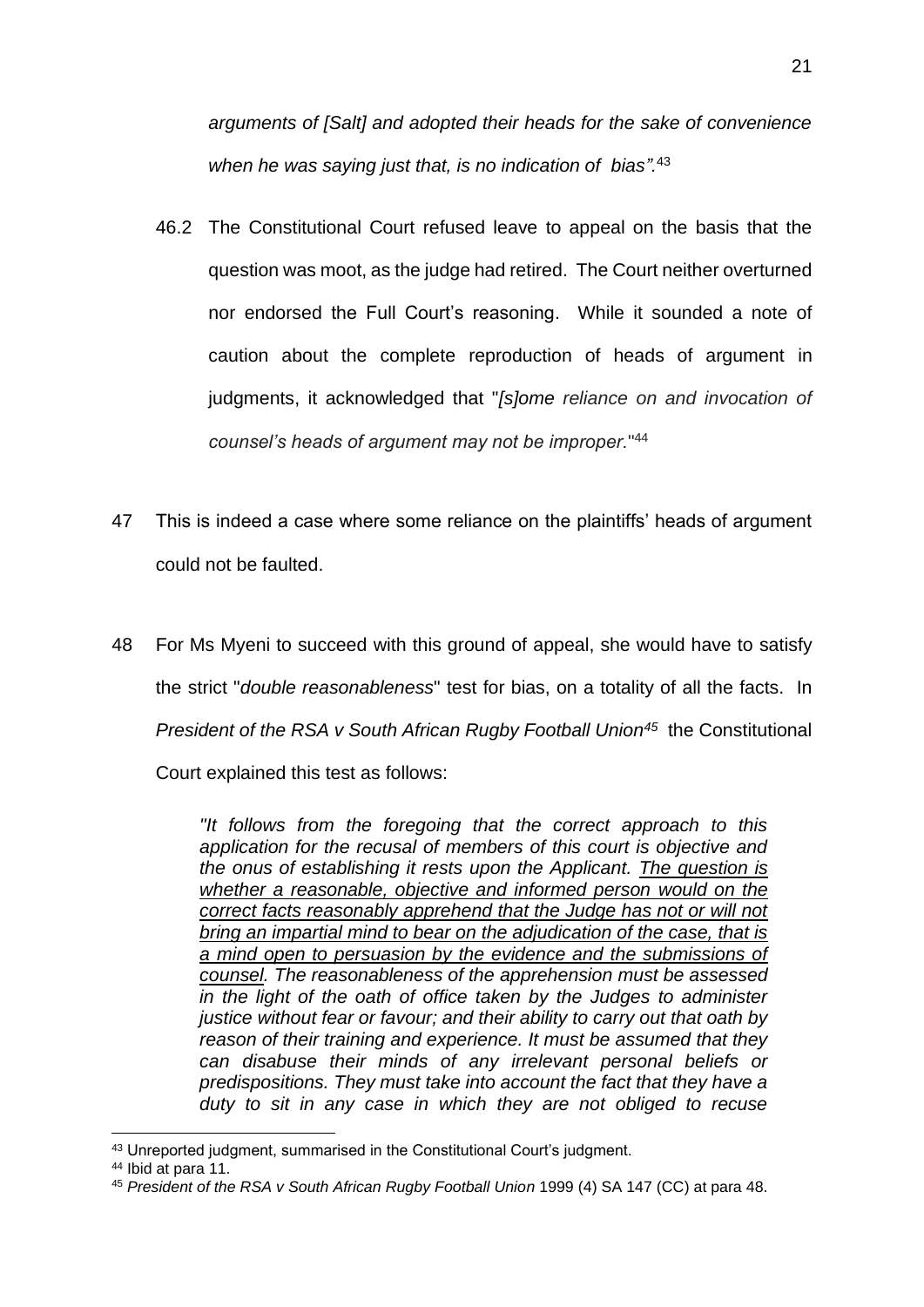*themselves. At the same time, it must never be forgotten that an impartial Judge is a fundamental prerequisite for a fair trial and a judicial officer should not hesitate to recuse herself or himself if there are reasonable grounds on the part of a litigant for apprehending that the judicial officer, for whatever reasons, was not or will not be impartial".*

- 49 Not only does Ms Myeni bear the onus of proving a reasonable apprehension of bias, but she is also faced with the presumption of judicial impartiality. This places a "*formidable*" burden on a party alleging bias, who is required to present "*cogent evidence that demonstrates something the judicial officer has done which gives rise to a reasonable apprehension of bias. The effect of the presumption of impartiality is that a judicial officer will not lightly be presumed to be biased.*" 46
- 50 A reasonable person would have regard to the totality of the circumstances in this trial, including the great lengths to which this Court went to accommodate Ms Myeni and to afford her every opportunity to present her case, despite her deliberately obstructive stance. As appears from the record, this Court:
	- 50.1 Granted an initial postponement when Ms Myeni failed to attend Court at the commencement of the trial in October 2019;
	- 50.2 Granted a further postponement of the matter to allow Ms Myeni's new legal team to prepare for the trial;
	- 50.3 Entertained no less than four interlocutory applications;

<sup>46</sup> *Bernert v ABSA Bank Ltd* 2011 (3) SA 92 (CC) at para 33.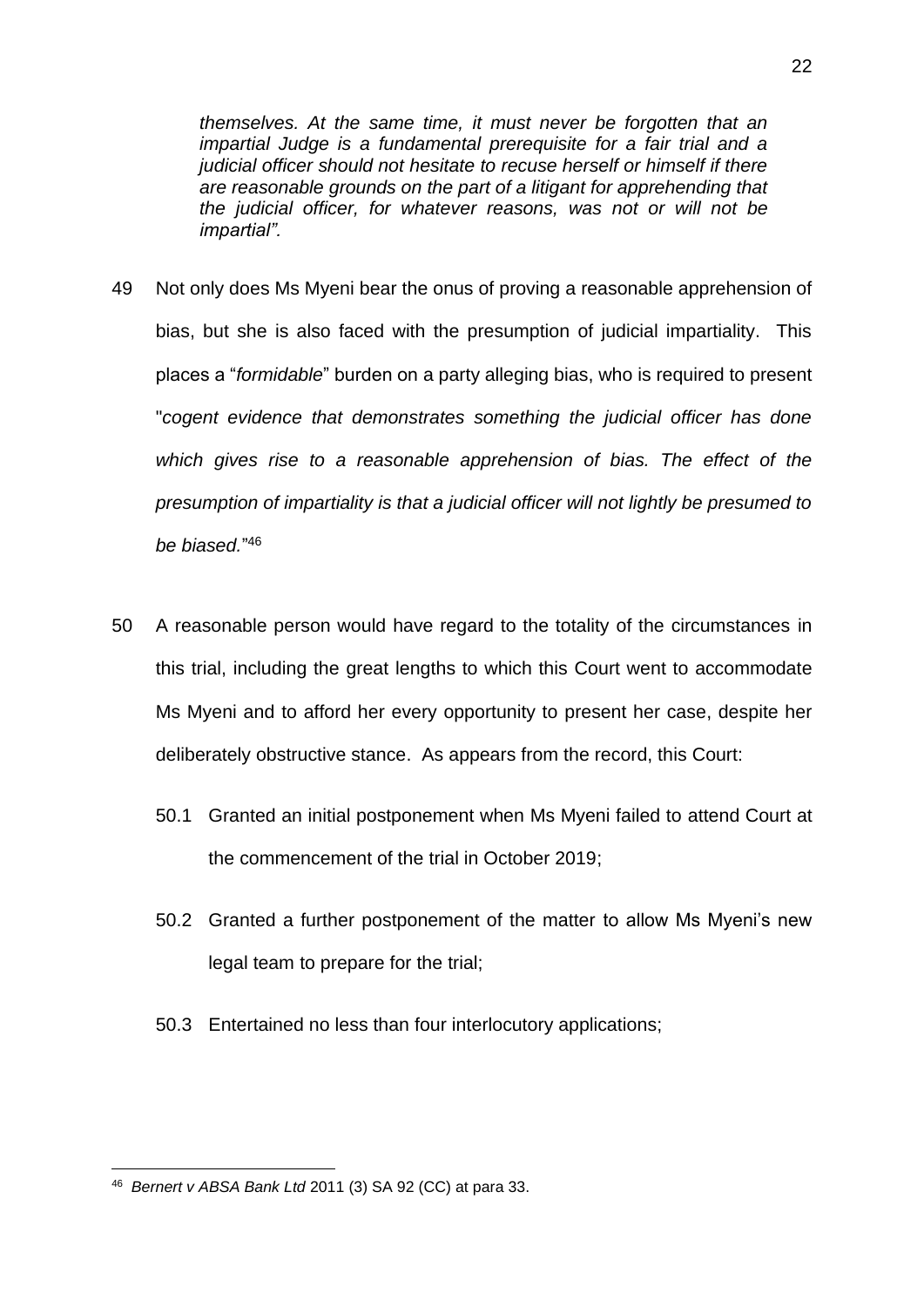- 50.4 Entertained two leave to appeal applications after the interlocutory applications were dismissed;
- 50.5 Repeatedly warned Ms Myeni's counsel of the need for his client to be present in court;
- 50.6 Repeatedly advised Ms Myeni's counsel of the dangers of not putting a version to the plaintiff's witnesses and afforded ample opportunities for him to take further instructions during the course of cross-examination;
- 50.7 Allowed the matter to stand down to allow Ms Myeni to travel to court to give evidence;
- 50.8 During the course of Ms Myeni's cross-examination, the Court took the further exceptional step of allowing Ms Myeni to procure further documents, which had not been discovered, to assist in her testimony.
- 51 In these circumstances, no reasonable person, with knowledge of the full facts of the conduct of this trial, could ever reasonably conclude that this Court was biased.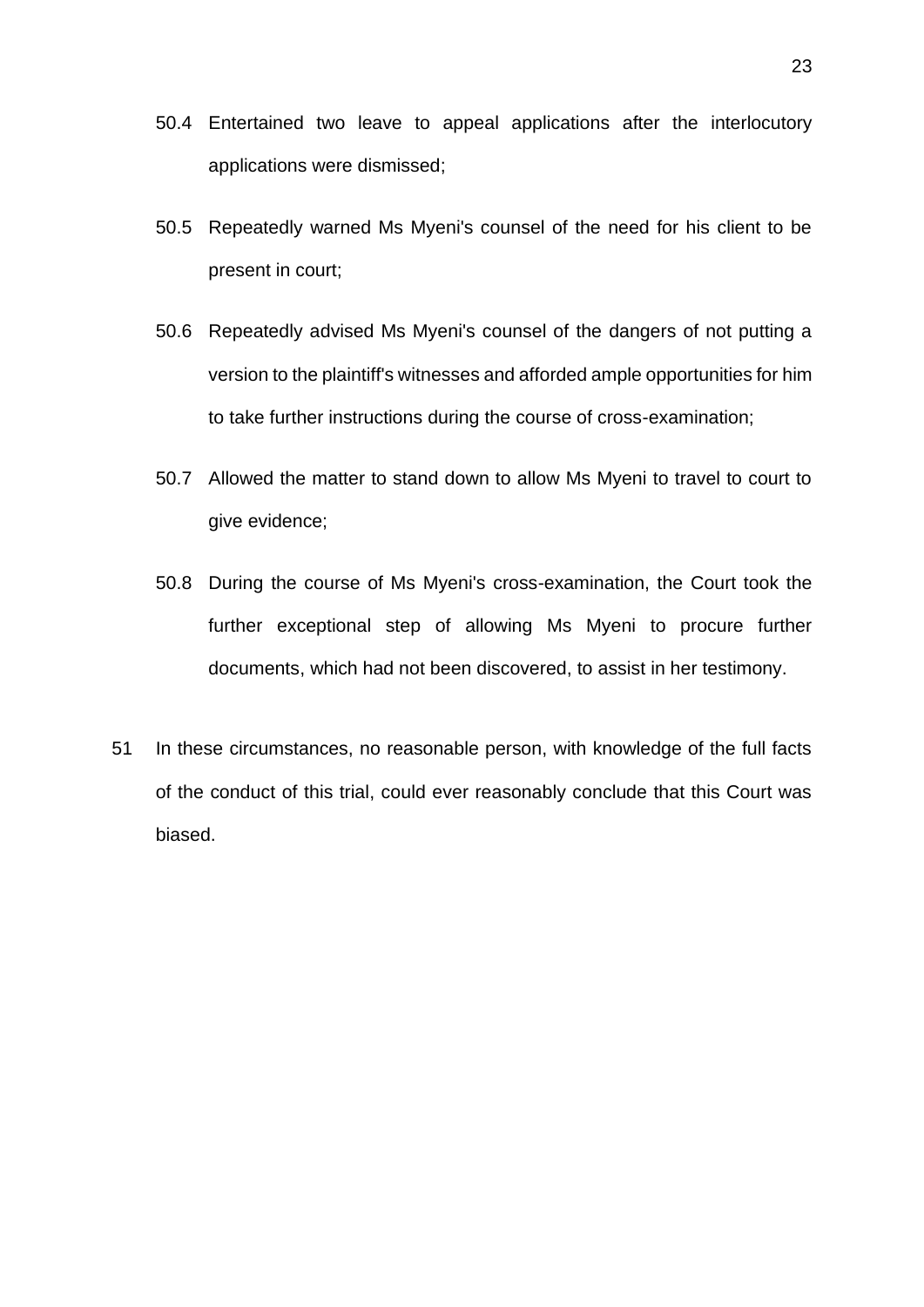## <span id="page-24-0"></span>**THE SECTION 18 APPLICATION FOR INTERIM ENFORCEMENT**

52 Ms Myeni's conduct, as catalogued in this Court's judgment, shows that she cannot be trusted to be a director of any company, let alone the director of a state-owned entity. She remains a director of at least four companies, including one public entity. Without interim enforcement of this Court's order under section 18(1) and 18(3) of the Superior Courts Act, the protective purpose of this Court's delinquency declaration is defeated.

## <span id="page-24-1"></span>*The section 18 test*

53 An order made under section 18(1) and 18(3) of the Superior Courts Act serves to regulate the interim position between the litigants from the time when such an order is made until the final judgment on appeal is handed down.<sup>47</sup> Section 18 of the Superior Courts Act provides, in relevant part, as follows:

> *"(1) Subject to subsections (2) and (3), and unless the court under exceptional circumstances orders otherwise, the operation and execution of a decision which is the subject of an application for leave to appeal or of an appeal, is suspended pending the decision of the application or appeal.*

*…*

*(3) A court may only order otherwise as contemplated in subsection (1) or (2), if the party who applied to the court to order otherwise, in addition proves on a balance of probabilities that he or she will suffer irreparable harm if the court does not so order and that the other party will not suffer irreparable harm if the court so orders."*

<sup>47</sup> *Department of Transport and others v Tasima (Pty) Limited; Tasima (Pty) Limited and others v Road Traffic Management Corporation and others* 2018 (9) BCLR 1067 (CC) para 56.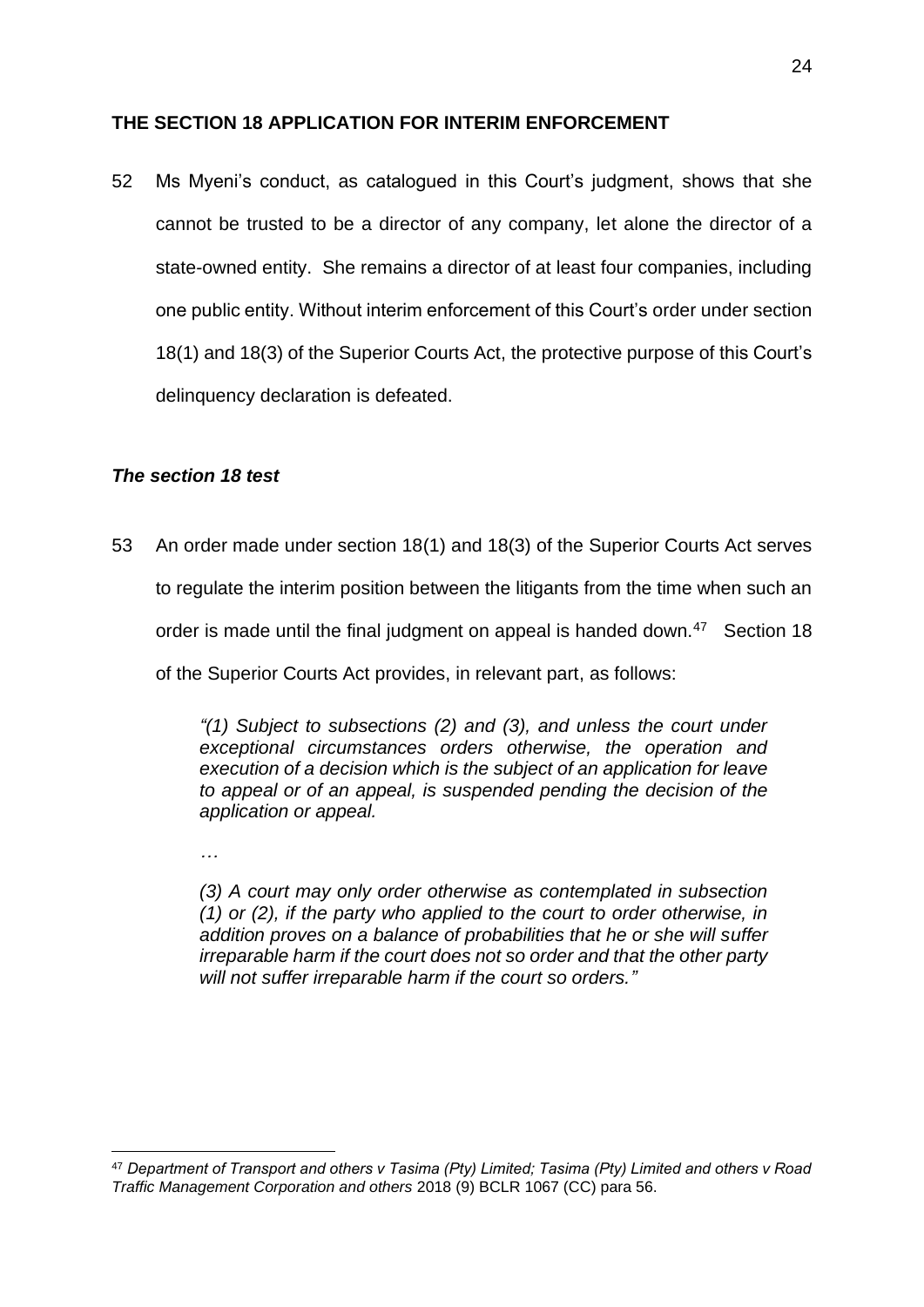- 54 The SCA has laid down a three-part test for such an order, requiring proof, on a balance of probabilities, that:<sup>48</sup>
	- 54.1 Exceptional circumstances exist for interim enforcement;
	- 54.2 There will be irreparable harm if the court refuses to grant this order; and
	- 54.3 Ms Myeni will not suffer irreparable harm if the order is granted.
- 55 The SCA has further held that the prospects of success on appeal are an important consideration.<sup>49</sup>

## <span id="page-25-0"></span>*Exceptional circumstances*

- 56 The meaning of "*exceptional circumstances*" has been discussed in some detail in previous judgments.<sup>50</sup> However, no detailed definitional analysis is needed here, save to record that the appellant's prospects of success are relevant. The circumstances of this case are exceptional, on any reasonable definition.
- 57 This litigation is of paramount public importance. The evidence led at trial, which was, by and large, uncontested, shows the damage that Ms Myeni did to SAA and the knock-on effects for the South African economy.

<sup>48</sup> *Incubeta Holdings (Pty) Ltd v Ellis* 2014 (3) SA 189 (GJ) at para 16; *Ntlemeza v Helen Suzman Foundation and Another* 2017 (5) SA 402 (SCA) at para 36; *University of the Free State v Afriforum and another* 2018 (3) SA 428 (SCA) at para 11.

<sup>49</sup> *University of the Free State v Afriforum and another* 2018 (3) SA 428 (SCA) at paras 14 – 15.

<sup>50</sup> *Ntlemeza v Helen Suzman Foundation and Another* 2017 (5) SA 402 (SCA) at para 37, citing *MV Ais Mamas Seatrans Maritime v Owners, MV Ais Mamas, & another* 2002 (6) SA 150 (C) at 156H-157C.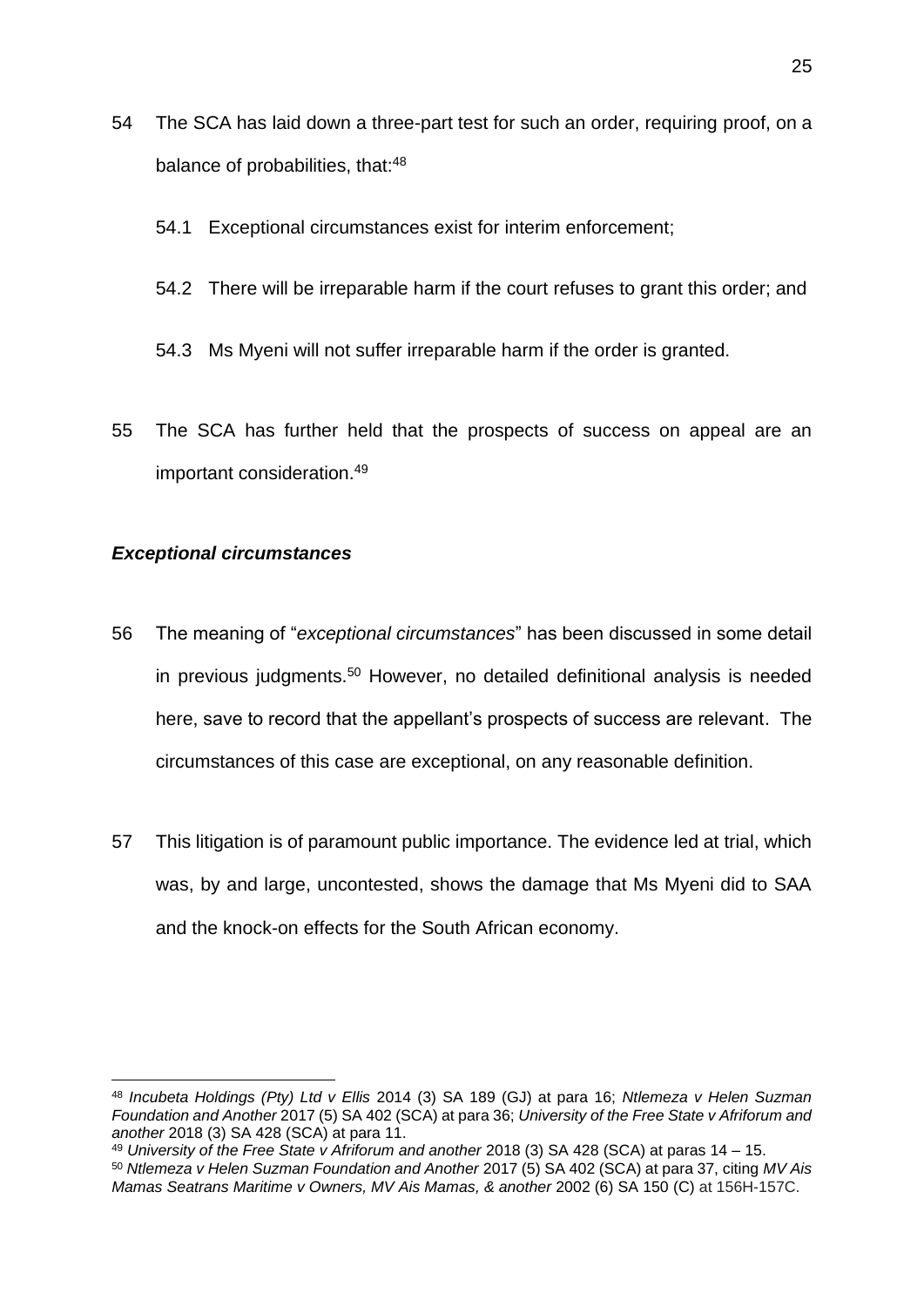- 58 SAA never recovered. It is now on corporate life support under busines rescue and faces liquidation. The Emirates deal could have changed SAA's fate. It promised guaranteed annual revenue in the billions of Rand. It also offered an intangible reputation boost. Ms Myeni torpedoed the deal. Her conduct caused "incalculable" damage to SAA and "irreparable harm for ... the country".<sup>51</sup>
- 59 This is viewed against the backdrop of Ms Myeni's extraordinary disregard for the basic rules of corporate governance and for her fiduciary duties. The sheer extent of her misconduct and incompetence while at the helm of SAA makes this case exceptional.
- 60 This litigation involves one of South Africa's biggest state-owned companies. SAA's financial position is of obvious national importance, and this litigation evoked nationwide interest and concern. The mismanagement of state-owned entities and public money—and the conduct of those entrusted to care for both is a matter of pressing and exceptional national concern.<sup>52</sup>
- 61 What is more, Ms Myeni hardly disputed the evidence against her at trial. This too makes this case exceptional. This is not a finely balanced case with lingering doubts and evidence that goes the other way. This Court's judgment demonstrates that Ms Myeni failed to present a credible contrary version for most of the allegations against her. She was an evasive witness and this Court made numerous adverse credibility findings against her. Ms Myeni's extraordinarily

<sup>51</sup> S18 FA, p17, paras 62-63 [Caselines p 012-21].

<sup>52</sup> S18 FA, p17, para 66 [Caselines p 012-21].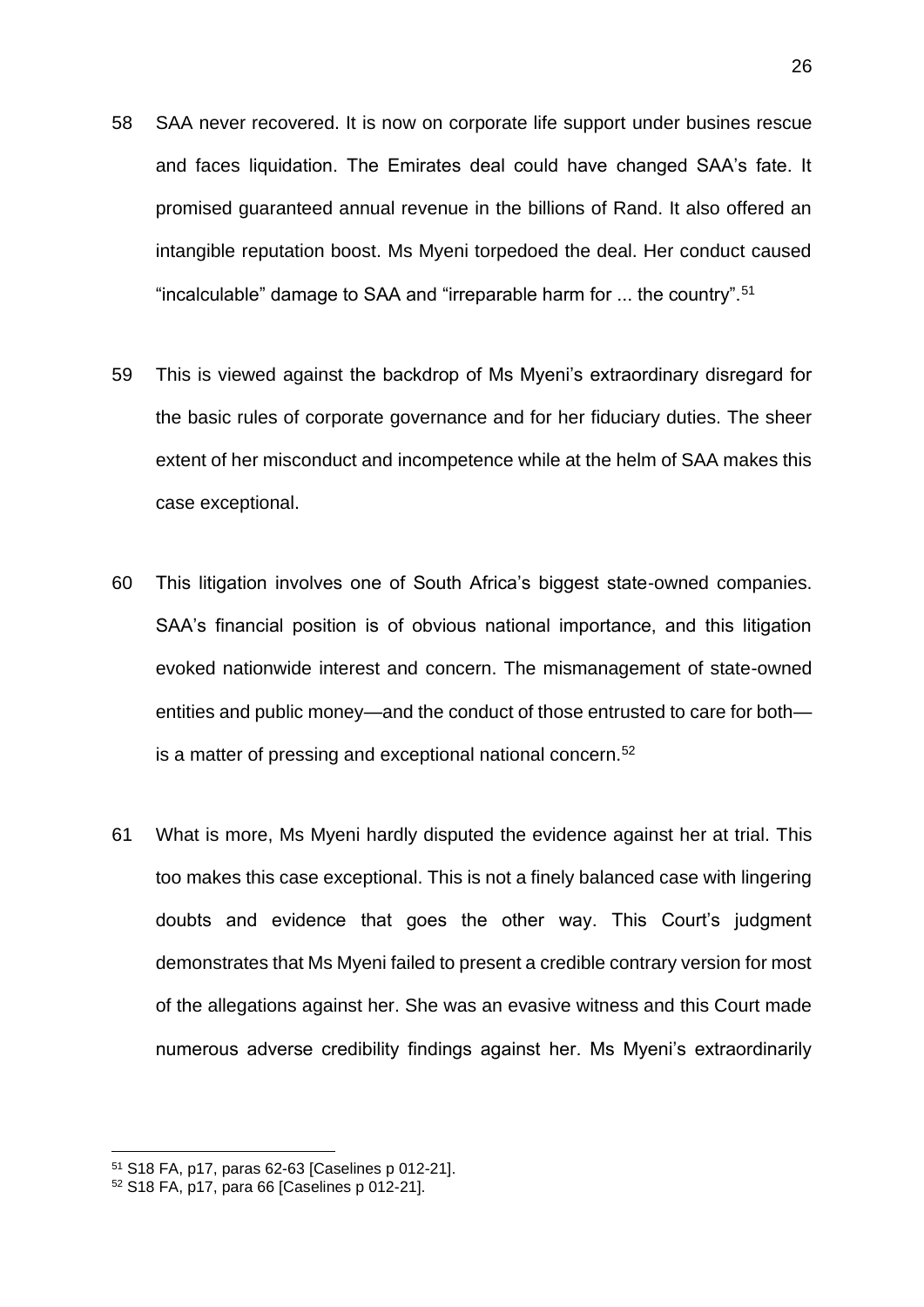weak prospects of success on appeal also make this an exceptional case for interim enforcement.

- 62 Ms Myeni's disregard of her fiduciary duties coupled with the several findings of dishonesty made against her at trial rightly disqualify her from holding positions of trust. – *"Ms Myeni was a dishonest and unreliable witness. A perusal of the evidence as set out above illustrates abundantly that her evidence was unreliable and more often than not, blatantly untrue. As a result, her version of events cannot be accepted."<sup>53</sup>*
- 63 Ms Myeni remains unrepentant. She persists in her denial of any misconduct or harm resulting from her actions. She further denies the consequences of her actions for SAA and the country. Instead, she maintains that in the absence of any "*finding by the court of a misappropriation of funds*" there can be no genuine prejudice to the public.<sup>54</sup> This again reflects a profound misunderstanding of the fiduciary duties of directors, who are required to do far more than merely refrain from stealing public money. In turn, Ms Myeni's lack of contrition or insight is sufficient proof that there are exceptional circumstances that warrant interim execution.<sup>55</sup>
- 64 The purpose of delinquency is precisely to protect the public from "*rogue*" and "*reckless*" directors like Ms Myeni who display "*complete disregard for public funds*." This protective purpose assumes even greater significance in the case of

<sup>53</sup> Judgment p 93, para 233 [Caselines p 009-93].

<sup>54</sup> S 18 AA p 15 para 63 [Caselines p 013-18].

<sup>55</sup> S18 RA para 10-11 [Caselines p 014-4].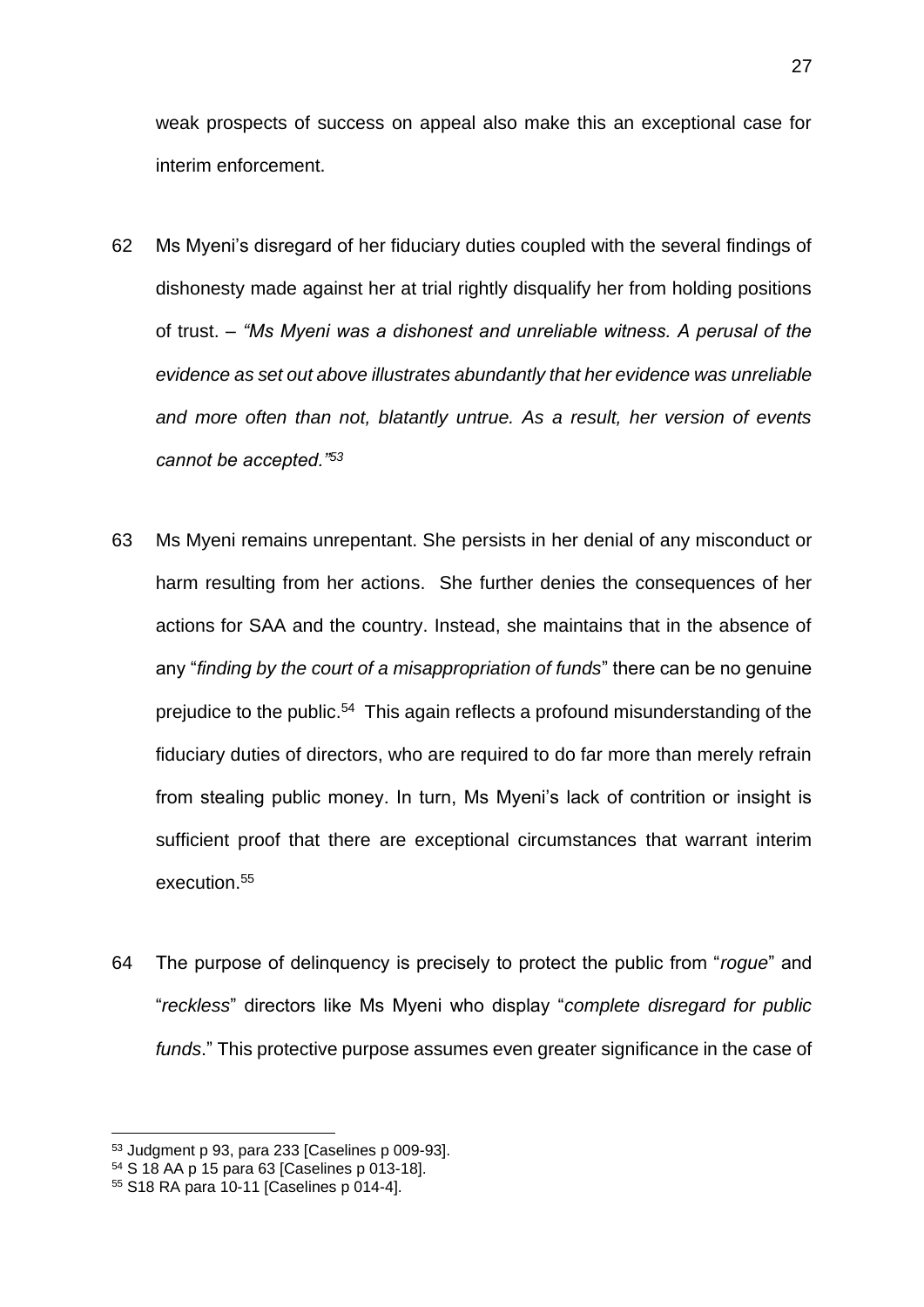SOEs. The interests of the entire South African public are at stake, not merely a narrow class of shareholders. This was particularly so as SAA received billions in government guarantees, leaving the government liable should SAA have defaulted on any of its liabilities.

- 65 This case is also exceptional because of the light it shines on the mismanagement of SAA during Ms Myeni's tenure. The rule of law and the public interest demands that there be swift, effective remedies when evidence of maladministration and mismanagement is brought to light. Ms Myeni should not be allowed to use the appeal process to delay the consequences of her delinquency, especially while she remains a director of at least one state-owned entity and thus overseeing (and being paid from) public funds.
- 66 For as long as Ms Myeni delays the execution of this Court's decision through a prolonged appeal process, the longer she will be able to occupy the same positions of trust that she so severely abused at SAA.
- 67 In *Ntlemeza*, <sup>56</sup> the SCA emphasised the importance of the public interest in determining whether an application such as this ought to be granted.<sup>57</sup> We submit, similarly, that the public interest requires this section 18 order. A strong message is needed that the mismanagement of parastatals will not go unnoticed and without consequences and that wayward directors cannot use the appeals process to further evade accountability.

<sup>56</sup> *Ntlemeza v Helen Suzman Foundation and Another* 2017 (5) SA 402 (SCA) at para 45.

<sup>57</sup> Ibid at para 45.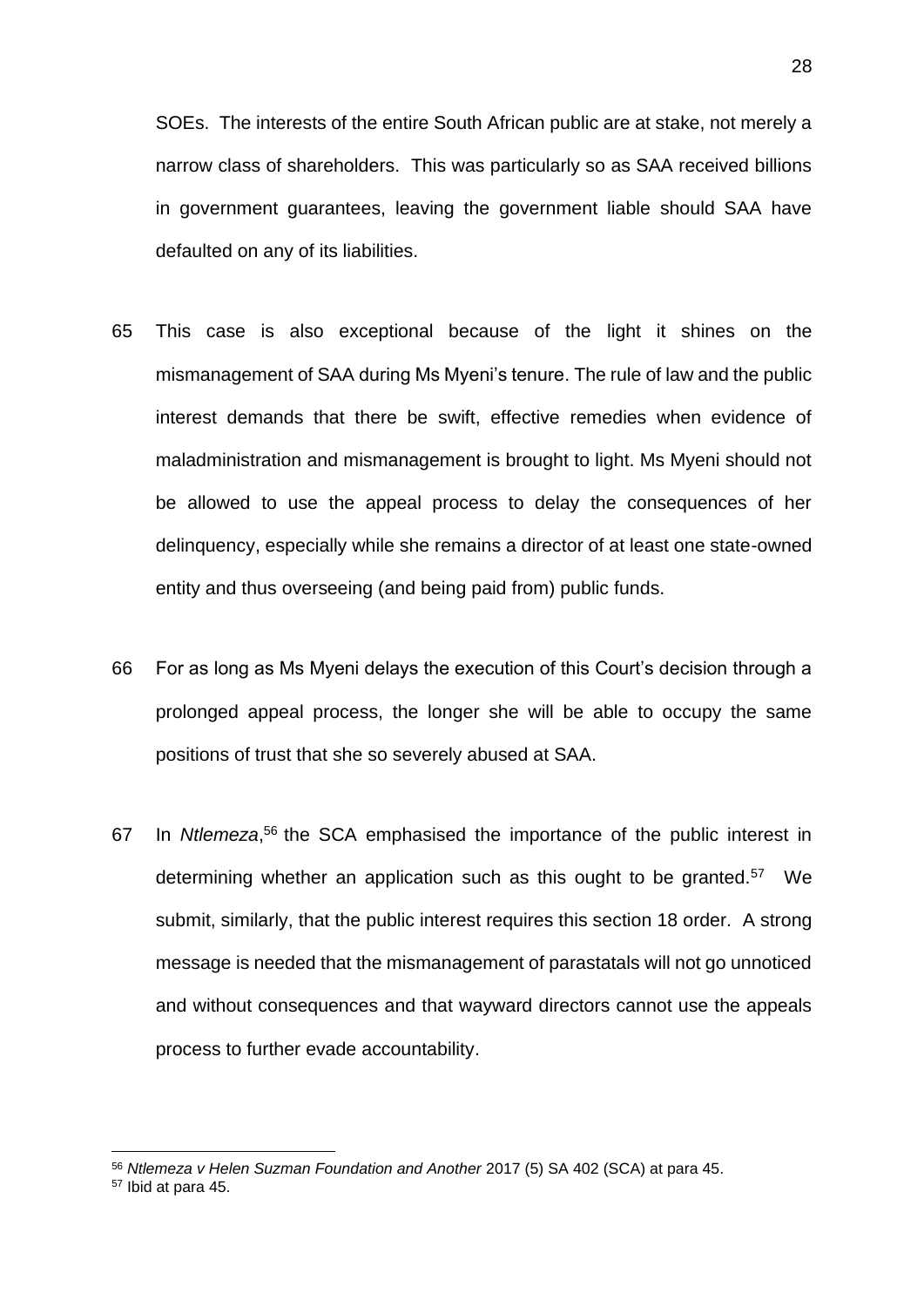#### <span id="page-29-0"></span>*Irreparable harm if the section 18 order is refused*

- 68 Interim enforcement is necessary to prevent further irreparable harm to the investing public and the public purse. In short, this Court cannot allow a sequel of the damage that Ms Myeni did at SAA, whether to a state-owned company or a private company.
- 69 Ms Myeni remains a director of at least one state-owned entity, Centlec, the electricity utility wholly owned by the Mangaung Metropolitan Municipality. As a state-owned entity, Centlec is subject to a host of constitutional and statutory obligations relating to the use and management of public funds—the very same constitutional and statutory obligations over which Ms Myeni ran roughshod during her tenure on the SAA board.<sup>58</sup>
- 70 In her answering affidavit, Ms Myeni argues that in the absence of any formal complaint about her conduct at Centlec, there can be no harm in allowing her to continue to serve as a director of this parastatal. That misses the point. It is the individual against whom the public must be protected, not a particular board of directors.
- 71 However, Ms Myeni went further to claim that Centlec had "*been performing well as an entity in the time that I have been part of the board*" and that "*Centlec has received unqualified audits from the Auditor General for four consecutive years*

<sup>58</sup> S18 FA, p19, paras 72-73 [Caselines p 012-23].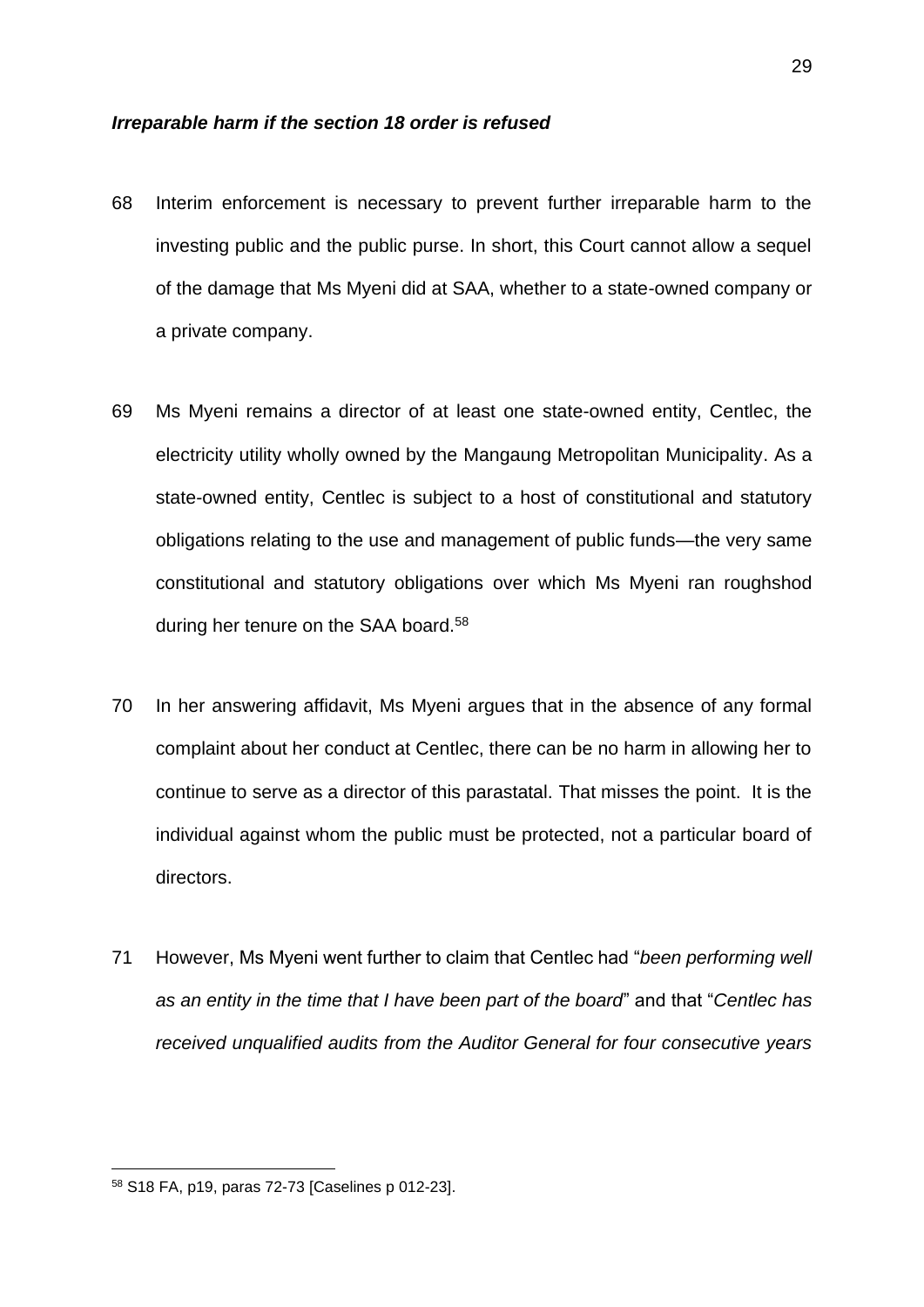while I have been on the board".<sup>59</sup> Once again, Ms Myeni has been dishonest and fails to take this Court into her confidence.

- 72 Evidence on the public record shows that this is in fact far from the truth. Centlec has received qualified audits in the last four years and is certainly not "*performing well*", by any measure. On the publicly available audit records, the Auditor General found over **R231 million** in irregular expenditure and fruitless and wasteful expenditure in this period:
	- 72.1 This is reflected in a consolidated spreadsheet of the Auditor's General's audit opinions on Centlec.<sup>60</sup>
	- 72.2 As appears from this spreadsheet, in the 2018/2019 financial year, the Auditor General's audit opinion was "financially unqualified with findings", as it found that Centlec had engaged in irregular expenditure and fruitless and wasteful expenditure of over **R21.3 million**.
	- 72.3 In the 2017/2018 audit, Centlec was "*disclaimed with findings*", with irregular expenditure and fruitless and wasteful expenditure of over **R107.93 million**. 61
	- 72.4 In 2016/2017, the Auditor General's opinion was "*financially unqualified with findings*" with irregular expenditure and fruitless and wasteful expenditure of **R77.69 million**. <sup>62</sup> The Auditor General noted that Centlec

<sup>59</sup> S18 RA, paras 13 and 17 [Caselines p014-4 and 014-6].

<sup>&</sup>lt;sup>60</sup> S18 RA, annexure RA2 [Caselines p 014-53]. The applicants' legal representatives have prepared this document by combining the Auditor General's annual spreadsheets of municipal audit outcomes that are published on its website, available at: https://www.agsa.co.za/Reporting/MFMAReports.aspx. <sup>61</sup> S18 RA, annexure RA3 [Caselines p 014-54].

<sup>62</sup> S18 RA, annexure RA4 [Caselines p 014-63].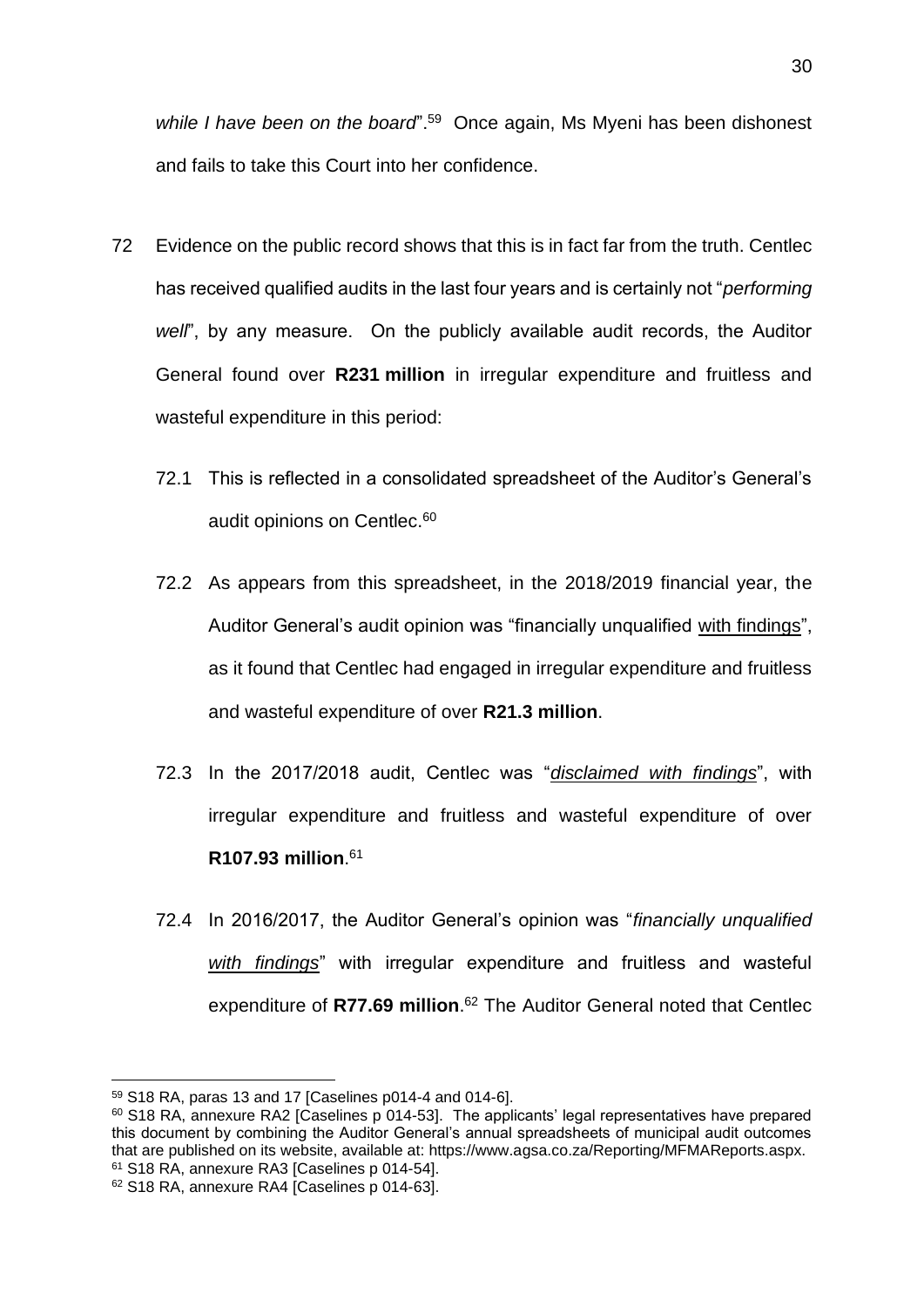had sustained losses of over R80 million in this period and that its liabilities exceeded its assets by over R269 million, indicating "*significant doubt on the municipal entity's ability to operate as a going concern and to meet its service delivery objectives*".<sup>63</sup>

- 72.5 In 2015/2016, Centlec was again marked "*financially unqualified with findings*" with irregular expenditure and fruitless and wasteful expenditure of **R25.01 million.**
- 72.6 The Auditor General's website explains that the phrase "*financially unqualified with findings*" does not mean an unqualified or "clean" audit outcome.<sup>64</sup> The phrase "*financially unqualified*" simply means that Centlec's financial statements contain no material misstatements, but that findings have been made of non-compliance with legislation or reporting irregularities, or both. The Auditor General's opinion of "*disclaimed with findings*" in 2017/2018 means that Centlec failed to provide any evidence on which the Auditor General could base an audit opinion and that irregularities were found.
- 73 Allowing Ms Myeni to continue serving on the Centlec Board and receiving substantial payments (from the public purse) – the very role and payments that she previously hid from this Court – would cause irreparable harm to the administration of justice and public trust.

<sup>63</sup> S18 RA, annexure RA4, para 7 [Caselines p 014-63].

<sup>64</sup> S18 RA, annexure RA4, para 2 [Caselines p 014-70].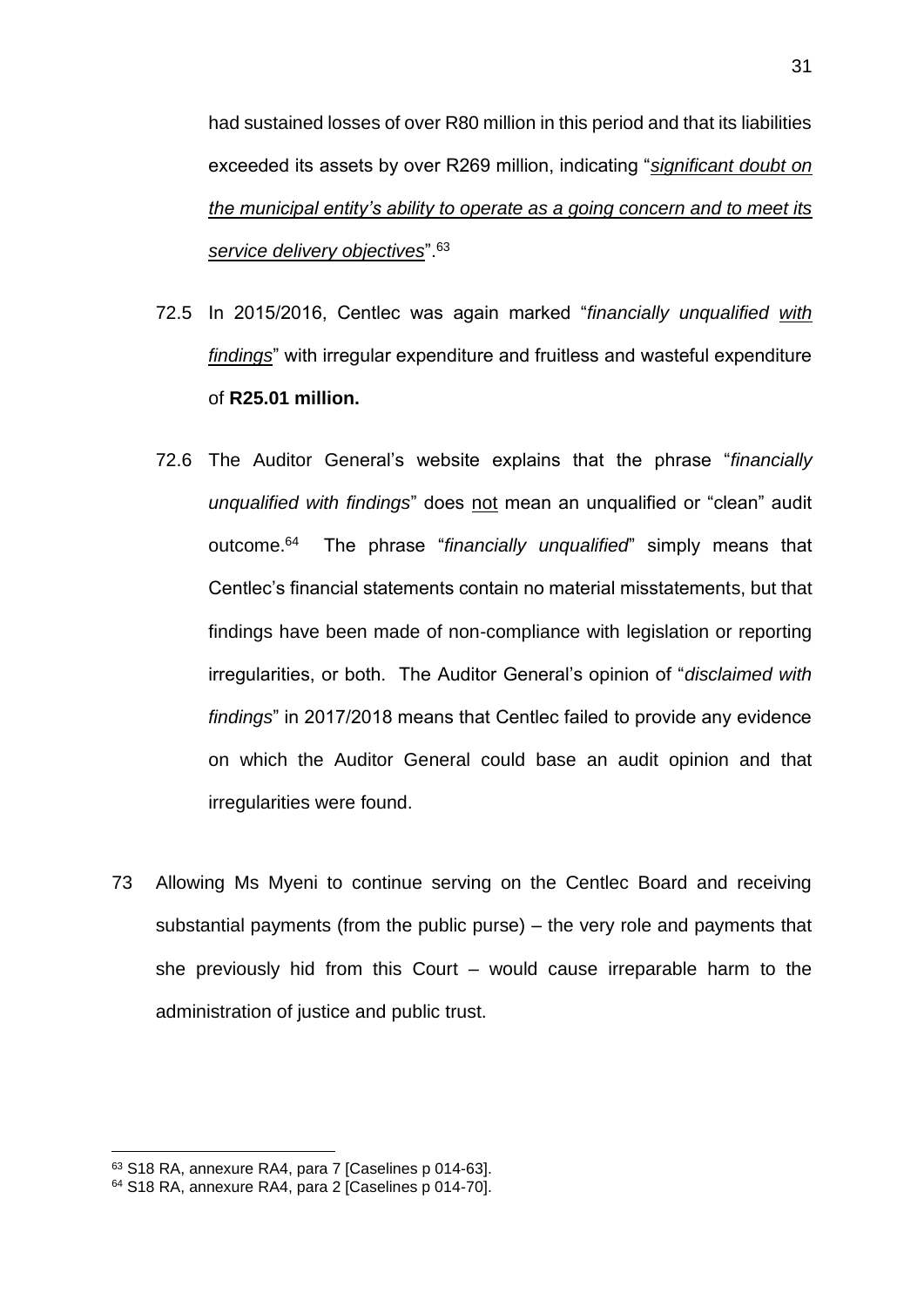- 74 As this Court has confirmed in its judgment, directors of state-owned enterprises (SOEs) are subject to heightened duties. They are not only subject to the duties of ordinary company directors, but they are also subject to further duties under the Public Finance Management Act 1 of 1999.
- 75 There is also the prospect that Ms Myeni might be appointed to the board of directors of any state entity before the case is finally determined. Although she says she has no intention to do so, Ms Myeni has lied so often under oath that there is no reason for this Court to take her at her word.

## <span id="page-32-0"></span>*No irreparable harm to Ms Myeni*

- 76 The applicants maintain that Ms Myeni will suffer no genuine harm if the order sought is granted.
- 77 The only financial harm that Ms Myeni alleges is that she will be deprived of an income from her role as deputy-chairperson of the Centlec Board. She claims that "*[t]he income I earn from Centlec is effectively the only formal source of income I still have. The harm I shall suffer in no longer being able to earn anything* is irreparable.<sup>"65</sup> Ms Myeni claims that she earns no other income from other directorships and expressly disavows any intention of taking on other directorships pending the finalisation of her appeal.<sup>66</sup>

<sup>65</sup> S 18 AA p16, para 70 [Caselines p 013-19].

<sup>66</sup> S18 AA p16, paras 64 and 70 [Caselines p 013-19].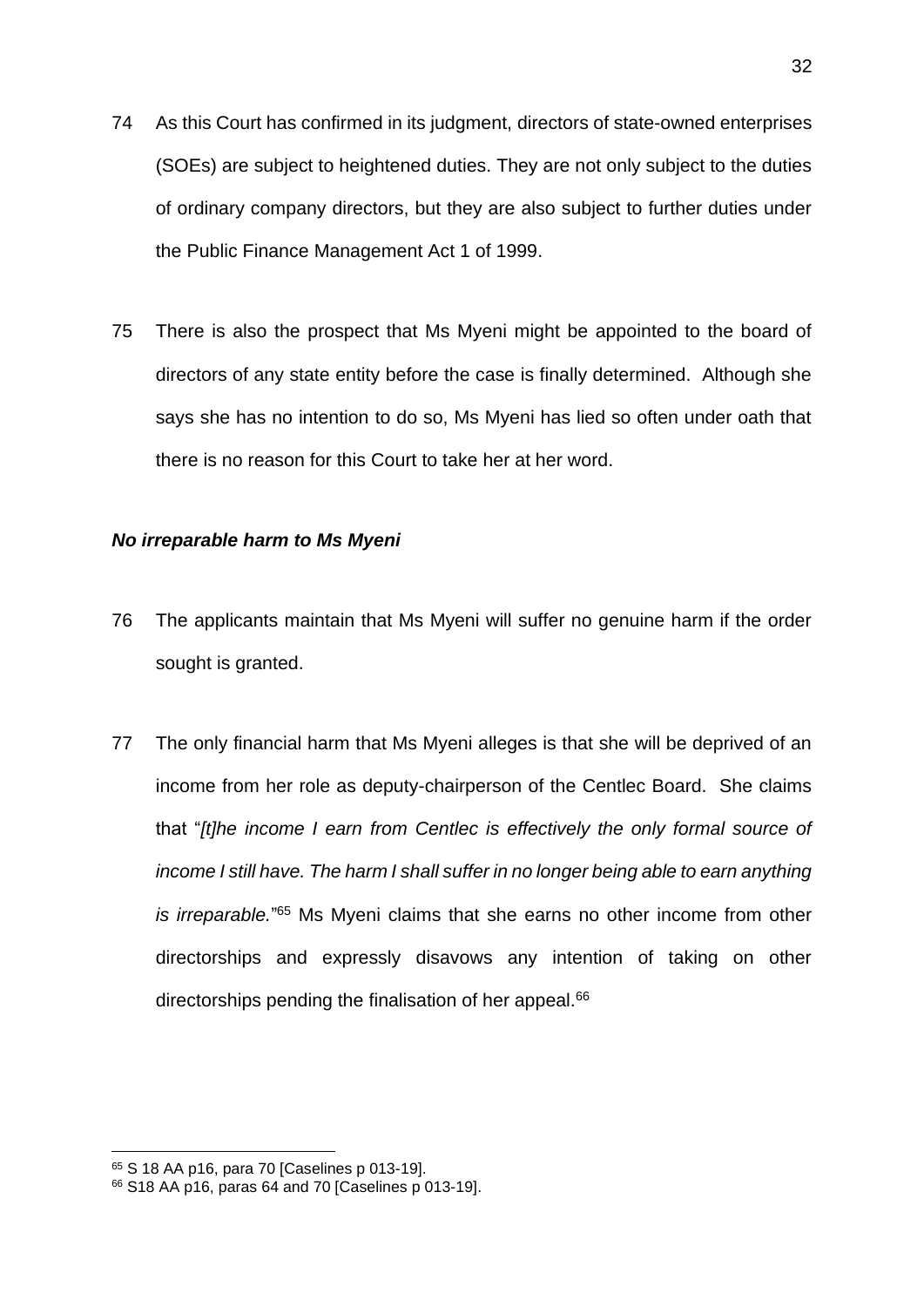- 78 As outlined in both the founding and replying papers, Ms Myeni previously hid her role at Centlec and her remuneration by claiming, on oath, that she was "*unemployed*", "*do[es] not earn any income*" and that she "*do[es] not hold any position of directorship that is of interest to [the applicants]*".<sup>67</sup>
- 79 Under cross-examination, Ms Myeni then sought to downplay the remuneration that she received from Centlec, claiming that this was just a "*stipend*" and is "*a*  minimal amount, very minimal<sup>".68</sup> An extract from Ms Myeni's testimony on 21 February 2020 is attached to the replying affidavit.<sup>69</sup> If this is the case, then the harm she would suffer by not receiving the stipend cannot be described as irreparable.
- 80 Ms Myeni's new claims, on oath, that the Centlec remuneration is critical to her livelihood, her wellbeing, and her family's financial survival is yet another selfserving about-turn. Once again, Ms Myeni says whatever is expedient in the moment, without regard to the truth.
- 81 Given this pattern of evasion and dishonesty surrounding the Centlec payments, it is submitted that Ms Myeni's allegations should be disregarded as conflicting statements that are wholly unreliable.

## <span id="page-33-0"></span>*No prospects of success on appeal*

82 As addressed in detail above, Ms Myeni's prospects on appeal are extraordinarily weak. The evidence against her easily supports this Court's

<sup>67</sup> S18 RA para 24 [Caselines p014-9].

<sup>68</sup> S18 FA p 23, para 88 [Caselines p 012-27]; S18 RA para 25 [Caselines p 014-9].

<sup>69</sup> S18 RA annexure RA8 [Caselines p 014-78].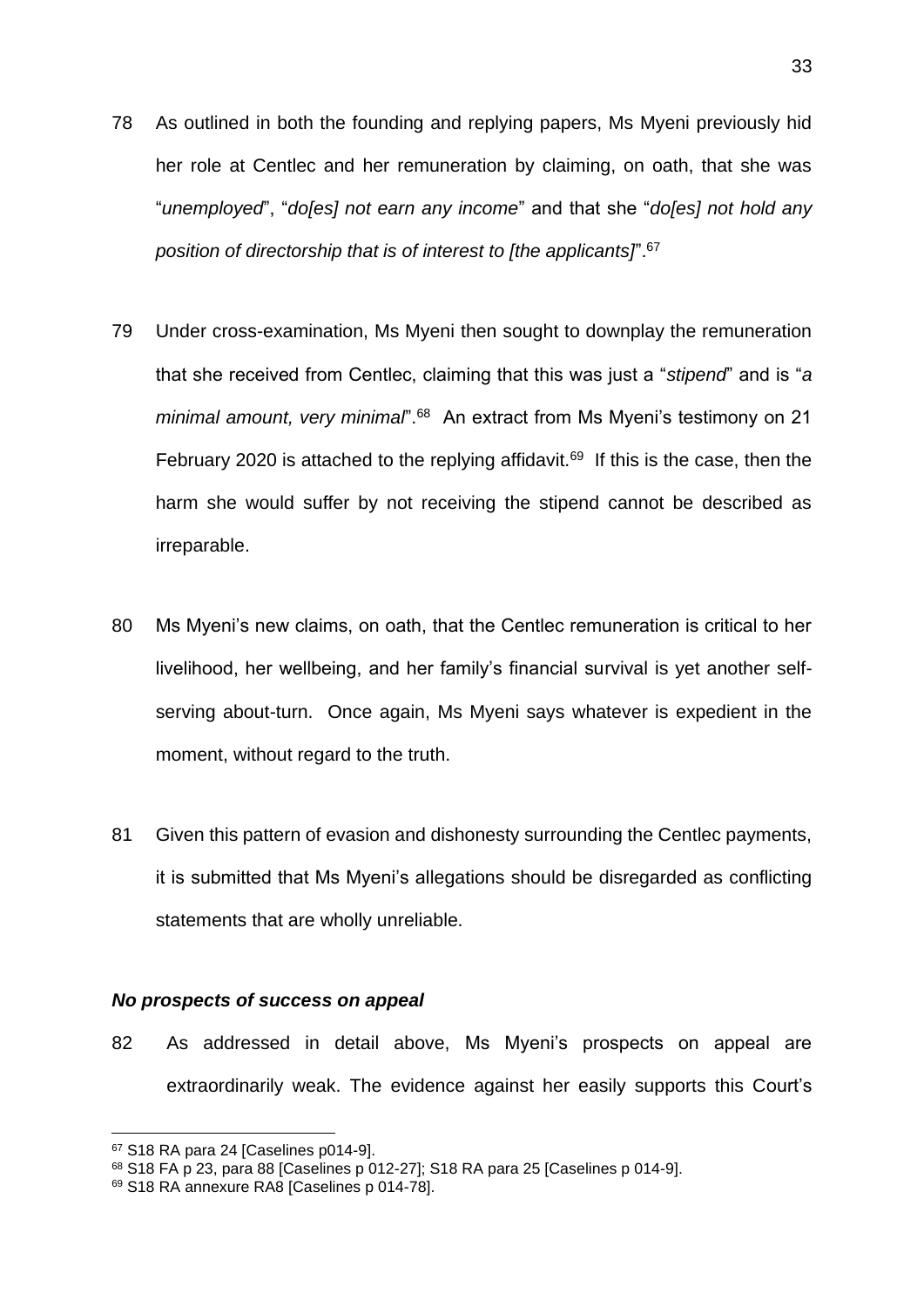decision to declare her a delinquent director. For these reasons, Ms Myeni's hopeless application for leave to appeal should not delay effective relief for a moment longer.

## <span id="page-34-0"></span>*No basis to join Centlec*

- 83 Finally, there is no basis to Ms Myeni's point *in limine* concerning the alleged need to join Centlec in these proceedings.
- 84 This Court has previously addressed the relevant principles on joinder in its judgment of 2 December 2020, dealing with Ms Myeni's previous claims of nonjoinder relating to other SAA directors.<sup>70</sup>
- 85 On these well-established principles, Centlec had no direct and substantial interest in the delinquency order and it therefore cannot have any direct and substantial interest in the section 18 interim enforcement order.
	- 85.1 The interim operation of the delinquency order is a question of Ms Myeni's legal status and eligibility to serve as a director, which only indirectly effects the companies on which she serves. The implication is that Centlec would be unable to replace her, which is absurd.
	- 85.2 If Ms Myeni is correct that Centlec should be joined, then every time a litigant approaches a court for a declaration of delinquency, every board on which that director sits would have to be cited.

 $70$  Judgment of 2 December 2020 at paras 60 - 72 [Caselines p 009-115 at pp 009-139 – 009-142].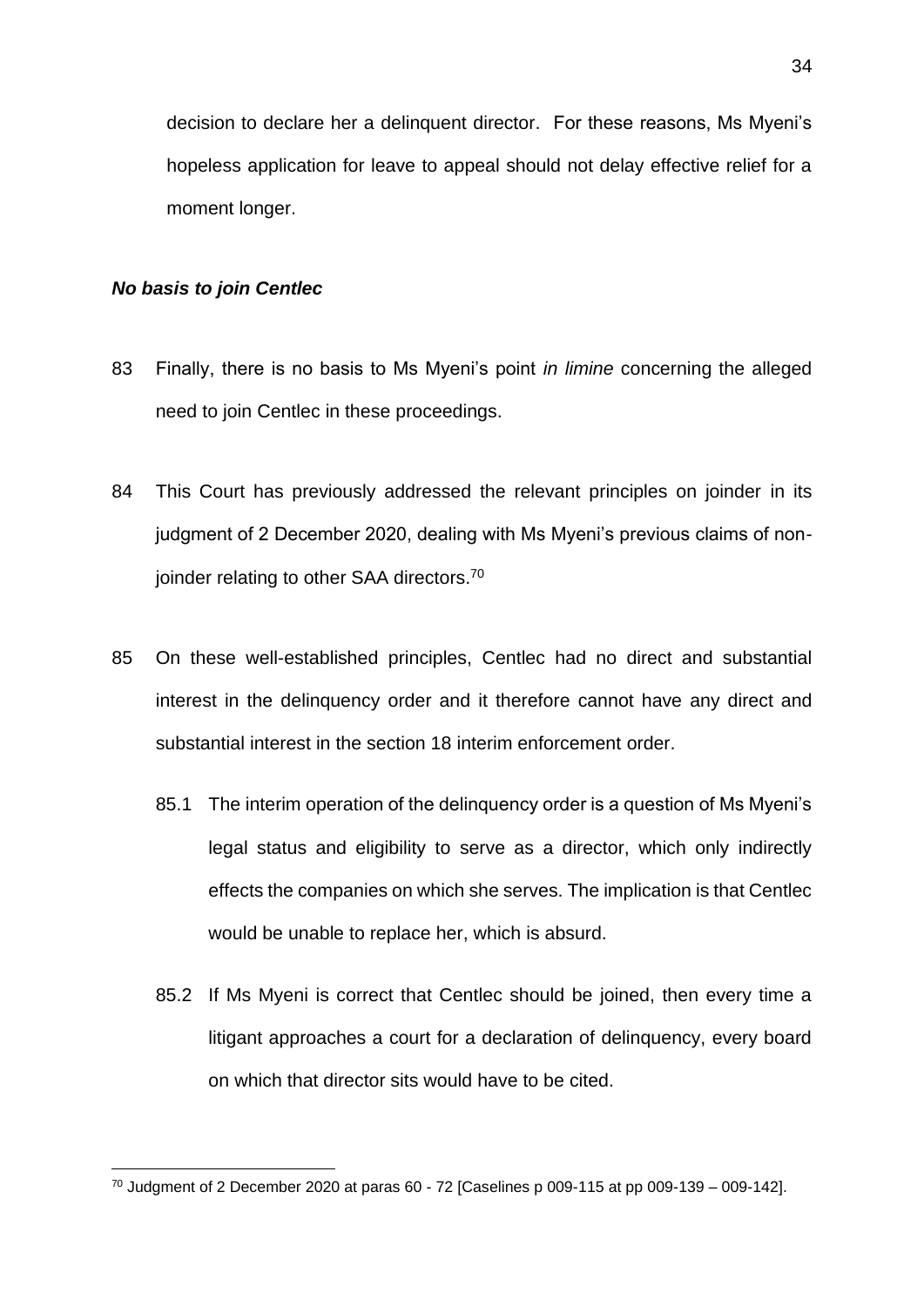85.3 It is also notable that Ms Myeni does not ask for the Jacob Zuma Foundation or any of the other companies of which she is a director to be joined in these proceedings, but does not explain what is special about Centlec.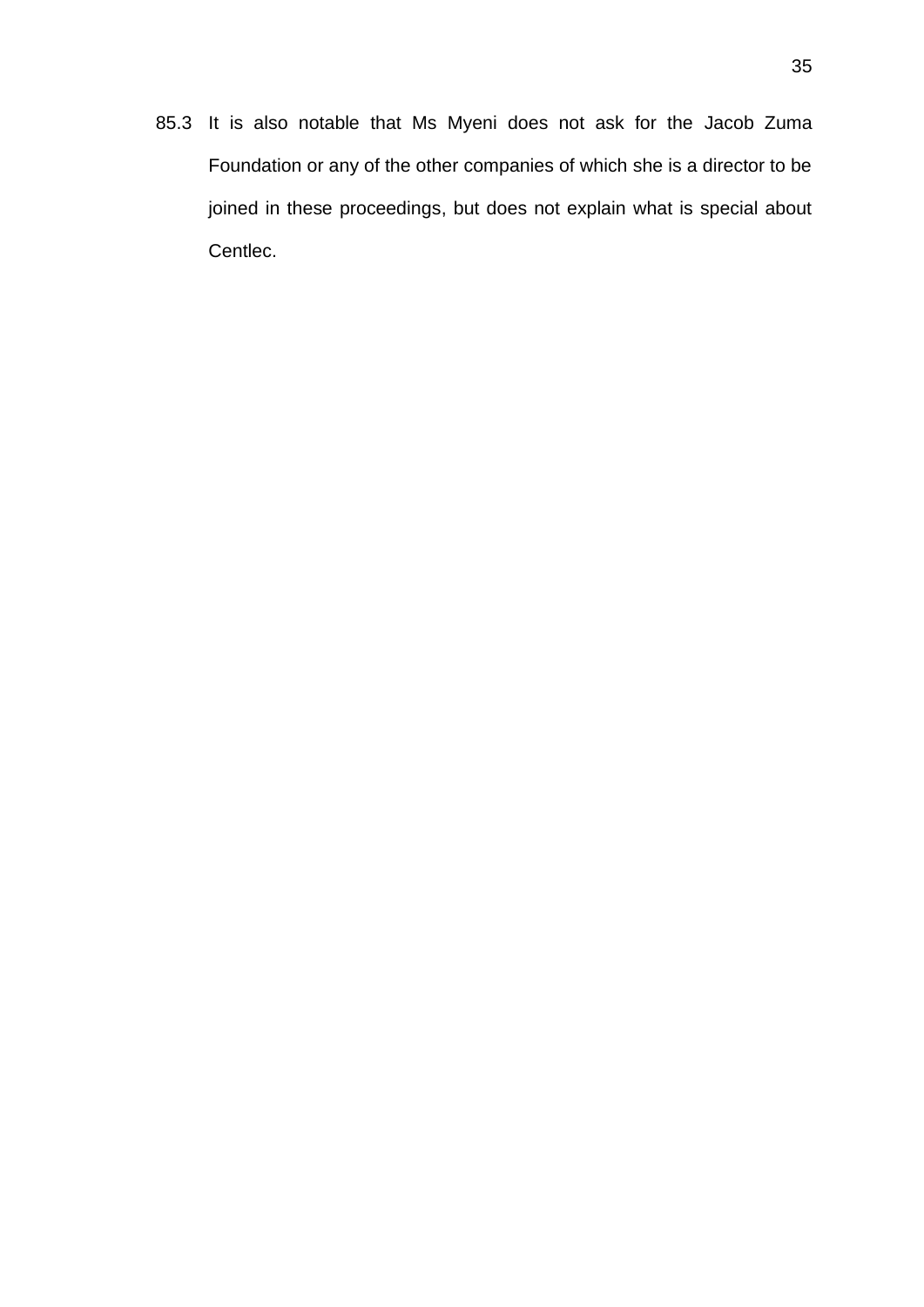#### <span id="page-36-0"></span>**IN THE ALTERNATIVE: THE CONSTITUTIONAL CHALLENGE TO SECTION 18**

- 86 If this Court finds that Ms Myeni's loss of a self-described "*minimal amount, very minimal*" from Centlec constitutes irreparable harm that precludes any interim enforcement of the order, then OUTA and SAAPA bring a constitutional challenge to section 18 of the Superior Courts Act.
- 87 The constitutionality of this provision is challenged on the grounds that the requirements and procedure imposed by section 18 are unconstitutional and invalid as they, *inter alia*,
	- 87.1 Remove judicial discretion and, in doing so, undermine the applicant's section 34 right to a fair hearing; and
	- 87.2 Constitute an impermissible interference in judicial functions, in breach of the separation of powers and the specific duties under section 165 of the Constitution;
	- 87.3 Result in an unjustifiable limitation of other constitutional rights.

## <span id="page-36-1"></span>*The changes brought about by section 18*

88 The requirements under the common law and Rule 49(11) of the Uniform Rules of Court were not as onerous on an applicant as those under section 18 and it is uncertain why a deviation to such strict and onerous requirements was thought necessary. The Minister of Justice and Constitutional Development was cited as a party in this constitutional challenge in the hope that he would cast light on this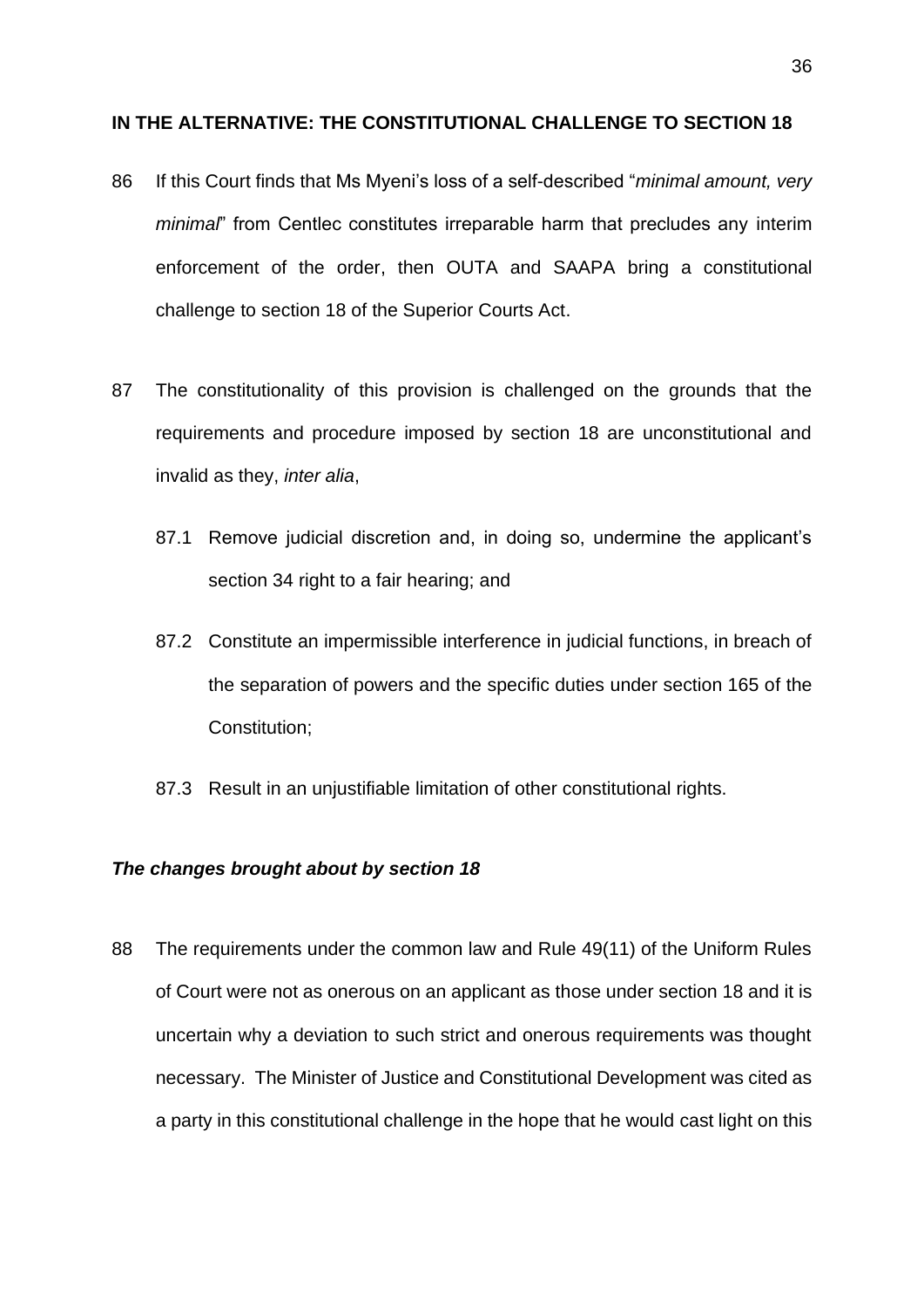issue. However, the Minister has elected not to oppose this application and has filed no affidavits.

89 Rule 49(11), prior to its deletion, provided as follows:

"When an appeal has been noted or an application for leave to appeal against or to rescind, correct or vary an order of a court has been made, the operation and execution of the order in question shall be suspended, pending the decision of such an appeal or application, unless the court which gave such order, on the application of a party, otherwise directs"

90 The previous test under the common law and Rule 49(11) was captured in *South* 

## *Cape Corporation (Pty) Ltd v Engineering Management Services (Pty) Ltd<sup>71</sup>*

by Corbett JA (as he then was) and was referred to in *Incubeta* at para 11. The overriding consideration was the determination of what was just and equitable in all the circumstances, $72$  and the rule was aimed at preventing irreparable damage from being done to the intended appellant. The Court, however, had a wide discretion to grant or refuse enforcement and, if necessary, to determine conditions upon which the right to execute could be exercised. This discretion emanated from the inherent jurisdiction of the Court to control its own judgments. The court would normally have regard to the following factors:

- 90.1 The potential of irreparable harm to the respondent if enforcement is granted;
- 90.2 The potential of irreparable harm to the applicant if enforcement is not granted;

<sup>71</sup> *South Cape Corporation (Pty) Ltd v Engineering Management Services (Pty) Ltd* 1977 (3) SA 534 (A) at 544H – 546B.

<sup>&</sup>lt;sup>72</sup> Gauteng Province Driving School Association v Amaryllis Investments (Pty) Ltd [2012] 1 All SA 290 (SCA) at para 13.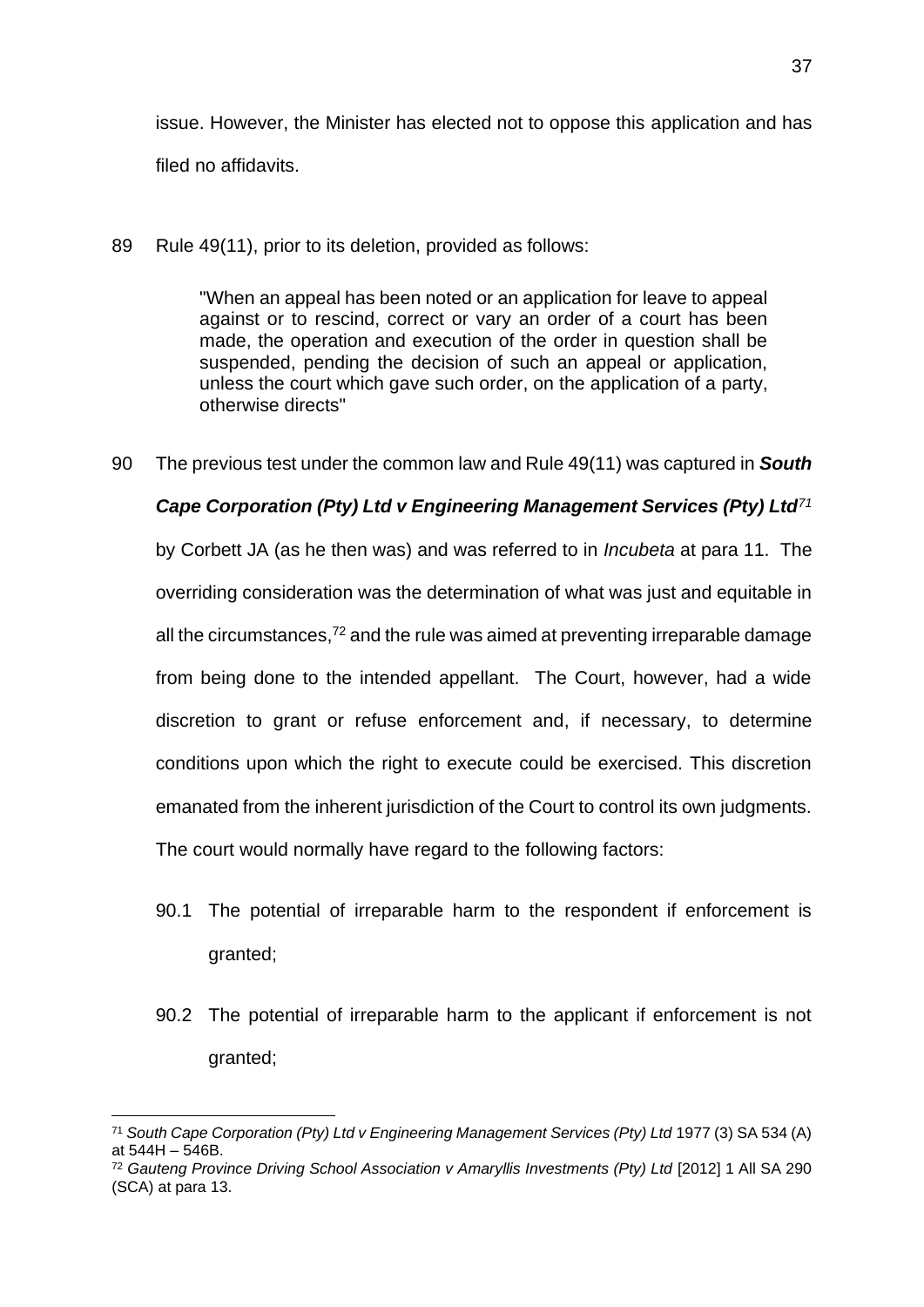- 90.3 The prospects of success on appeal , including whether the appeal is frivolous or vexatious;
- 90.4 Where there is the potential of irreparable harm or prejudice to both parties, the balance of hardship or convenience, as the case may be.
- 91 The critical component of the approach under Rule 49(11) was judicial discretion, derived from the inherent jurisdiction of the court, to rule in accordance with the equities present in a given case.<sup>73</sup>
- 92 Section 18 has done away with the application of equities and brought in a new set of strict criteria.
- 93 The irreparable harm leg of section 18(3) introduces a fundamentally different test. In the previous test, the Court would ask, in short, which of the parties would be worse off if the order is granted or refused.<sup>74</sup> The section 18 test, however, operates differently, as explained by the SCA:

*"A hierarchy of entitlement has been created, absent from the [common law] test. Two distinct findings of fact must now be made, rather than a weighing up to discern a 'preponderance of equities'".* <sup>75</sup>

94 In *Ntlemeza*, the SCA further held that "*[w]here there is potentially irreparable harm or prejudice to both parties the Court should refuse the application as it will no longer balance the two in the interest of justice.*" 76

<sup>73</sup> *Incubeta* at para 12.

<sup>74</sup> *Incubeta* at para 21 and 24.

<sup>75</sup> *University of the Free State v Afriforum and Another* 2018 (3) SA 428 (SCA) at para 11.

<sup>76</sup> *Ntlemeza v Helen Suzman Foundation and Another* 2017 (5) SA 402 (SCA) at para 19.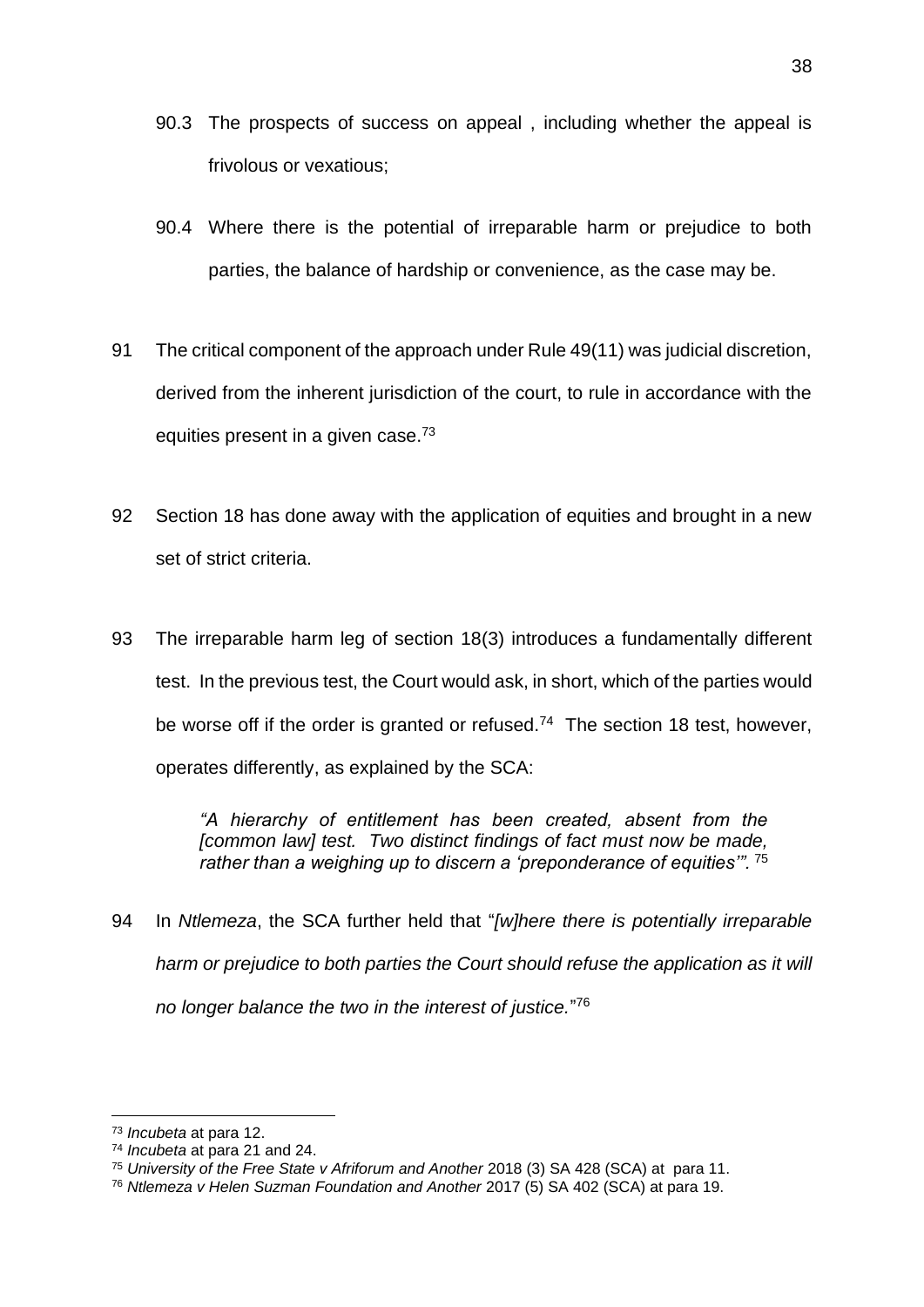- 95 These findings of fact are strict proof requirements, and a Court will not have the discretion to grant the order if an applicant is unable to prove both requirements. The applicant must prove that it will suffer irreparable harm, and that the respondent will not suffer irreparable harm if the order is granted.
- 96 The SCA notes that the requirements introduced by sections 18(1) and (3) are far more onerous and introduce a higher threshold in the form of a requirement of proof, on a balance of probabilities, that the applicant will suffer irreparable harm if the order is not granted and conversely that the respondent will not, if the order is granted.

## <span id="page-39-0"></span>*The removal of judicial discretion – section 34 of the Constitution*

- 97 The Constitutional Court has on at least two occasions determined challenges to statutes on the basis that they limit judicial discretion in an unconstitutional manner. In both cases the Court found that the statutes were saved by provisions that allowed judges a measure of flexibility in applying the relevant statutory principles. That is not the case with section 18(3) of the Superior Courts Act.
- 98 In *Dodo***<sup>77</sup>**, the Constitutional Court considered whether the prescription of minimum sentences in serious crimes of the Criminal Procedure Law Amendment Act 105 of 1997 constitutes an unconstitutional limitation of judicial discretion.

<sup>77</sup> *S v Dodo* 2001 (3) SA 382 (CC).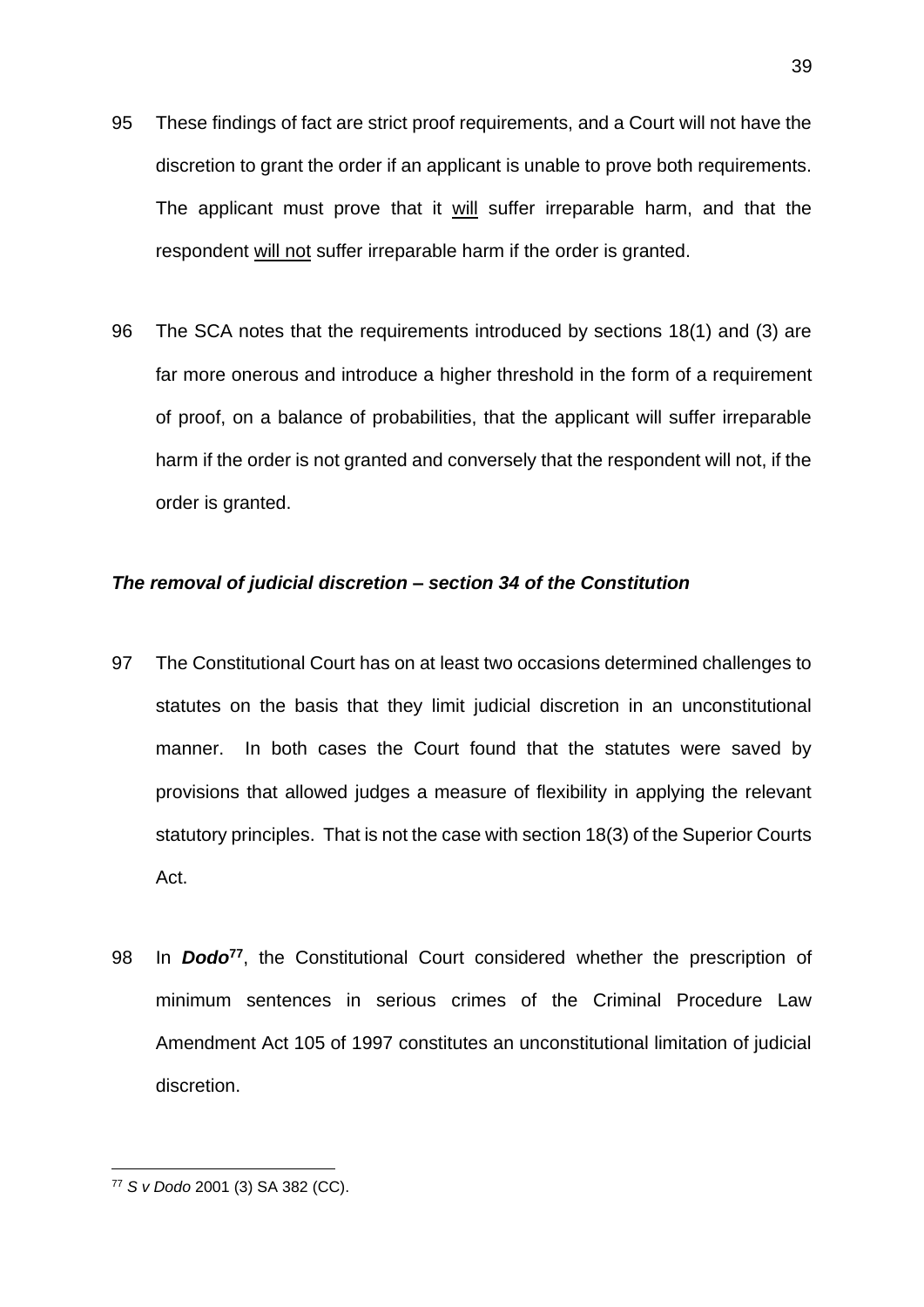#### 99 Ackerman J establishes the test at paragraph 26:

*"The Legislature's powers are decidedly not unlimited. Legislation is by its nature general. It cannot provide for each individually determined case. Accordingly such power ought not, on general constitutional principles, wholly to exclude the important function and power of a court to apply and adapt a general principle to the individual case. This power must be appropriately balanced with that of the Judiciary. What an appropriate balance ought to be is incapable of comprehensive abstract formulation, but must be decided as specific challenges arise. In the field of sentencing, however, it can be stated as a matter of principle that the Legislature ought not to oblige the*  Judiciary to impose a punishment which is wholly lacking in *proportionality to the crime. This would be inimical to the rule of law and the constitutional State. It would a fortiori be so if the Legislature obliged the Judiciary to pass a sentence which was inconsistent with the Constitution and in particular with the Bill of Rights. The clearest example of this would be a statutory provision that obliged a court to impose a sentence which was inconsistent with an accused's right not to be sentenced to a punishment which was cruel, inhuman or degrading as envisaged by s 12(1)(e) of the Constitution, or to a fair trial under s 35(3)"*

- 100 In short, the Court held that, while it is permissible for the legislature to limit judicial discretion, it may not remove judicial discretion entirely. This is because, in the absence of any discretion at all, a judge is unable to apply and adapt a statutory principle to the particular facts of a case, and might then have to hand down orders that are inconsistent with the Constitution.
- 101 The Court found that, because the minimum sentence regime that the Act prescribed allowed a judge to depart from the minimum sentence in "*substantial and compelling circumstances*", the Act did not remove judicial discretion. This meant that the legislature had limited, but not removed, judicial discretion. However, in the absence of the "substantial and compelling" escape hatch provision, the provision would have indeed been unconstitutional on the basis that it removed judicial discretion.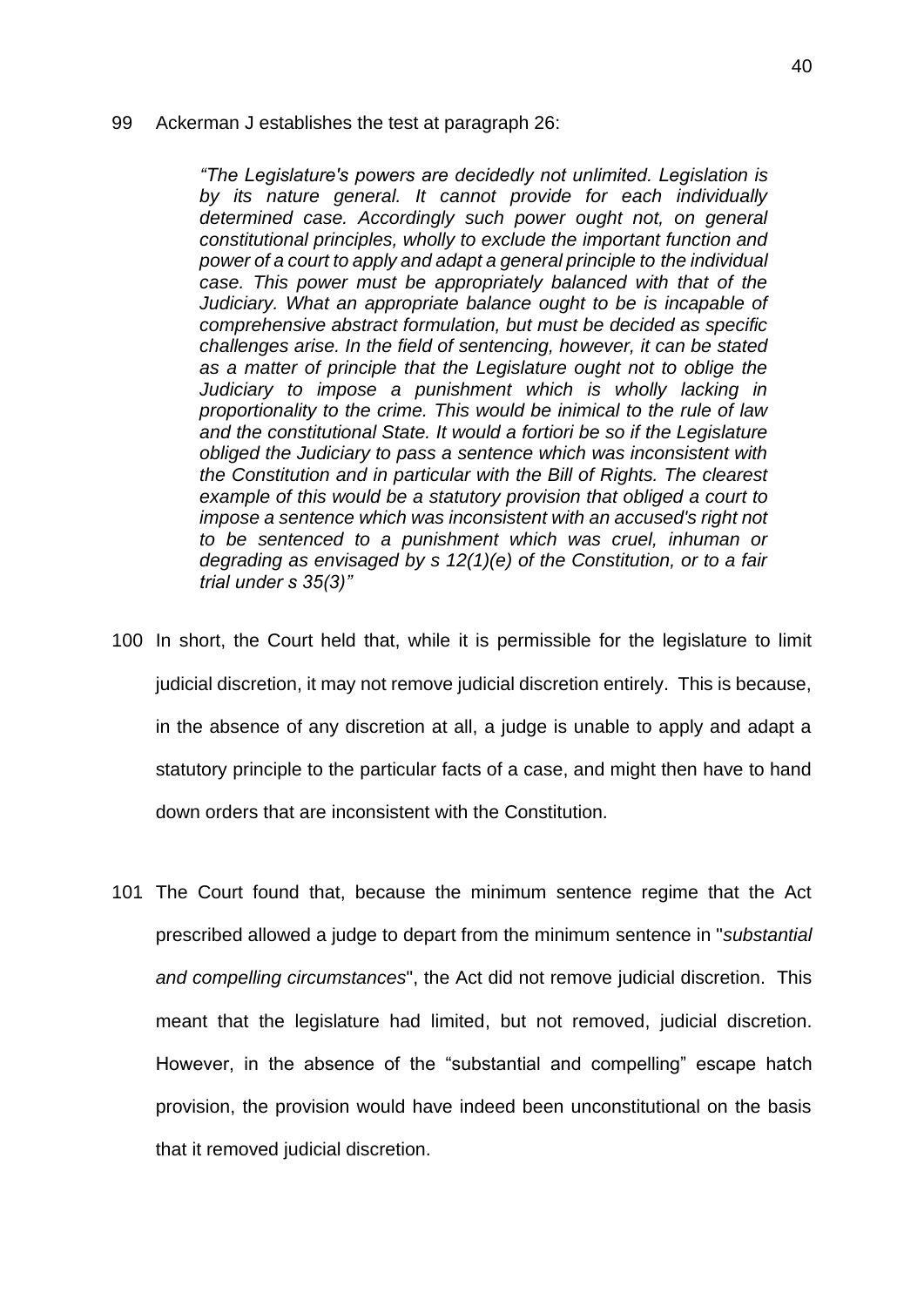- 102 In *Beinash*, <sup>78</sup> the High Court had made an order terms of section 2(1)(b) of the Vexatious Proceedings Act. The applicants took issue with *inter alia* the limitation that the provision had on judicial discretion. They argued that a judge would not be able to tailor an order to suit the specific circumstances of the case and that this constituted an impermissible infringement of section 34 of the Constitution.
- 103 In the context of a limitations analysis in terms of section 36 of the Constitution, the Court found (at paragraph 19) that :

*"While such an order may well be far-reaching in relation to that person, it is not immutable. There is escape from the restriction as soon as a prima facie case is made in circumstances where the Judge is satisfied that the proceedings so instituted will not constitute an abuse of the process of the court. When we measure the way in which this escape-hatch is opened in relation to the purpose of the restriction, for the purposes of s 36(1)(d), it is clear that it is not as onerous as the applicants contend, nor unjustifiable in an open and democratic society which is committed to human dignity, equality and freedom. The applicant's right of access to courts is regulated and not prohibited. …. The procedure which the section contemplates therefore allows for a flexible proportionality balancing to be done, which is in harmony with the analysis adopted by this Court, and ensures the achievement of the snuggest fit to protect the interests of both applicant and the public."*

104 As with *Dodo*, what saved the provision in Beinash's case was the "*escape hatch*" that "*allows for a flexible proportionality balancing to be done*".Without the escape hatch, the provision would have removed judicial discretion to the extent that the statutory principle would be "*immutable*", and accordingly the subsection would not have passed constitutional muster.

<sup>78</sup> *Beinash and another v Ernst & Young and others* 1999 (2) SA 116 (CC).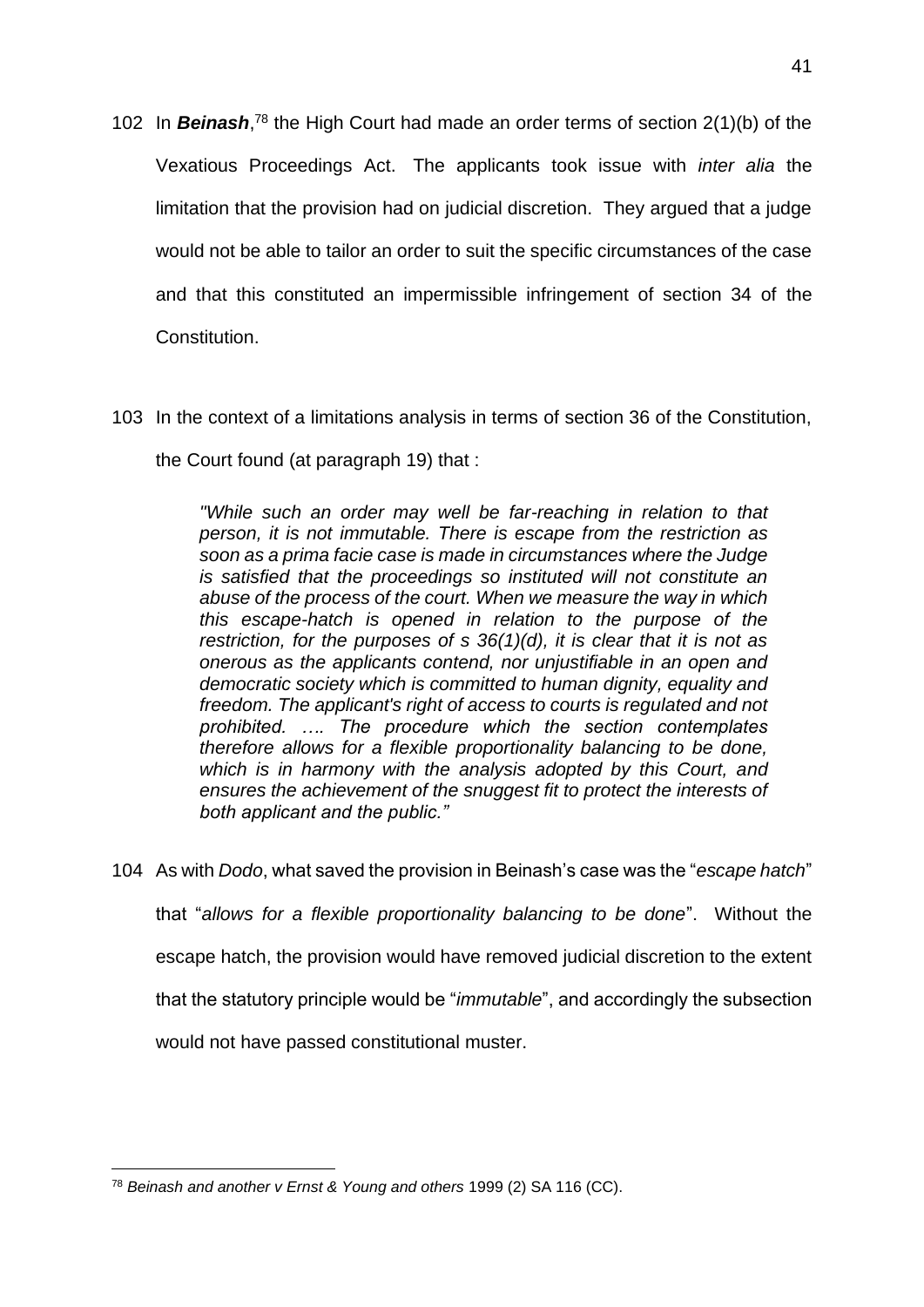- 105 There is no escape hatch in section 18(3) of the Superior Courts Act. If the Court finds that the respondent will suffer irreparable harm, judicial discretion is removed, and the provisions of the section are rendered immutable. There is no room more proportionality balancing.
- 106 Section 34 provides as follows:

*"Everyone has the right to have any dispute that can be resolved by the application of law decided in a fair public hearing before a court or, where appropriate, another independent and impartial tribunal or forum."*

107 Where the court's hands are tied, there is every possibility that the hearing will not be fair and that litigants will be denied effective remedies.In the circumstances, on its plain meaning, the section offends section 34 of the Constitution.

## <span id="page-42-0"></span>*The separation of powers and sections 165 and 173 of the Constitution*

- 108 For the same reasons, section 18 represents an impermissible legislative interference into the operation and effectiveness of the courts, which constrains the court's inherent jurisdiction under section 173 of the Constitution.
- 109 This is a breach of the separation of powers, as given particular effect by section 165 of the Constitution. Section 165 provides, in relevant part, that:

"*(3) No person or organ of state may interfere with the functioning of the courts.*

*(4) Organs of state, through legislative and other measures, must assist and protect the courts to ensure the independence, impartiality, dignity, accessibility and effectiveness of the courts.*"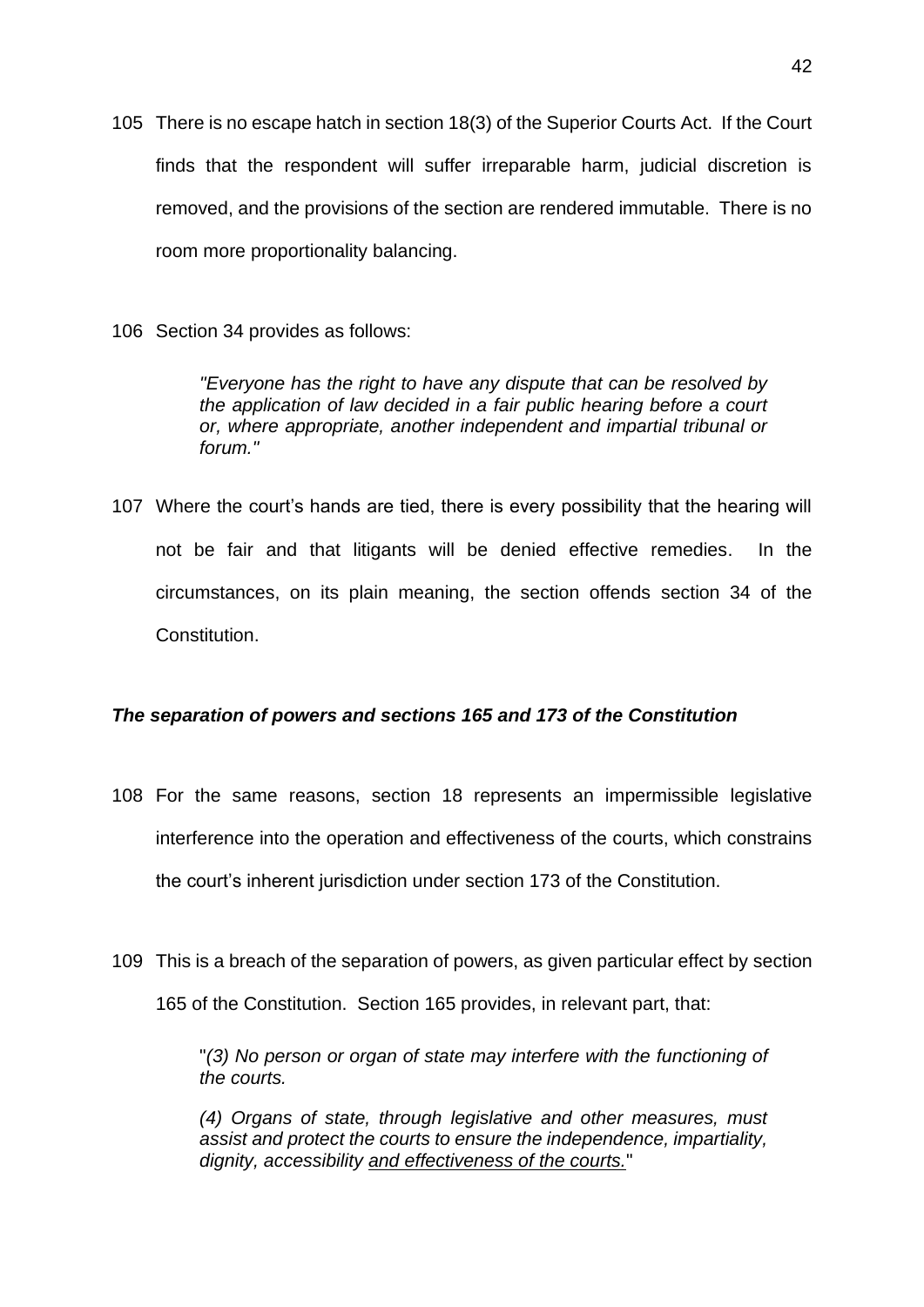110 The radical change to the test for interim enforcement introduced by section 18 constitutes a direct interference that diminishes the effectiveness of the courts and their orders. This case is a clear example of this. If Ms Myeni's potential loss of earnings at Centlec is "irreparable harm" that, despite the overwhelming public interest, precludes any interim enforcement, this would blunt the effectiveness of this Court's order and substantially undermine public confidence in the courts.

#### <span id="page-43-0"></span>*The infringement of other constitutional rights*

- 111 Section 18 can also have a substantial impact on other constitutional rights. The effect of section 18 is that a successful litigant's rights (which may include rights to property, dignity, physical and psychological integrity, freedom of expression, the environment and even, conceivably, life) may be irreparably impaired pending an appeal even though the litigant was successful before the court of first instance or a court of appeal. And this is simply on the basis that the unsuccessful respondent may suffer some irreparable harm if the substantive order is enforced.
- 112 Where constitutional rights have been infringed, the courts are obliged by the Constitution to grant appropriate and effective remedies.<sup>79</sup> The denial or frustration of an effective judicial remedy for rights violations is itself a limitation of fundamental rights.<sup>80</sup>

<sup>79</sup> *Fose v Minister of Safety and Security* 1997 (3) SA 786 (CC) at para 69.

<sup>80</sup> See, for example, *Nyathi v MEC for Department of Health, Gauteng and Another* 2008 (5) SA 94 (CC); *Bannatyne v Bannatyne (Commission for Gender Equality, as Amicus Curiae)* 2003 (2) SA 363 (CC) at para 31; *Law Society of South Africa and Others v Minister for Transport and Another* 2011 (1) SA 400 (CC) at para 75; *Mankayi v Anglogold Ashanti Ltd* 2011 (3) SA 237 (CC) at para 14.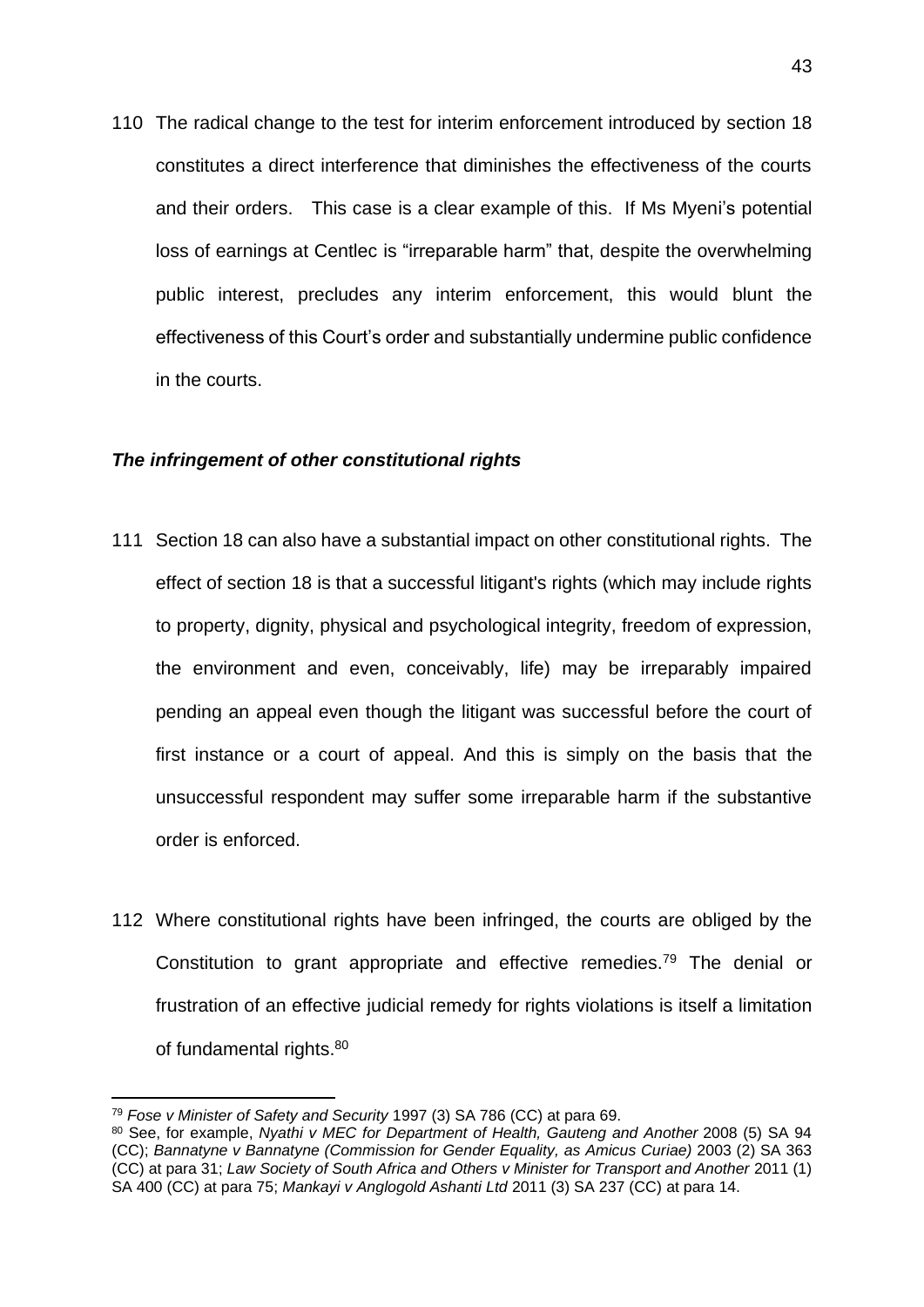#### <span id="page-44-0"></span>*No justification under section 36 of the Constitution*

- 113 The limitation imposed by section 18 on a successful litigant's rights is unjustifiable under section 36 of the Constitution. The onus is on the state or other parties seeking to defend the constitutionality of this provision to demonstrate that it is reasonable and justifiable, on a proportionality test.<sup>81</sup> No such defence has been advanced by Ms Myeni or by the Minister.
- 114 There is no reason why the determination of interim enforcement should not be based on a balance of convenience and/or on a weighing of irreparable harm and the interests of justice, as was the case prior to the introduction of section 18. This would ensure both the rights of the applicant and the respondent – as well as the public interest – are given proper weight and are protected insofar as is necessary. There is certainly no reason of logic or law why an unsuccessful respondent's interests should be given primacy over the successful applicant's rights and interests in every case, regardless of the facts.
- 115 This discretion, which existed prior to section 18, is the less restrictive means to regulate the process and the enforcement of orders pending appeal.<sup>82</sup> Allowing a court to grant an enforcement order on a balance of convenience or balance of harm assessment is more readily compatible with the Constitution. In these

<sup>81</sup> *Minister of Home Affairs v National Institute for Crime Prevention and the Reintegration of Offenders (NICRO)* [2004] ZACC 10; 2005 (3) SA 280 (CC); 2004 (5) BCLR 445 (CC) at para 34.

<sup>&</sup>lt;sup>82</sup> See *Beinash and Another v Ernst & Young And Others* 1999 (2) SA 116 (CC) at paras 19 to 21, where the Court held that section 2(1)(b) of the Vexatious Proceedings Act, 1956 was in breach of section 34 of the Constitution but was reasonable and justifiable as it allowed for a flexible proportionality balancing to be done. This case is distinguishable from the case at had where there is no discretion or balancing exercise to ensure just results.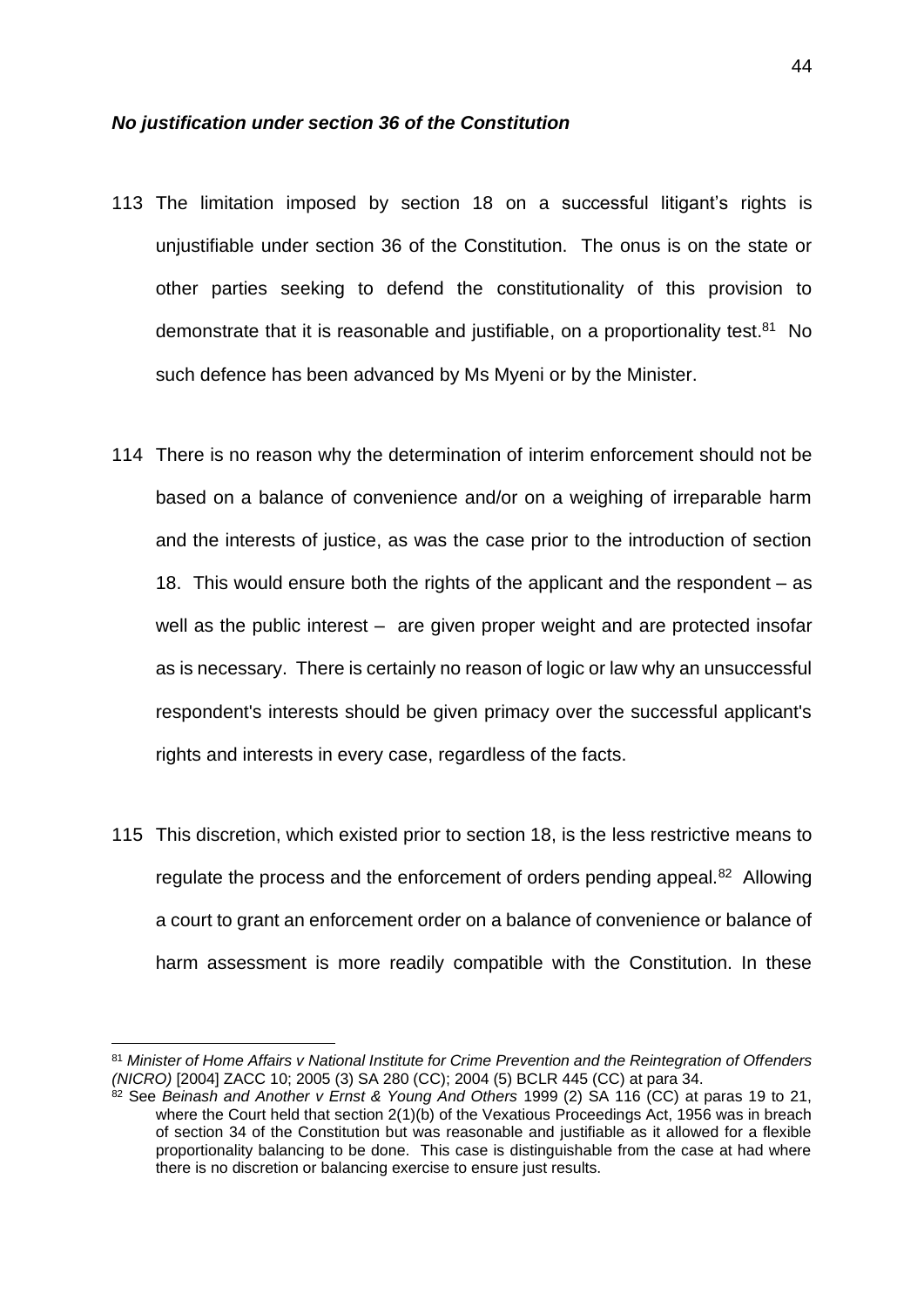circumstances, and on application of section 36 of the Constitution, the limitation of rights cannot be justified.

## <span id="page-45-0"></span>*Just and equitable remedy*

- 116 To avoid constitutional invalidity, section 18 of the Superior Courts Act should be "*read down*" in a manner that restores the discretion that previously existed under Rule 49(11) of the Uniform Rules of Court, to the extent that its text is reasonably capable of such an interpretation. This is the obligation imposed by section 39(2) of the Constitution.<sup>83</sup> We acknowledge however, that such an interpretation is possibly unavailable to this Court due to the SCA's interpretation of section 18 in *UFS* and *Ntlemeza*, as addressed above.
- 117 If section 18 is not reasonably capable of such an interpretation, then it must be declared invalid under section 172(1)(a) of the Constitution. \
- 118 This Court then has a discretion under section 172(1)(b) of the Constitution to grant a just and equitable remedy following from the declaration of invalidity. We submit that the appropriate remedy in this case is to suspend the declaration of invalidity for no more than 12 months to allow Parliament to remedy the defects, having regard to the grounds of unconstitutionality as found by the Court.
- 119 While Parliament does its work, it is just and equitable to grant an "*interim reading-in*" order to cure the invalidity and to ensure that SAAPA and OUTA are

<sup>83</sup> *Makate v Vodacom (Pty) Ltd* 2016 (4) SA 121 (CC) at para 87 – 89.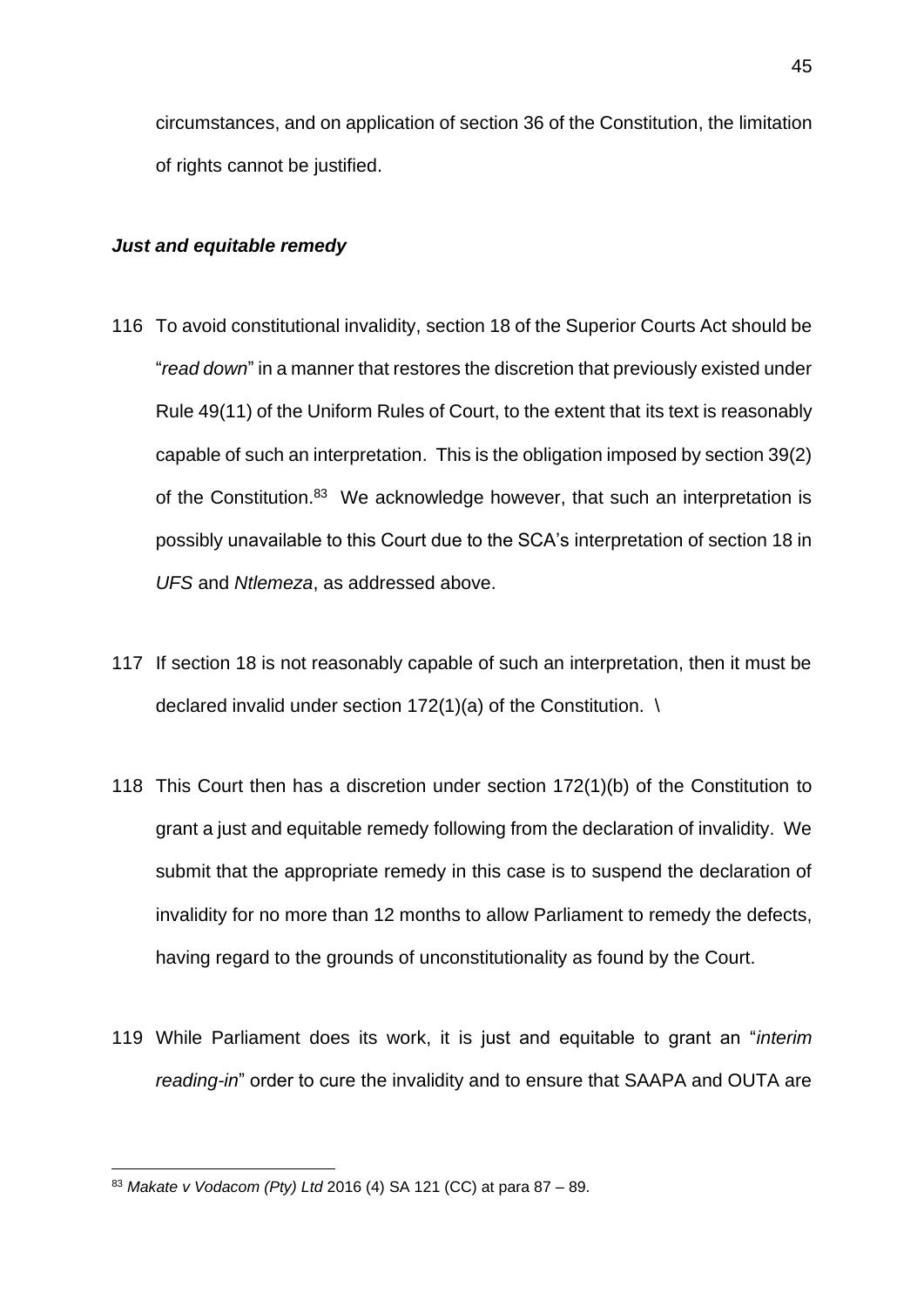able to secure effective relief.<sup>84</sup> The table below shows the proposed reading-in,

compared with the current text of section 18(3):

| Current (and unconstitutional) wording of<br>section $18(3)$ :                                                                                                                                                                                                                                                                                                            | reading-in<br>interim<br><b>Proposed</b><br>(underlined words):                                                                                                                                                                                                                                                                                                                                                                                                                                                                                                                                                      |
|---------------------------------------------------------------------------------------------------------------------------------------------------------------------------------------------------------------------------------------------------------------------------------------------------------------------------------------------------------------------------|----------------------------------------------------------------------------------------------------------------------------------------------------------------------------------------------------------------------------------------------------------------------------------------------------------------------------------------------------------------------------------------------------------------------------------------------------------------------------------------------------------------------------------------------------------------------------------------------------------------------|
| "A court may only order otherwise as<br>contemplated in subsection (1) or (2), if the<br>party who applied to the court to order<br>otherwise, in addition proves on a balance of<br>probabilities that he or she will suffer<br>irreparable harm if the court does not so<br>order and that the other party will not suffer<br>irreparable harm if the court so orders." | "A court may only order otherwise as<br>contemplated in subsection (1) or (2). if<br>the party who applied to the court to<br>order otherwise, in addition proves on a<br>balance of probabilities that he or she<br>will suffer irreparable harm if the court<br>does not so order and that other party<br>will not suffer irreparable harm is the<br>court so orders, unless the court holds<br>that the party who applied to order<br>otherwise in terms of subsection (1) has<br>established,<br>balance<br>a<br><b>on</b><br>оf<br>probabilities, that it is in the interests of<br>justice to order otherwise" |

120 If at the end of the 12-month period, an amended section 18 has still not come into force, the interim reading-in order should become final.

## <span id="page-46-0"></span>**CONCLUSION AND COSTS**

- 121 For the reasons set out above, Ms Myeni's application for leave to appeal should be dismissed in its entirety.
- 122 Regardless of the outcome of the application for leave to appeal, OUTA and SAAPA should be granted the section 18 relief set out in their notice of motion and this Court's order should be enforced pending the outcome of any and all appeals.

<sup>84</sup> For a recent discussion of the relevant principles on interim reading-in orders, see *Centre for Child Law and Others v Media 24 Limited and Others* (CCT261/18) [2019] ZACC 46; 2020 (3) BCLR 245 (CC) at paras 114 – 126.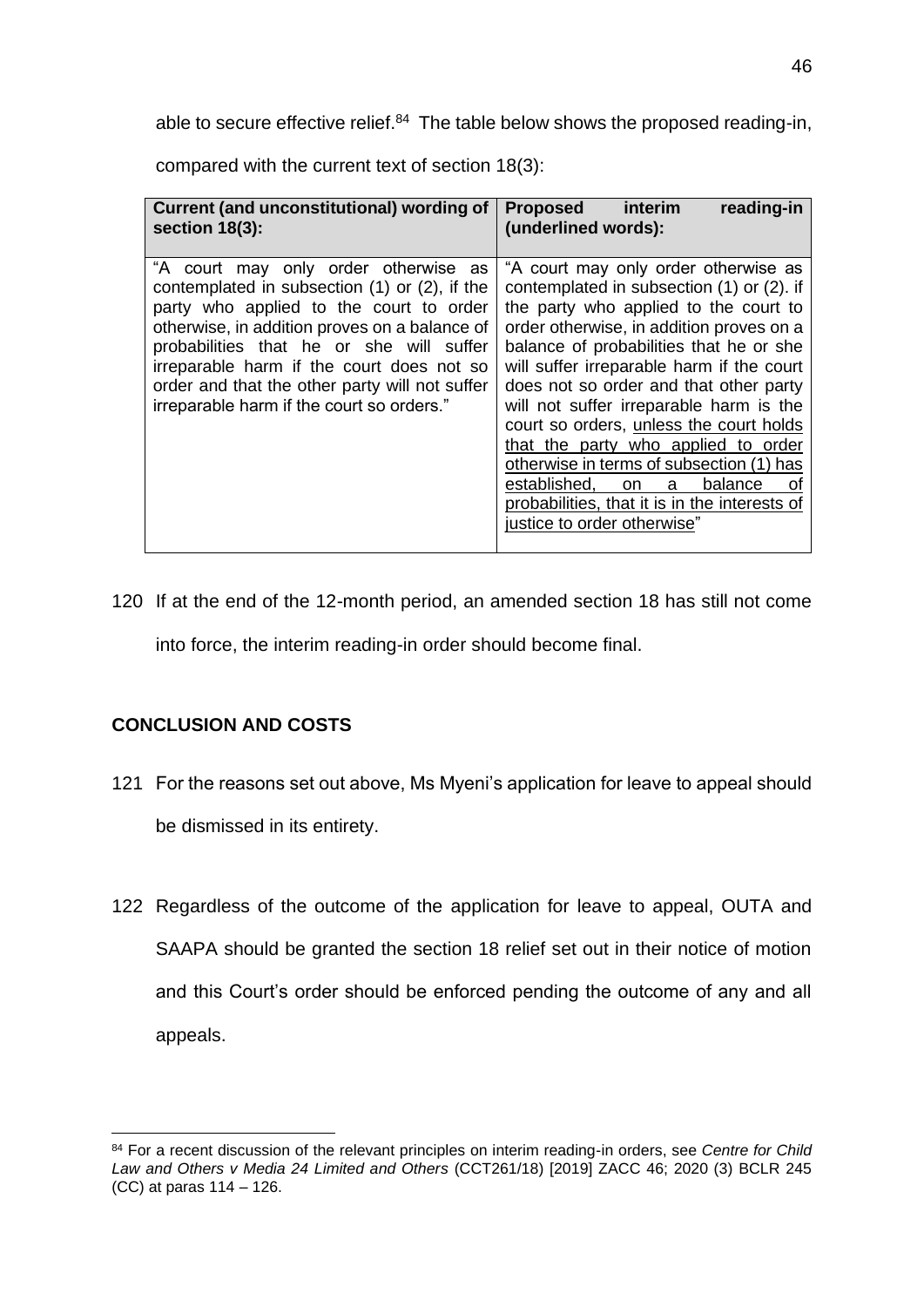- 123 To the extent that this Court finds itself prevented from granting the section 18 relief, this provision should be declared unconstitutional to the extent indicated above and in the notice of motion, an interim reading-in order should be made, and the section 18 relief should be granted.
- 124 Ms Myeni should be made to pay the costs in both the leave to appeal application and the section 18 application, including the costs of three counsel. Once again, we submit that a punitive costs award is warranted, particularly due to Ms Myeni's further untruthfulness and evasions regarding Centlec, as well as her re-raising grounds of appeal in respect of the interlocutory applications that this Court has already decided. The principles on punitive costs addressed in this Court's judgment have equal application here.<sup>85</sup>

**CAROL STEINBERG CHRIS McCONNACHIE NADA KAKAZA**

**OUTA and SAAPA's counsel Chambers, Sandton 4 September 2020**

<sup>85</sup> Judgment p 109 – 110 para 277 [Caselines pp 009-109 – 110], citing *Public Protector v South African Reserve Bank* [2019] ZACC 29; 2019 (9) BCLR 1113 (CC) at paras 221 – 223.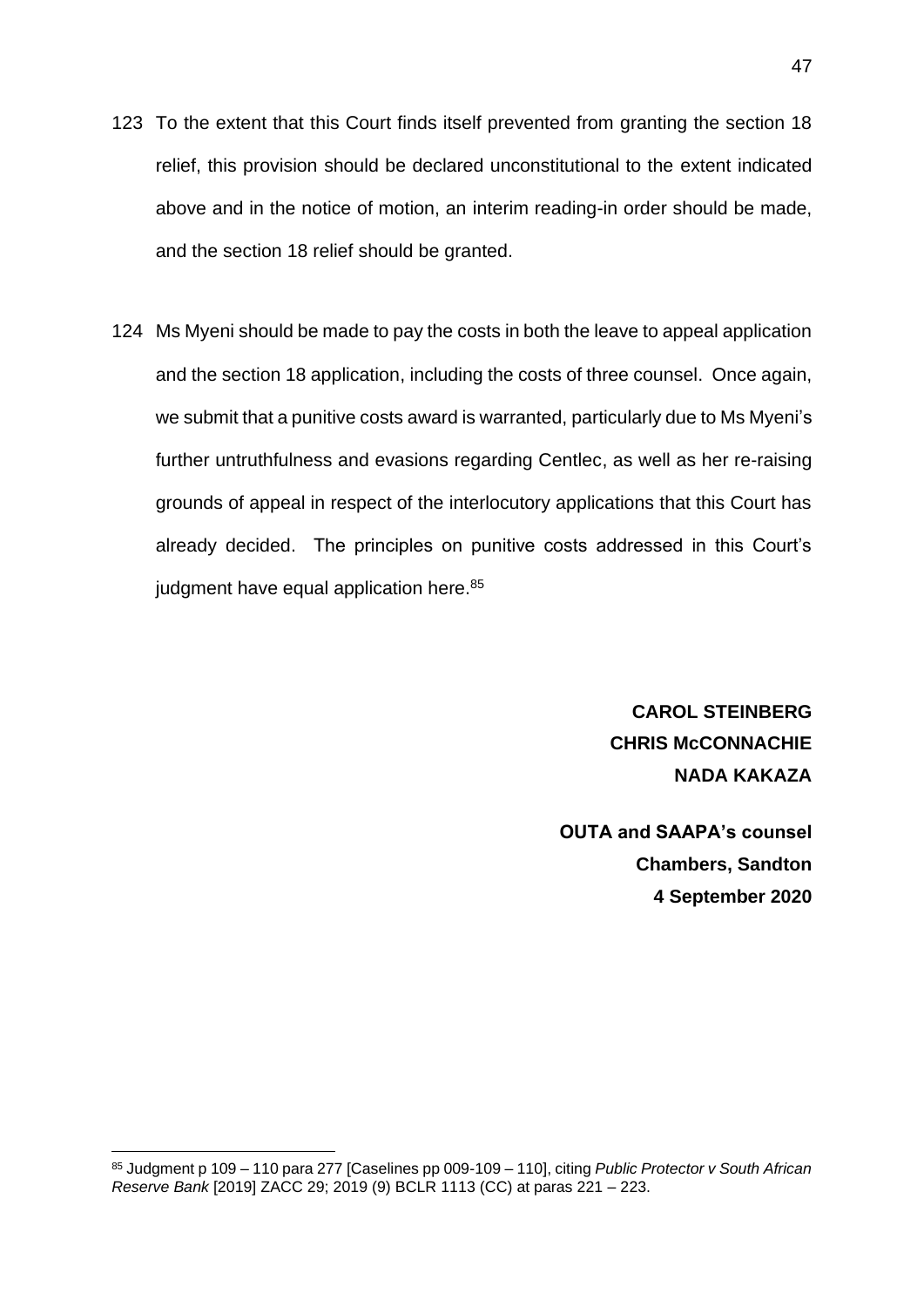## **LIST OF AUTHORITIES**

*Acting National Director of Public Prosecution and Others v Democratic Alliance; In re Democratic Alliance v Acting National Director of Public Prosecution and Others* 2016 ZAGPPHC 489 (24 June 2016)

*Administrator, Cape, and Another v Ntshwaqela and Others* 1990 (1) SA 705 (A)

*Basenzi Construction CC t/a Power Wheel and Tyres and Another v Hofmil Investments (Pty) Ltd* [2018] ZAGPPHC 599 (18 January 2018)

*Beinash and Another v Ernst & Young And Others* 1999 (2) SA 116 (CC)

*Bernert v ABSA Bank Ltd* 2011 (3) SA 92 (CC)

*Centre for Child Law and Others v Media 24 Limited and Others* (CCT261/18) [2019] ZACC 46; 2020 (3) BCLR 245 (CC)

*Department of Transport and others v Tasima (Pty) Limited; Tasima (Pty) Limited and others v Road Traffic Management Corporation and others* 2018 (9) BCLR 1067 (CC)

*Fair Trade Tobacco Association v President of the Republic of South Africa and Others* (21688/2020) [2020] ZAGPPHC 311 (24 July 2020)

*Fose v Minister of Safety and Security* 1997 (3) SA 786 (CC)

*Gihwala and Others v Grancy Property Ltd and Others* 2017 (2) SA 337 (SCA).

*Makate v Vodacom (Pty) Ltd* 2016 (4) SA 121 (CC)

*Mothuloe Incorporated Attorneys v The Law Society of the Northern Provinces & another* [2017] ZASCA 17 (22 March 2017)

*Mwelase and Others v Director-General for the Department of Rural Development and Land Reform and Another*[2019] ZACC 30 (20 August 2019) at para 68.